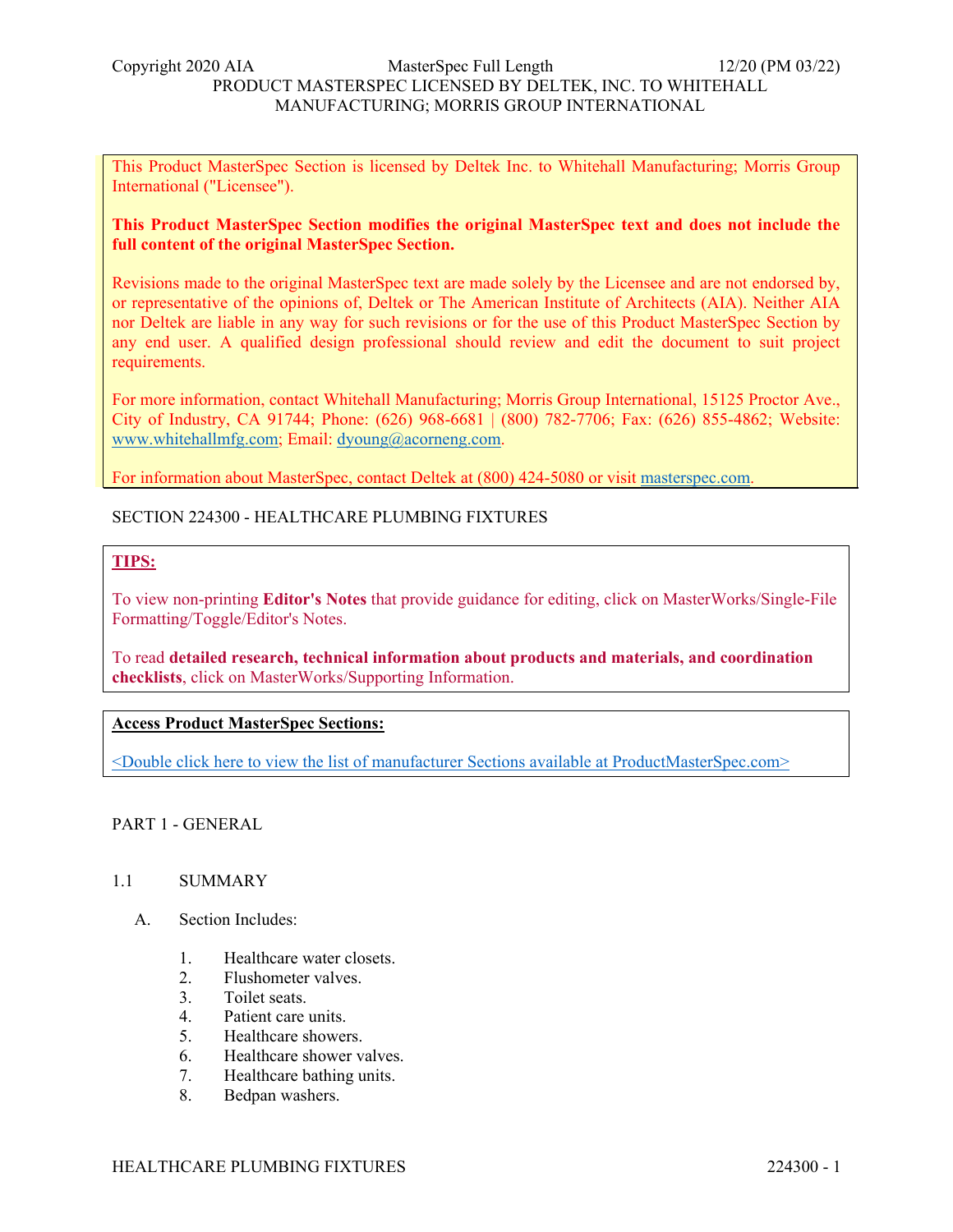# PRODUCT MASTERSPEC LICENSED BY DELTEK, INC. TO WHITEHALL MANUFACTURING; MORRIS GROUP INTERNATIONAL

- 9. Bedpan washing equipment.
- 10. Clinic sinks.
- 11. Plaster sinks.
- 12. Scrub sinks.
- 13. Infection prevention sinks.
- 14. Wash-up sinks.
- 15. Sink faucets.
- 16. Laminar-flow, faucet-spout outlets.
- 17. Hydrotherapy whirlpools.
- 18. Outlet boxes.
- 19. Morgue equipment.
- 20. Supports.
- 21. Supply fittings.
- 22. Waste fittings.
- 23. Grout.

### B. Related Requirements:

- 1. Section 224100 "Residential Plumbing Fixtures" for residential plumbing fixtures for use in healthcare facilities, but not requiring special healthcare fixture attributes.
- 2. Section 224213.13 "Commercial Water Closets" for conventional water closets, flushometer valves, carriers, and seats for use healthcare facilities, but not requiring special healthcare fixture attributes.
- 3. Section 224213.16 "Commercial Urinals" for urinals for use in healthcare facilities.
- 4. Section 224216.13 "Commercial Lavatories" for lavatories for use in healthcare facilities, but not requiring special healthcare fixture attributes.
- 5. Section 224216.16 "Commercial Sinks" for sinks for use in healthcare facilities, but not requiring special healthcare fixture attributes.
- 6. Section 224223 "Commercial Showers" for showers for use in healthcare facilities, but not requiring special healthcare fixture attributes.
- 7. Section 224500 "Emergency Plumbing Fixtures" for emergency showers and eye-wash units.

### 1.2 ACTION SUBMITTALS

- A. Product Data:
	- 1. Construction details, material descriptions, dimensions of individual components and profiles, and finishes for fixtures.
	- 2. Rated capacities, operating characteristics, electrical characteristics, and furnished specialties and accessories.
- B. Shop Drawings: Diagrams for power, signal, and control wiring.
- C. Sustainable Design Submittals:
	- 1. Product Data: For water consumption.
	- 2. Plumbing Fixtures: Provide the following: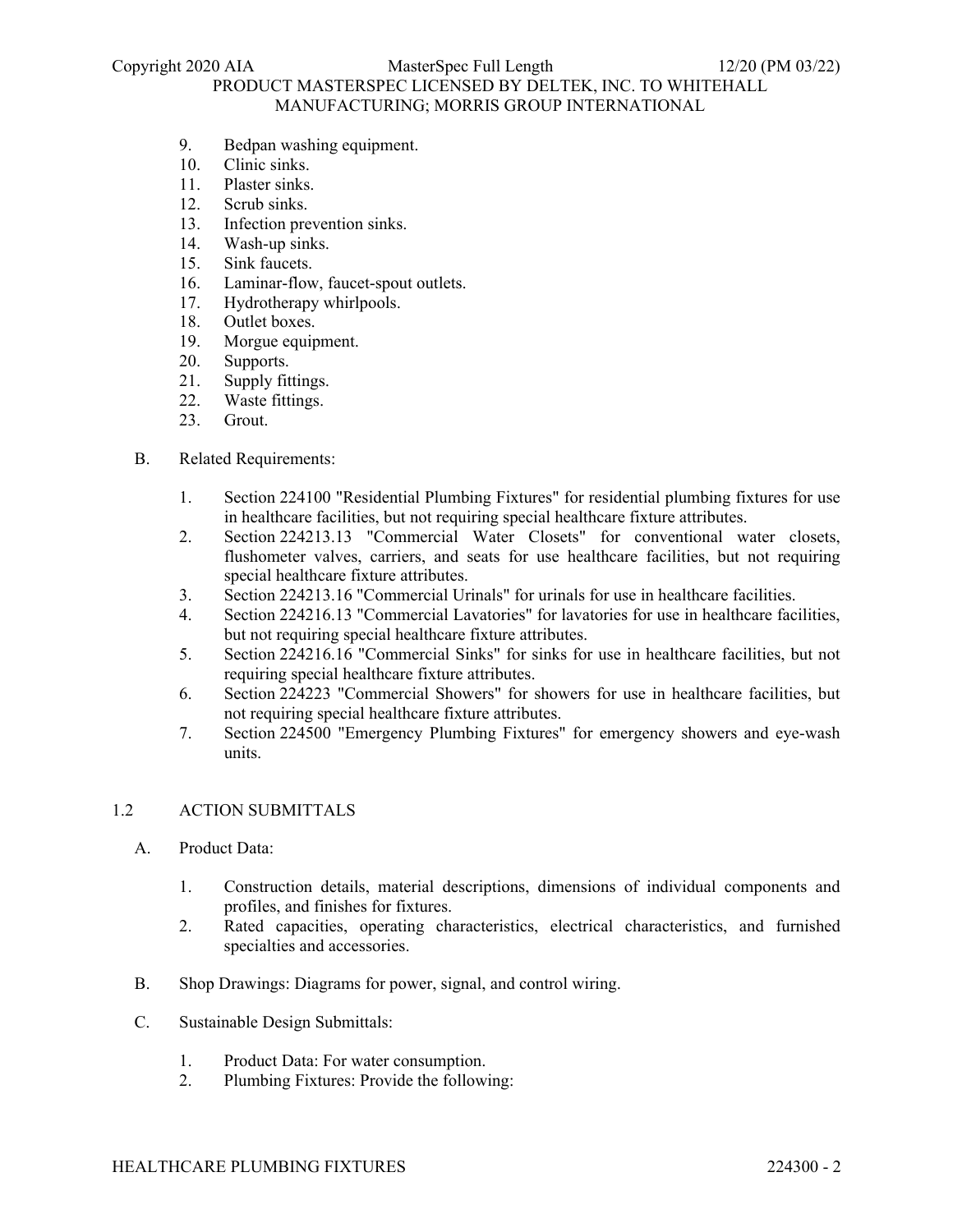- a. Manufacturer cut sheet indicating water consumption.
- b. WaterSense certification for residential fixtures, commercial water closets, commercial urinals, and commercial showers.

# 1.3 CLOSEOUT SUBMITTALS

- A. Operation and Maintenance Data: For plumbing fixtures and faucets.
	- 1. In addition to items specified in Section 017823 "Operation and Maintenance Data," include the following:
		- a. Servicing and adjustments of [**flushometer valves**] [**electronic sensors**] [**healthcare bathing units**] [**bedpan washer/sanitizers**] [**hydrotherapy whirlpools**] [**and**] [**morgue equipment**].

### 1.4 MAINTENANCE MATERIAL SUBMITTALS

- A. Extra Stock Material: Furnish extra materials to Owner that match products installed and that are packaged with protective covering for storage and identified with labels describing contents.
	- 1. Faucet Washers and O-Rings: Equal to [**10**] <**Insert number**> percent of amount of each type and size installed.
	- 2. Faucet Cartridges and O-Rings: Equal to [**5**] <**Insert number**> percent of amount of each type and size installed.
	- 3. Flushometer-Valve Repair Kits: Equal to [**10**] <**Insert number**> percent of amount of each type installed, but no fewer than [**one**] [**six**] <**Insert number**> of each type.
	- 4. Toilet Seats: Equal to [**5**] <**Insert number**> percent of amount of each type installed.

# PART 2 - PRODUCTS

# 2.1 SOURCE LIMITATIONS

A. Obtain each product type from single manufacturer.

### 2.2 PERFORMANCE REQUIREMENTS

- A. Comply with ASME A112.19.2/CSA B45.1 for vitreous-china plumbing fixtures.
- B. Comply with ASME A112.19.3/CSA B45.4 for stainless steel plumbing fixtures.
- C. Comply with ASSE 1037/ASME A112.1037/CSA B125.37 for flush valves.
- D. Comply with ASME A112.19.5/CSA B45.15 for flush valves and spuds for water closets.
- E. Comply with ASME A112.18.1/CSA B125.1 for plumbing supply fittings.

### HEALTHCARE PLUMBING FIXTURES 224300 - 3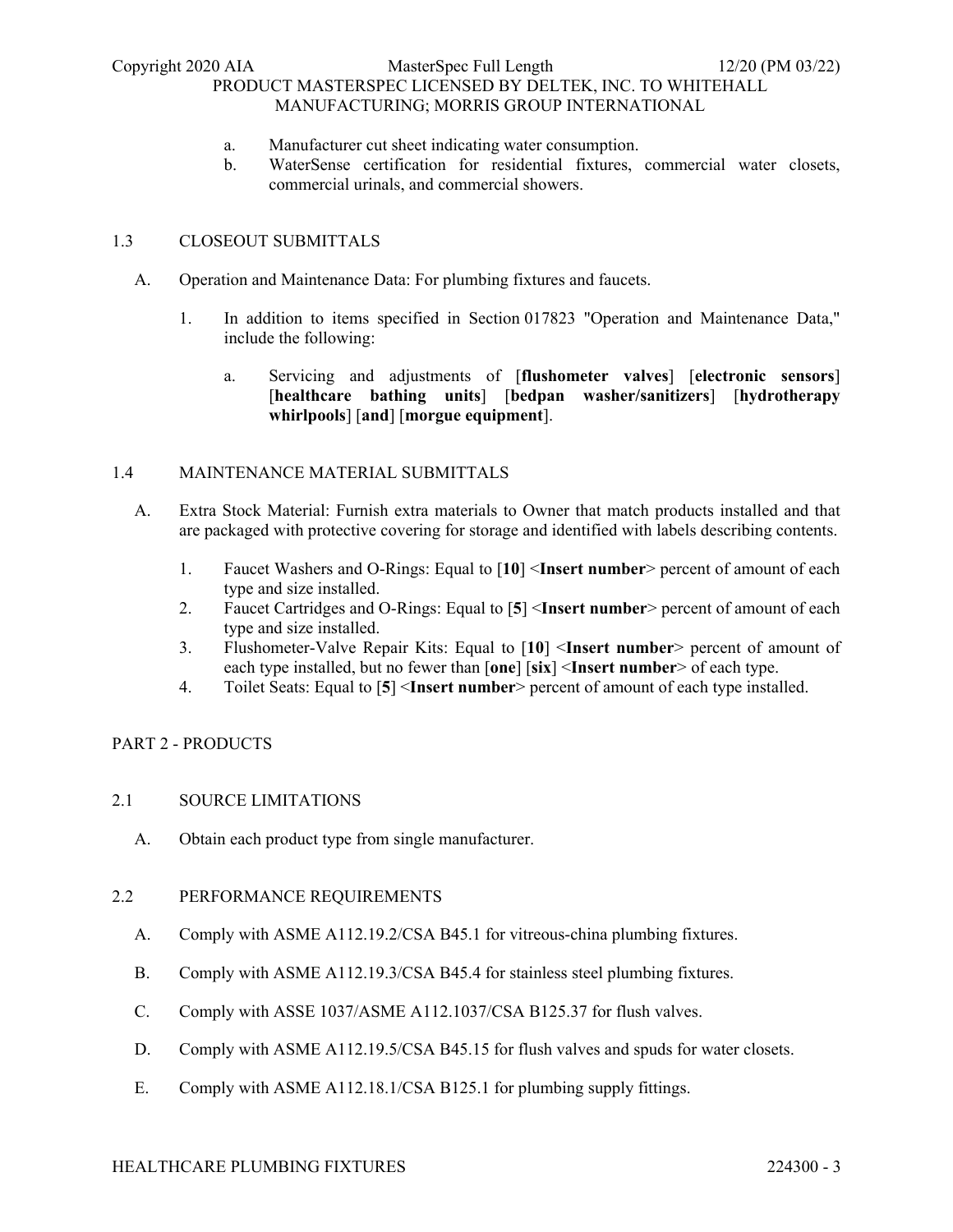- F. Comply with ASME A112.18.2/CSA B125.2 for plumbing waste fittings.
- G. Comply with IAPMO Z124.5 for water-closet (toilet) seats.
- H. Comply with ASME A112.6.1M for plumbing fixture supports.
- I. Comply with ASSE 1016/ASME A112.1016/CSA B125.16 for shower valves.
- J. Comply with ICC A117.1 for ADA-compliant, accessible plumbing fixtures and installation.
- K. Comply with ASTM A1045 for flexible PVC gaskets used in connection of vitreous-china water closets to sanitary drainage systems.
- L. Comply with ASME A112.4.3 for plastic fittings used in connection of vitreous-china water closets to sanitary drainage systems.
- M. Electrical Components, Devices, and Accessories: Listed and labeled as defined in NFPA 70, by an NRTL, and marked for intended location and application.
- N. Faucets and bubblers intended to convey or dispense water for human consumption are to comply with the U.S. Safe Drinking Water Act (SDWA), with requirements of the Authority Having Jurisdiction (AHJ), and with NSF 61/NSF 372 or are certified in compliance with NSF 61/NSF 372 by an ANSI-accredited third-party certification body, that the weighted average lead content at wetted surfaces is less than or equal to 0.25 percent.

### 2.3 HEALTHCARE WATER CLOSETS

- A. Healthcare Water Closets, Vitreous China, Wall Mounted, [**Top**] [**Back**] Spud[**, Accessible**]: <**Insert drawing designation**>.
	- 1. Basis-of-Design Product: Subject to compliance with requirements, provide Whitehall Manufacturing, Morris Group International; <**Insert product name or designation**> or comparable product by one of the following:
		- a. American Standard.
		- b. Crane Plumbing, LLC; a division of American Standard.
		- c. Kohler Co.
		- d. Sloan Valve Company.
		- e. TOTO USA, INC.
		- f. Zurn Industries, LLC.
		- g. <**Insert manufacturer's name**>.
	- 2. Bowl:
		- a. Material: Vitreous china.
		- b. Type: Siphon jet.
		- c. Style: [**Flushometer valve**] [**Tank type**].
		- d. Height: Standard.
		- e. Rim Contour: Elongated with bedpan lugs or slots.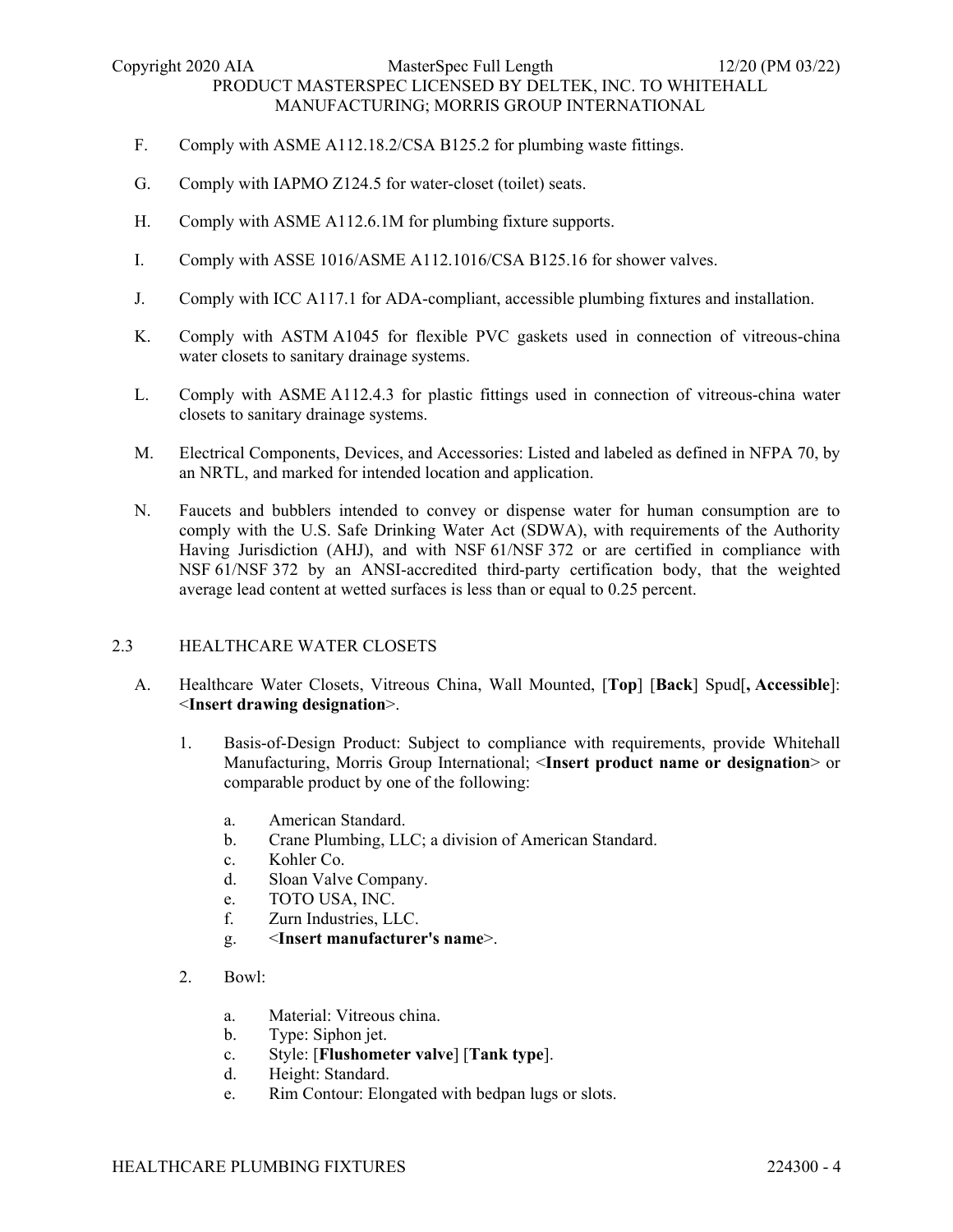- f. Water Consumption: [**1.28 gal. (4.8 L)**] [**1.6 gal. (6.0 L)**] [**1.6/1.1 gal (7.2/5.0 L) dual flush**] per flush.
- g. Spud Size: NPS 1-1/2 (DN 40).
- 3. Flushometer Valve: <**Insert flushometer-valve designation**>.
- 4. Toilet Seat: <**Insert toilet-seat designation**>.
- 5. Water-Closet Support: [**Water-closet carrier**] <**Insert carrier**>.
- 6. Water-Closet Mounting Height: [**Standard**] [**Child**] [**ADA compliant**].
- B. Healthcare Water Closets, Vitreous China, Floor Mounted, [**Floor**] [**Back**] Outlet, [**Top**] [**Back**] Spud[**, Accessible**]: <**Insert drawing designation**>.
	- 1. Manufacturers: Subject to compliance with requirements, provide products by one of the following:
		- a. American Standard.
		- b. Crane Plumbing, LLC; a division of American Standard.
		- c. Kohler Co.
		- d. Sloan Valve Company.
		- e. TOTO USA, INC.
		- f. <**Insert manufacturer's name**>.
	- 2. Bowl:
		- a. Material: Vitreous china.
		- b. Type: Siphon jet.
		- c. Style: [**Flushometer valve**] [**Tank type**].
		- d. Height: [**Standard**] [**ADA compliant**].
		- e. Rim Contour: Elongated with bedpan lugs or slots.
		- f. Water Consumption: [**1.28 gal (4.8 L)**] [**1.6 gal (6.0 L)**] [**1.6/1.1 gal (7.2/5.0 L) dual flush**] per flush.
		- g. Spud Size: NPS 1-1/2 (DN 40).
	- 3. Flushometer Valve: <**Insert flushometer-valve designation**>.
	- 4. Toilet Seat: <**Insert toilet-seat designation**>.
- C. Healthcare Water Closets, Vitreous China, Wall Mounted, Back Outlet, [**Top**] [**Back**] Spud[**, Accessible**]: <**Insert drawing designation**>.
	- 1. Manufacturers: Subject to compliance with requirements, provide products by one of the following:
		- a. American Standard.
		- b. Crane Plumbing, LLC; a division of American Standard.
		- c. Sloan Valve Company.
		- d. <**Insert manufacturer's name**>.
	- 2. Bowl:
		- a. Material: Vitreous china.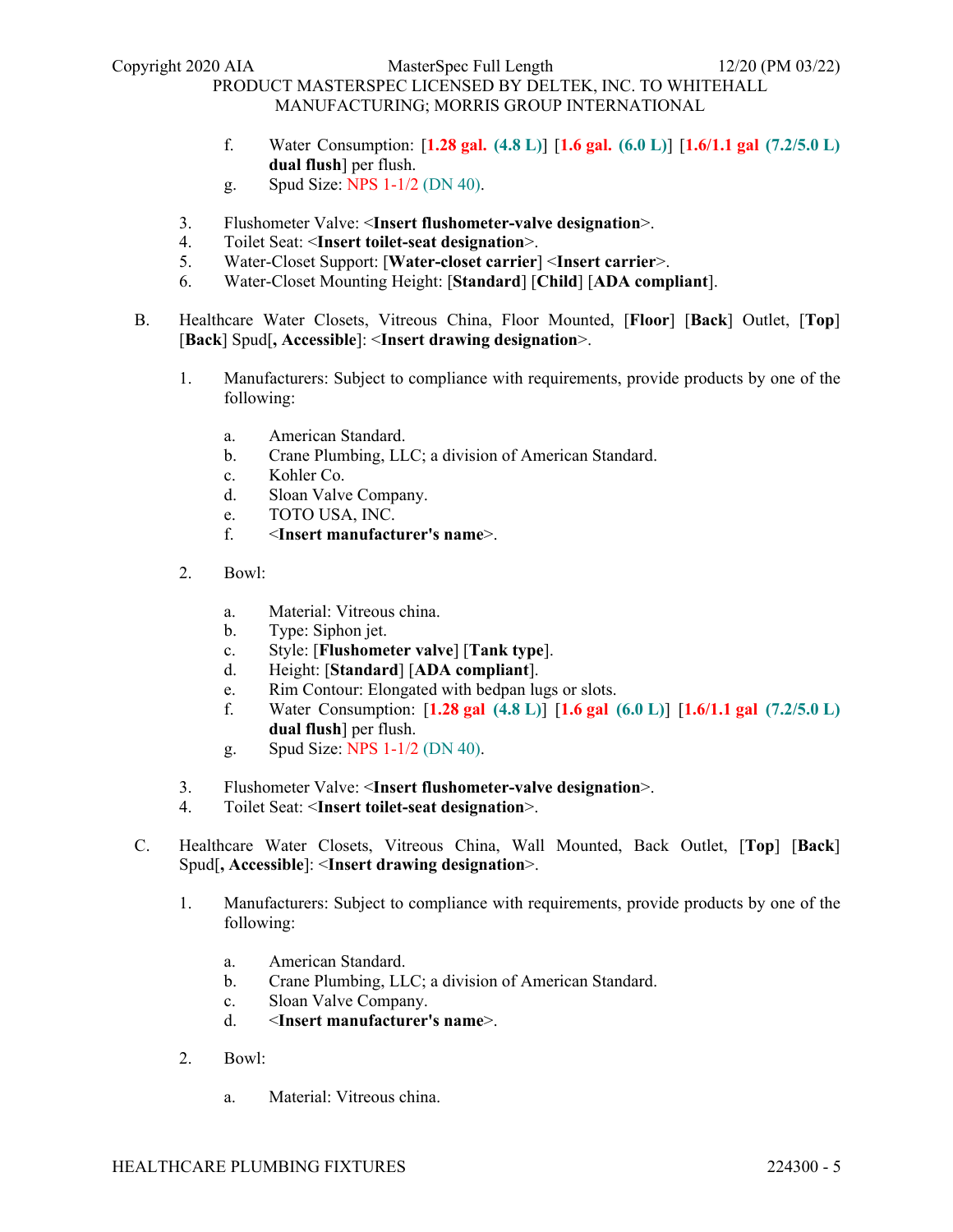- b. Type: Siphon jet.
- c. Style: [**Flushometer valve**] [**Tank type**] [**Dual flush**].
- d. Height: [**Standard**] [**ADA compliant**].
- e. Rim Contour: Elongated with bedpan lugs or slots.
- f. Water Consumption: [**1.28 gal (4.8 L)**] [**Dual flush**] [**1.6/1.1 gal (7.2/5.0 L) dual flush**] <**Insert drawing designation**> per flush.
- g. Spud Size: NPS 1-1/2 (DN 40).
- 3. Flushometer Valve: <**Insert flushometer-valve designation**>.
- 4. Toilet Seat: <**Insert toilet-seat designation**>.
- D. Healthcare Bariatric Water Closets, Stainless Steel, [**Floor**] [**Wall**] Mounted, [**Wall**] [**Floor**] Outlet, [**Top**] [**Wall**] Spud[**, Accessible**]: <**Insert drawing designation**>.
	- 1. Basis-of-Design Product: Subject to compliance with requirements, provide Whitehall Manufacturing; Morris Group International, Bariatric Toilet model WH2125-A; <**Insert drawing designation for product** > or comparable product by one of the following:
		- a. Willoughby Industries.
		- b. Zurn Industries, LLC
		- c. <**Insert manufacturer's name**>.
	- 2. Water Closet:
		- a. Applicable Standards:
			- 1) ASME A112.19.3/CSA B45.4.
			- 2) Cal Green.
			- 3) EPA WaterSense Specifications for High Efficiency Flushometer Water Closets.
		- b. Bowl:
			- 1) Material: 14 gauge minimum-thickness, Type 304 stainless steel.
			- 2) Finish: [**No. 4 satin finish on exposed surfaces**] [**Powder coated finish on exterior exposed surfaces**] <**Insert color from manufacturer's color chart**>.
			- 3) Toilet Seat: [**Big John brand plastic hinged toilet seat, open front, less cover**] [**Big John brand plastic hinged toilet seat, open front, with cover**] [**Less punch for toilet seat**].
			- 4) Type: Blowout jet, integral trap.
			- 5) Rim Height: 15 inches (381 mm) above finished floor.
			- 6) Rim Height for ADA-Compliant Installation: 18 inches (457 mm) above finished floor.
		- c. Floor Outlet Waste Connection: [**7-1/2 inch (191 mm) water-closet gasket waste flange**] [**NPS 2 (DN 50) extended 3 inches (76 mm) beyond back of unit**].
		- d. Water Consumption: [**1.28 gal (4.8 L)**] [**1.6 gal (6 L)**] per flush.
		- e. Spud Size and Location: NPS 1-1/2 (DN 40); top.
		- f. Supply Pressure: 25 psig (172 kPa), minimum.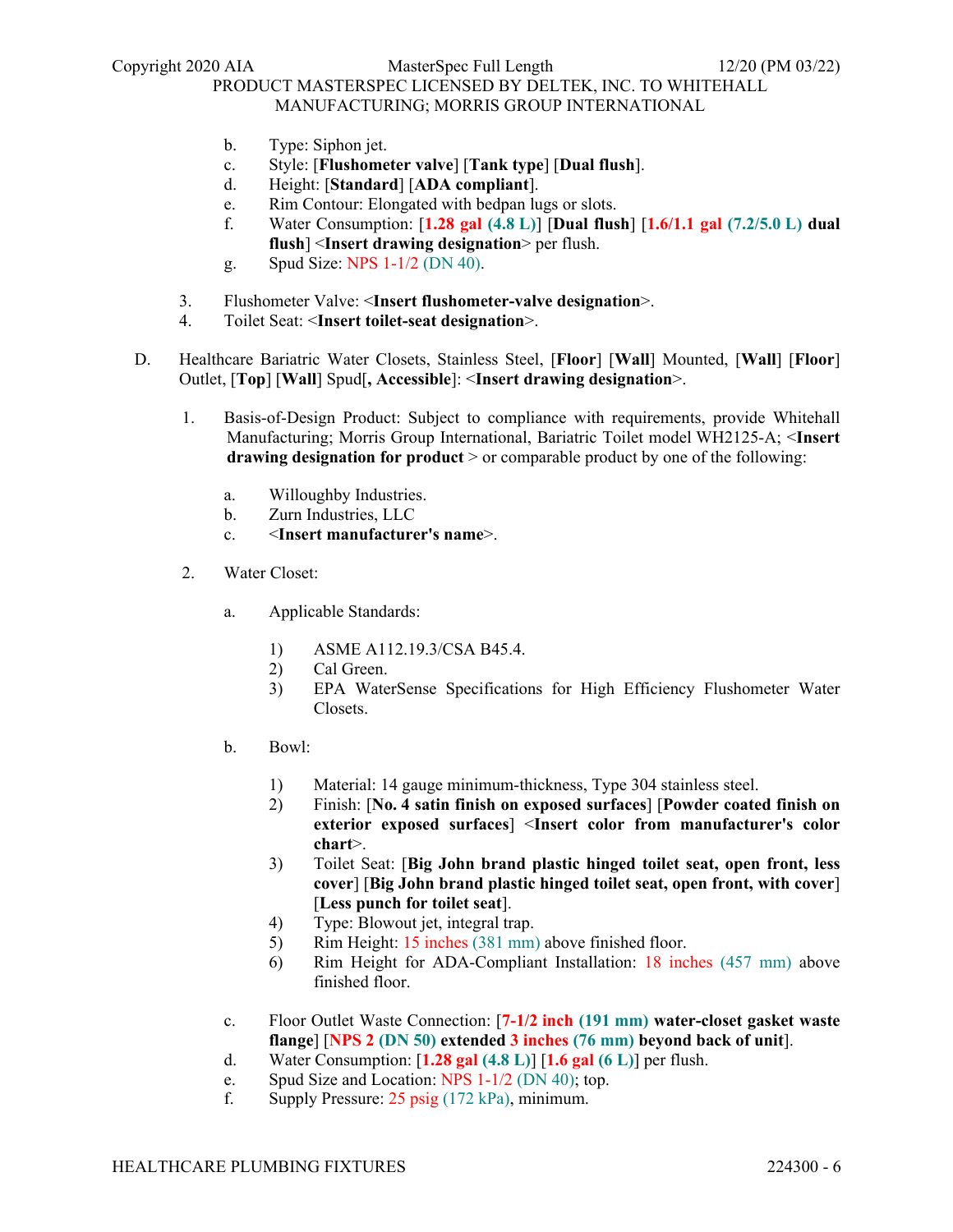- g. Cabinet Mounting: [**On-**] [**Off-**] floor.
- h. Fixture Mounting: Install from fixture side to reinforced wall and to floor with floor anchors.
- i. Load Rating: 1000 lb. 455 kg.
- 1. Flushometer Valve: **[Mechanical] [Field-furnished flush valve] [Hydraulic (ADA)] [ADA lever handle (wall supply)] [Time-trol flush valve (N/A for top supply)]**<**Insert flushometer-valve designation**>.
- 2. Accessories:
	- a. Bedpan lugs.
	- b. Flood-trol.
	- c. Flood-trol, auto-reset.
	- d. Flood-trol, electronic.
	- e. Flush thru wall connector.
	- f. Plain end toilet waste.
	- g. Toilet shipping cover.
	- h. Transformer: 120 V ac to 24 V ac.
	- i. 2-3/8 P-trap with 3" plain end waste outlet (Rear mount only)
	- j. Wall sleeve.
- E. Healthcare Bariatric Water Closets, Stainless Steel, Wall Mounted, Wall Outlet, [**Top**] [**Wall**] Spud[**, Accessible**]: <**Insert drawing designation**>.
	- 1. Basis-of-Design Product: Subject to compliance with requirements, provide Whitehall Manufacturing; Morris Group International, Bariatric Toilet model 2105BAR; <**Insert drawing designation for product** > or comparable product by one of the following:
		- a. Willoughby Industries.
		- b. Zurn Industries, LLC.
		- c. <**Insert manufacturer's name**>.
	- 2. Water Closet:
		- a. Applicable Standards:
			- 1) ASME A112.19.3/CSA B45.4.
			- 2) Cal Green.
			- 3) EPA WaterSense Specifications for High Efficiency Flushometer Water Closets.
		- b. Bowl:
			- 1) Material: 14 gauge minimum-thickness, Type 304 stainless steel.
			- 2) Finish: [**No. 4 satin finish on exposed surfaces**] [**Powder coated finish on exterior exposed surfaces**] <**Insert color from manufacturer's color chart**>.
			- 3) Type: Siphon jet, elongated, integral trap.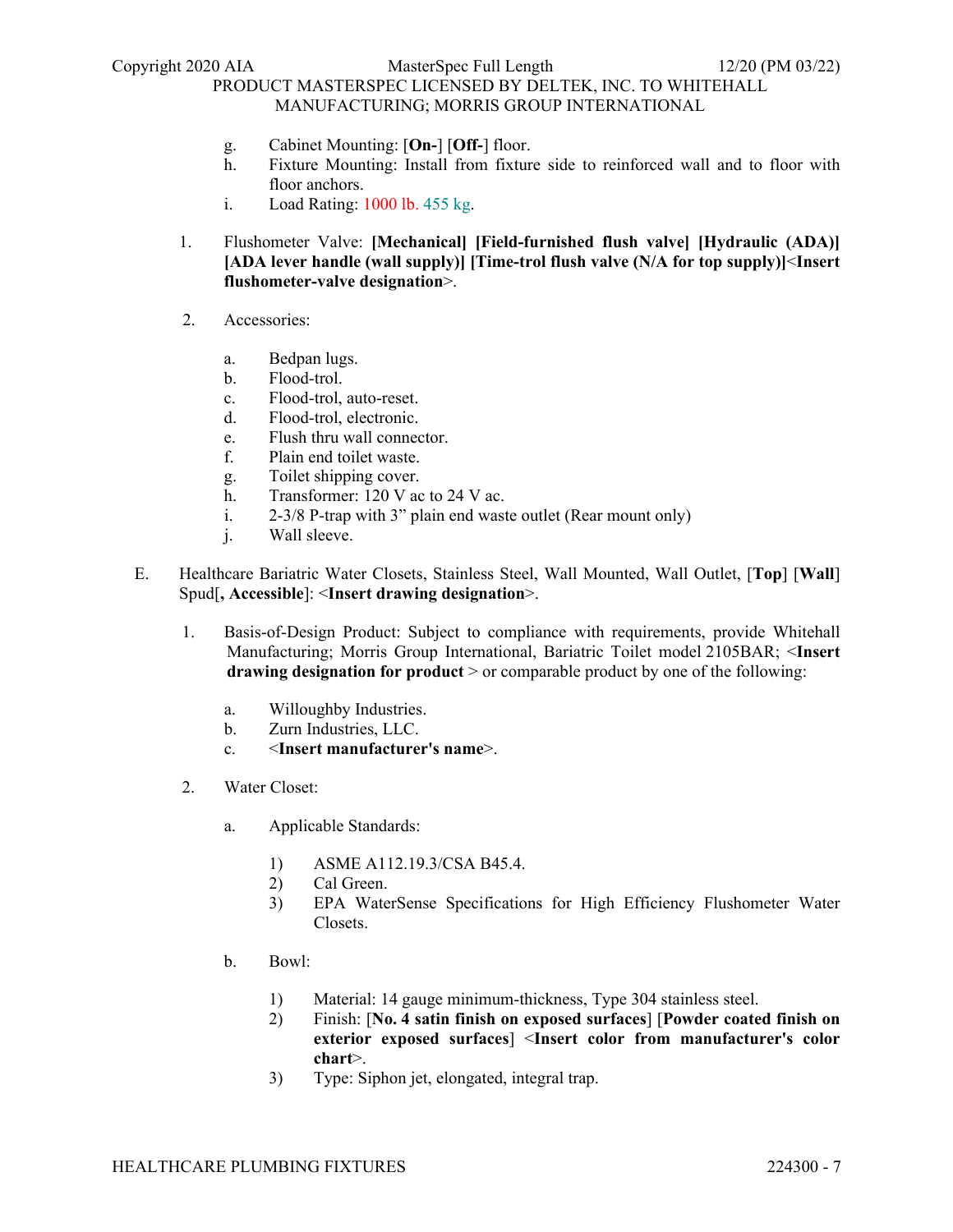Copyright 2020 AIA MasterSpec Full Length 12/20 (PM 03/22)

# PRODUCT MASTERSPEC LICENSED BY DELTEK, INC. TO WHITEHALL

MANUFACTURING; MORRIS GROUP INTERNATIONAL

- 1) Toilet Seat: [**Big John brand plastic hinged toilet seat, open front, less cover**] [**Big John brand plastic hinged toilet seat, open front, with cover**] [**Punched for field-installed toilet seat**].
- 2) Rim Height: 15 inches (381 mm) above finished floor.
- 3) Rim Height for ADA-Compliant Installation: 18 inches (457 mm) above finished floor.
- c. Wall Outlet Waste Connection: [**Gasket waste flange.**] [**NPS 2 (DN 50)** extended 3 inches **(76 mm**)] beyond back of unit].
- d. Water Consumption: [**1.28 gal (4.8 L)**] [**1.6 gal (6 L)**] [**3.5 gal (13.2 L)**] per flush.
- e. Spud Size and Location: NPS 1-1/2 (DN 40).
- f. Supply Pressure: 25 psig (172 kPa), minimum.
- g. Cabinet Mounting: Off-floor.
- h. Fixture Mounting: Install from fixture side to reinforced wall or bariatric rated mounting carrier by others
- i. Load rating: 1,000 lbs.
- 3. Flushometer Valve: **[Mechanical] [Field-furnished flush valve] [Hydraulic (ADA)] [ADA lever handle (wall supply)] [Time-trol flush valve (N/A for top supply)]**<**Insert flushometer-valve designation**>.
- 4. Accessories:
	- a. Bedpan lugs.
	- b. Flood-trol.
	- c. Flood-trol, auto-reset.
	- d. Flood-trol, electronic.
	- e. Flush thru wall connector.
	- f. High efficiency toilet design.
	- g. Transformer: 120 V ac to 24 V ac.
	- h. Blind cap nuts.
	- i. Cap nuts.
	- j. Toilet shipping cover.
	- k. Transformer: 120 V ac to 24 V ac.
	- l. Vacuum flush system.
- F. Healthcare Ligature-Resistant Water Closets, Stainless Steel, Wall Mounted, [**Wall**] [**Floor**] Outlet, [**Top**] [**Wall**] Spud, **[Standard]** [**Accessible**]: <**Insert drawing designation**>.
	- 1. Basis-of-Design Product: Subject to compliance with requirements, provide Whitehall Manufacturing; Morris Group International, Bariatric Toilet model **[WH2142-W] [WH2142-ADA-W] [WH2142-T] [WH2142-ADA-T]**; <**Insert drawing designation for product** > or comparable product by one of the following:
		- a. Willoughby Industries.
		- b. Bradley.
		- c. <**Insert manufacturer's name**>.
	- 2. Water Closet: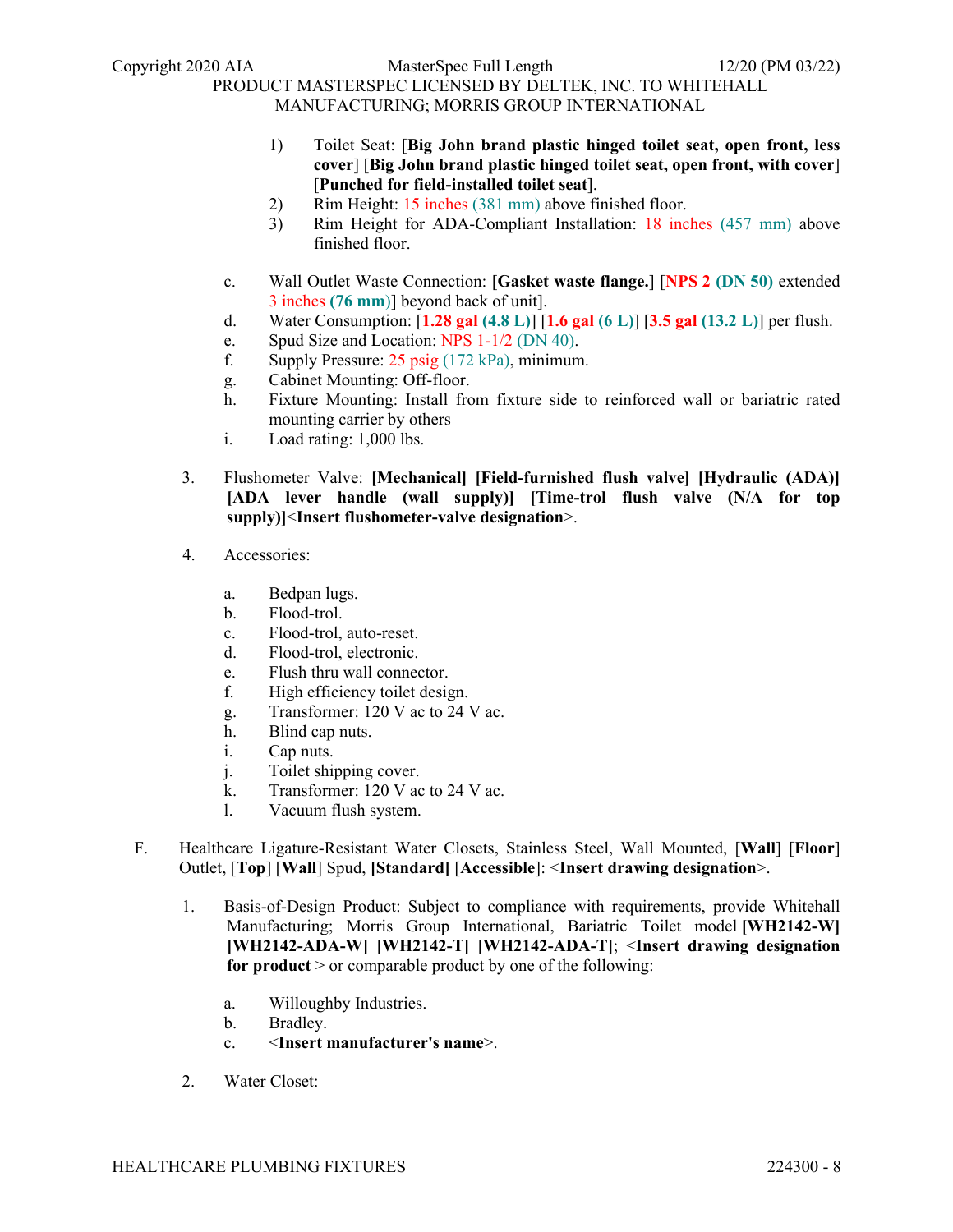- a. Applicable Standards:
	- 1) ASME A112.19.3/CSA B45.4.
	- 2) Cal Green.
	- 3) EPA WaterSense Specifications for High Efficiency Flushometer Water Closets.
- b. Bowl:
	- 1) Material: 16 gauge minimum-thickness, Type 304 stainless steel.
	- 2) Finish: [**No. 4 satin finish on exposed surfaces**] [**Powder coated finish on exterior exposed surfaces**] <**Insert color from manufacturer's color chart**>.
	- 3) Toilet Seat: Affixed [**gray**] [**dignity blue**] [**white**] [**black**], ligatureresistant, ABS plastic.
	- 4) Rim Height: 15 inches (381 mm) above finished floor.
	- 5) Rim Height for ADA-Compliant Installation: 18 inches (457 mm) above finished floor.
- c. Floor Outlet Waste Connection (Siphon-Jet): [**5-1/2 inch (140 mm) gasket waste flange.**] [**7-1/2 inch (191 mm) gasket waste flange.**] [**10 inch (254 mm) gasket waste flange.**] [**12 inch (305 mm) gasket waste flange.**] [**NPS 2 (DN 50)**  extended 3 inches **(76 mm**)] beyond back of unit].
- d. Wall Outlet Waste Connection (Siphon-Jet): 5-1/2 inch (140 mm) Gasket waste flange.
- e. Water Consumption: [**1.28 gal (4.8 L)**] [**1.6 gal (6 L)**] per flush.
- f. Spud Size and Location: NPS 1-1/2 (DN 40).
- g. Supply Pressure: 25 psig (172 kPa), minimum.
- h. Fixture Mounting: Install from fixture side to reinforced wall or bariatric rated mounting carrier by others
- i. Load rating: 1,000 lbs.
- 3. Flushometer Valve: [**Mechanical**] [**Hydraulic (ADA)**] <**Insert flushometer-valve designation**>.
- G. Healthcare Ligature-Resistant Tank Style Water Closets, Stainless Steel, Wall Mounted, Wall Outlet, Accessible: <**Insert drawing designation**>.
	- 1. Basis-of-Design Product: Subject to compliance with requirements, provide Whitehall Manufacturing; Morris Group International, Bariatric Toilet model WH2145; <**Insert drawing designation** > or comparable product by one of the following:
		- a. Willoughby Industries.
		- b. Zurn Industries, LLC.
		- c. <**Insert manufacturer's name**>.
	- 2. Water Closet:
		- a. Applicable Standards: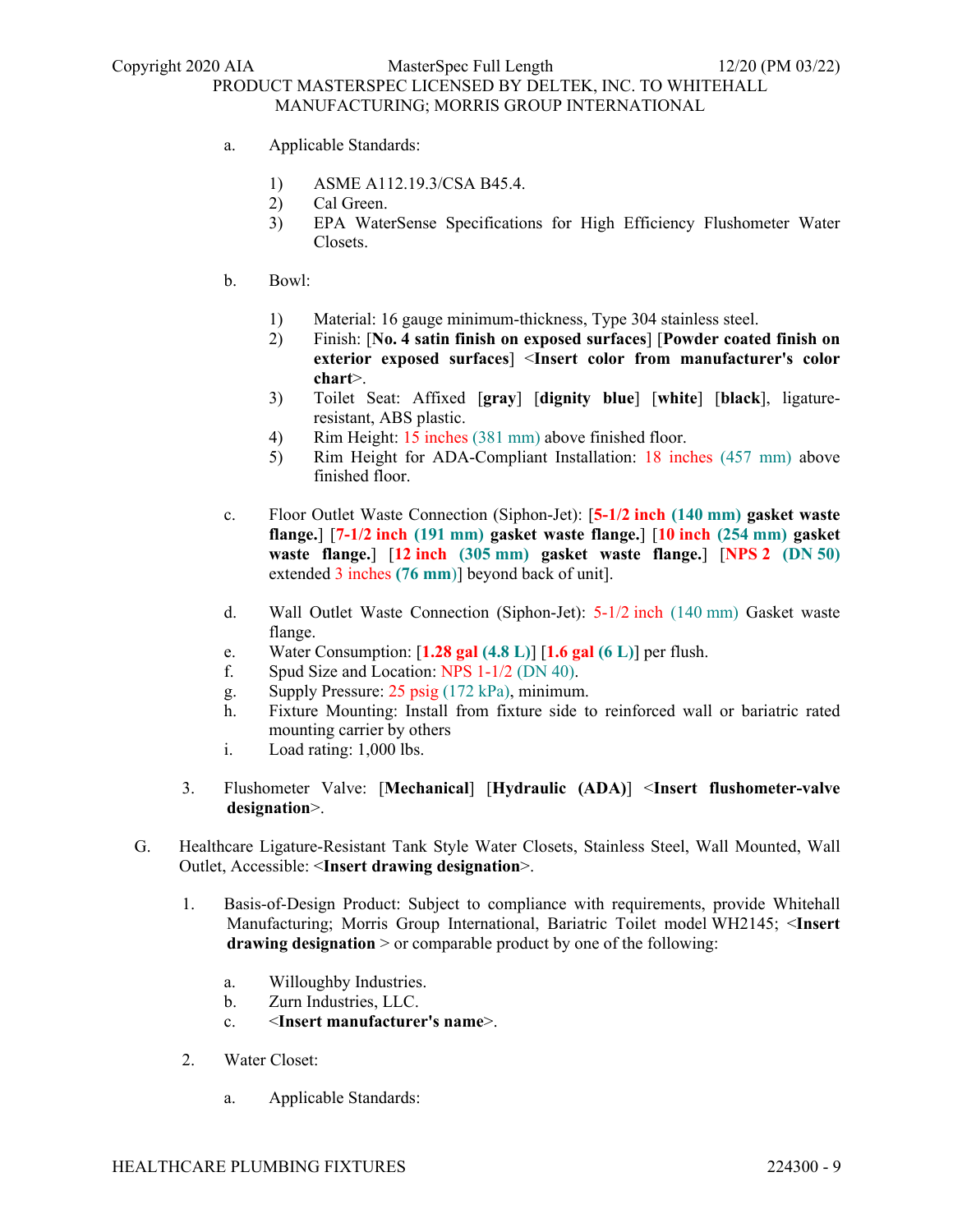- 1) ASME A112.19.3/CSA B45.4.
- 2) Cal Green.
- b. Bowl:
	- 1) Material: 16 gauge minimum-thickness, Type 304 stainless steel.
	- 2) Finish: Powder coated finish on exterior exposed surfaces <**Insert color from manufacturer's color chart**>.
	- 3) Type: Siphon jet, elongated, integral trap, self-draining flushing rim.
	- 4) Toilet Seat: Affixed [**white**] [**gray**] [**white**] [**black**], ligature-resistant, ABS plastic.
	- 5) Rim Height: 15 inches (381 mm) above finished floor.
	- 6) Rim Height for ADA-Compliant Installation: 18 inches (457 mm) above finished floor.
- c. Floor Outlet Waste Connection (Siphon-Jet): [**10 inch (254 mm) gasket waste flange**] [**12 inch (305 mm) gasket waste flange**].
- d. Wall Outlet Waste Connection (Siphon-Jet): 7-1/2 inch (191 mm) Gasket waste flange.
- e. Water Consumption: [**1.28 gal (4.8 L)**] [**1.6 gal (6 L)**] per flush.
- f. Spud Size and Location: NPS 1-1/2 (DN 40).
- g. Supply Pressure: 25 psig (172 kPa), minimum.
- h. Cabinet Mounting: On-floor.
- i. Fixture Mounting: Install from fixture side to reinforced wall.
- j. Load rating: 5000 lbs.
- 3. Toilet Tank: polyethylene inner liner, flushes with conventional Fluidmaster float/flapper mechanism.

### 2.4 FLUSHOMETER VALVES

- A. Lever-Handle, Diaphragm Flushometer Valves: <**Insert drawing designation**>.
	- 1. Manufacturers: Subject to compliance with requirements, provide products by one of the following:
		- a. American Standard.
		- b. Delany Products.
		- c. Sloan Valve Company.
		- d. Wolverine Brass, Inc.
		- e. Zurn Industries, LLC.
		- f. <**Insert manufacturer's name**>.
	- 2. Minimum Pressure Rating: 125 psig (860 kPa).
	- 3. Features: Integral check stop, backflow-prevention device, and outlet-tube-mounted bedpan washer.
	- 4. Material: Brass body with corrosion-resistant components.
	- 5. Exposed Flushometer-Valve Finish: Chrome plated.
	- 6. Style: Exposed.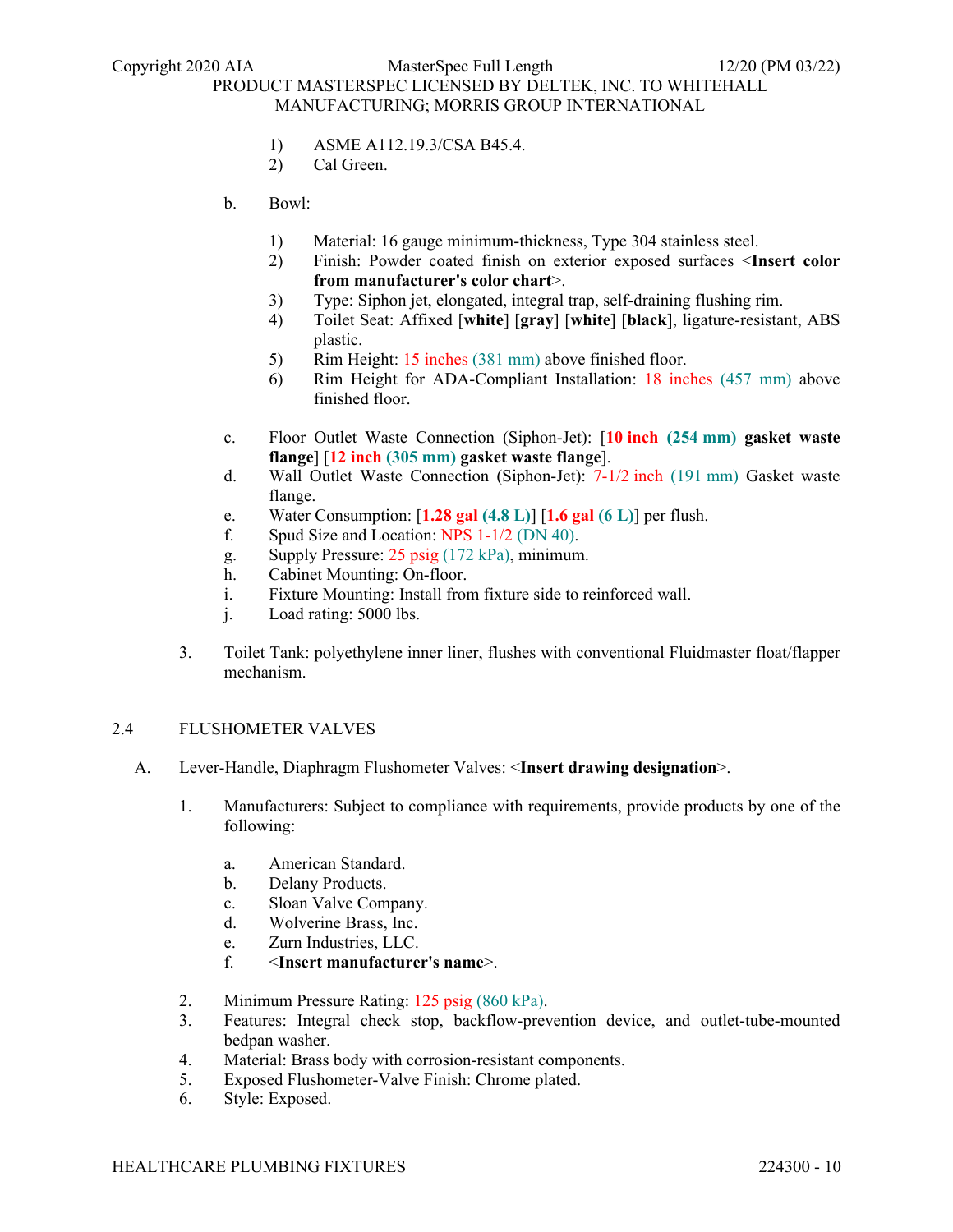- 7. Consumption: [**1.28 gal. (4.8 L)**] [**1.6 gal. (6 L)**] [**3.5 gal. (13.2 L)**] [**1.6/1.1 gal (7.2/5.0 L) dual flush**] <**Insert value**> per flush.
- 8. Minimum Inlet: NPS 1 (DN 25).
- 9. Minimum Outlet: NPS 1-1/4 (DN 32), extended length.

# 2.5 TOILET SEATS

- A. Toilet Seats, Ligature-Resistant: <**Insert designation**>.
	- 1. Basis-of-Design Product: Subject to compliance with requirements, provide Whitehall Manufacturing; Morris Group International, Bariatric Toilet model WH-LRSC; <**Insert drawing designation**> or comparable product by one of the following:
		- a. American Standard.
		- b. Centoco Manufacturing Corporation.
		- c. Church Seats; Bemis Manufacturing Company.
		- d. Kohler Co.
		- e. Olsonite; Bemis Manufacturing Company.
		- f. TOTO USA, INC.
		- g. Zurn Industries, LLC.
		- h. <**Insert manufacturer's name**>.
	- 2. Material: ABS plastic with antimicrobial agent.
	- 3. Type: Commercial, heavy duty.
	- 4. Shape: Elongated rim, closed front.
	- 5. Affixed with #10-24 set screw and 1/4-20 carriage bolts and nuts.
	- 6. Hinge Material: Noncorroding metal.
	- 7. Color: [**White**] [**Gray**] [**Blue**] [**Black**].

#### 2.6 PATIENT CARE UNITS

- A. Patient Care Units, Factory Fabricated, Combination, Swing-Away, Water Closet and Lavatory Healthcare Plumbing Fixture: <**Insert drawing designation**>.
	- 1. Basis-of-Design Product: Subject to compliance with requirements, provide Whitehall Manufacturing, Morris Group International; model [**4010**] [**4010BIS**] [**4012**] [**4012BIS**] [**4015**] [**4015BIS**] [**4020**] [**4022**] [**4025**] [**4030**] [**4030BIS**] [**4032**] [**4032BIS**] [**4035**] [**4035BIS**]; <**Insert product name or designation**> or comparable product by one of the following:
		- a. Metcraft Industries, Inc.
		- b. Willoughby Industries.
		- c. <**Insert manufacturer's name**>.
	- 2. Cabinet: Fixed installation with storage space and toilet paper holder.
		- a. Material: Welded stainless steel frame, stainless steel interior surfaces, with [**highpressure laminate**] [**polyethylene**] exterior panels.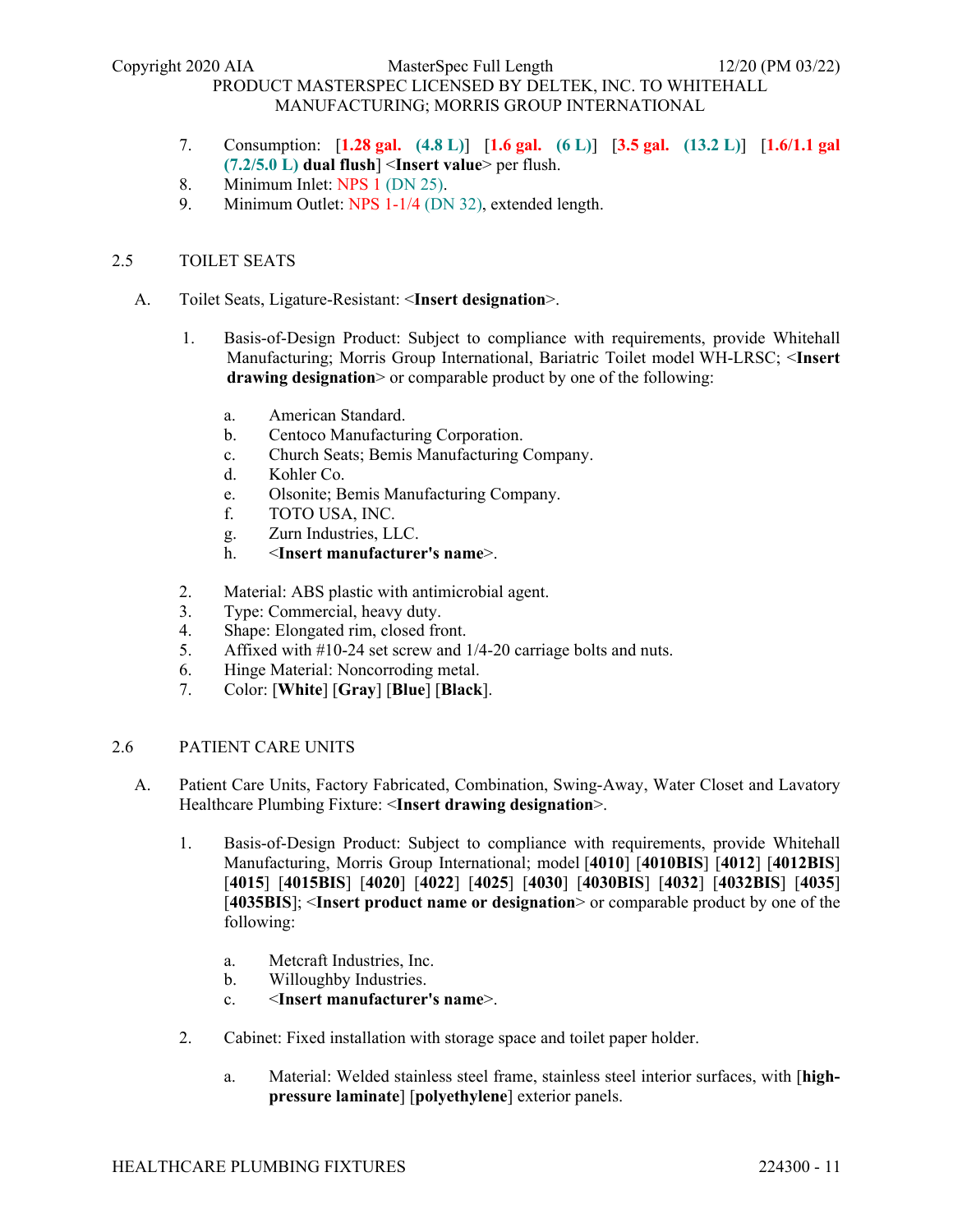- b. Color: <**Insert color**>.
- c. Mounting: On floor.
- 3. Water Closet: Swivel, floor mounted, [**back wall**] [**sidewall**] [**floor**] outlet.
	- a. Toilet Material: Type 304 stainless steel, 14 GA.
	- b. Swivel Assembly Material: Cast iron with white powder-coat finish.
	- c. Orientation: [**Left**] [**Right**] hand.
	- d. Flushometer: [**1.28 gal. (4.8 L)**] [**1.6 gal. (6 L)**] [**3.5 gal. (13.2 L)**] <**Insert value**> per flush; concealed flushometer valve with ADA-compliant hydraulically actuated push-button flush.
	- e. Toilet Seat: White, solid plastic.
	- f. Support: Floor plate.
- 4. Lavatory: Counter mounted.
	- a. Material: [**Stainless steel**] [**Solid-surface material**] [**Less countertop**] [**Highpressure laminate**] <**Insert material**>.
	- b. Color: <**Insert color**>.
	- c. Backsplash: [**Back wall**] [**Right-hand corner**] [**Left-hand corner**] [**Alcove**].
	- d. Provide anti-microbial additive to exposed surfaces.
	- e. Basin: [**Embedded**] [**Factory-installed**] stainless steel.
	- f. Faucet: [**Gooseneck type with wrist-blade handles**] [**Sensor operated**] [**Hot and cold, foot pedal-operated air control valve**] [**Lavatory hose spray**] [**Laminar flow nozzle**] <**Insert type**>.
	- g. Waste Fittings: Grid strainer, with NPS 1-1/4 (DN 32) tailpiece and chrome-plated, tubular-brass P-trap waste to wall; and wall flange complying with ASME A112.18.2/CSA B125.2.
- 5. Accessories:
	- a. Toilet Paper Holder: [**Exposed**] [**Enclosed**].
	- b. Built-in bed pan washer.
	- c. Hemodialysis Box: [**Single**] [**Dual**] valve.
	- d. Storage shelf.
	- e. Bedpan lugs.
	- f. Infectious control flush.
	- g. Swing-up grab bar.
- B. Patient Care Units, Factory Fabricated, Combination, Fixed Position, Water Closet and Lavatory Healthcare Fixture: <**Insert drawing designation**>.
	- 1. Basis-of-Design Product: Subject to compliance with requirements, provide Whitehall Manufacturing, Morris Group International; model [**4040**] [**4042**] [**4044**] [**4047**] [**4048**] [**4049**] [**4050**] [**4055**]; <**Insert product name or designation**> or comparable product by one of the following:
		- a. Metcraft Industries, Inc.
		- b. Willoughby Industries.
		- c. <**Insert manufacturer's name**>.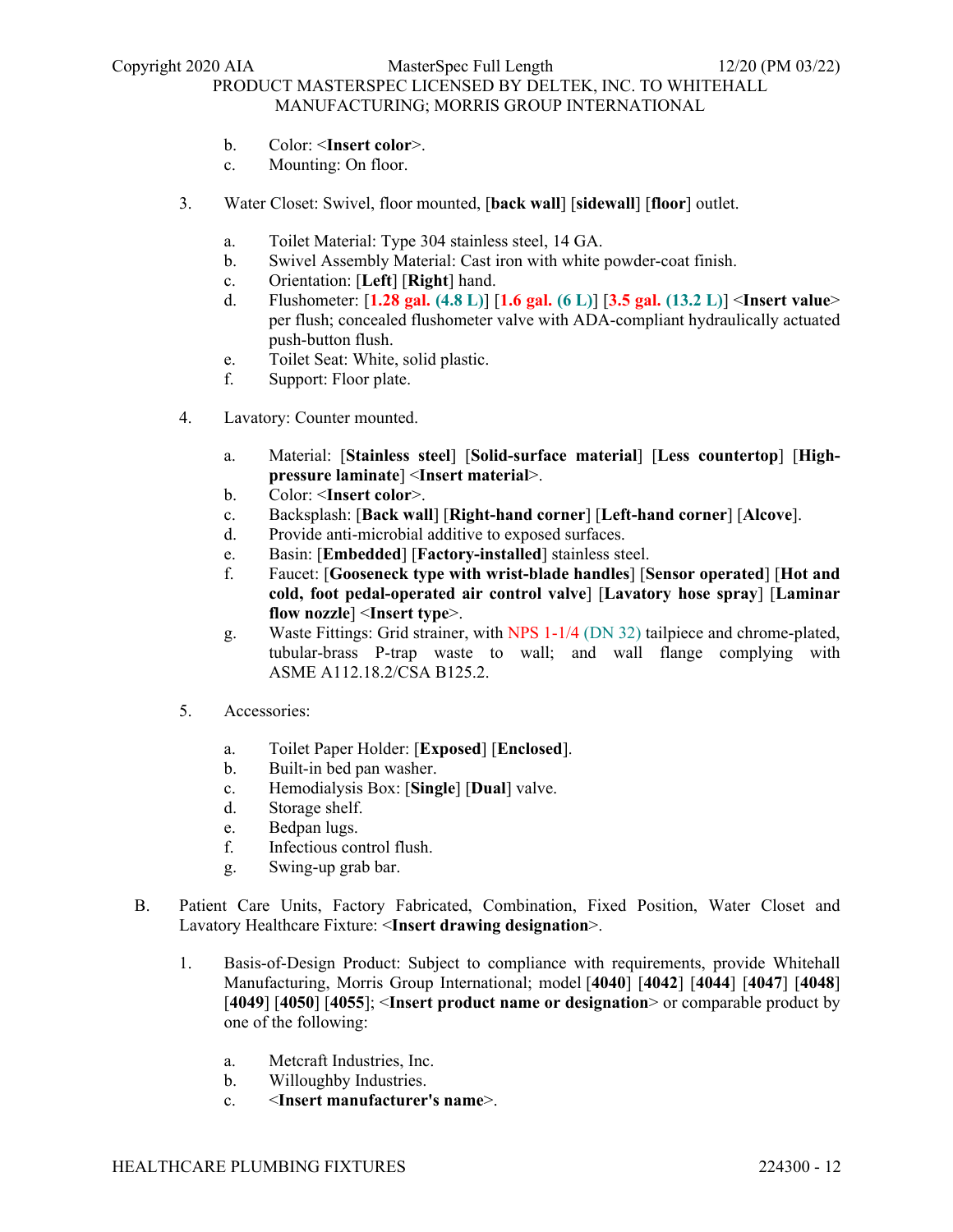- 2. [**Fixed installation**] [**Swing-away**] water-closet cover design with storage space and toilet paper holder.
	- a. Material: Stainless steel frame with [**high-pressure laminate**] [**polyethylene**] exterior panels.
	- b. Color: <**Insert color**>.
- 3. Water Closet: [**Floor**] [**Wall**]-mounted, [**back wall**] [**floor**] outlet.
	- a. Toilet Material: Type 304 stainless steel, 14 GA.
	- b. Orientation: [**Left**] [**Right**] hand.
	- c. Flushometer: [**1.28 gal. (4.8 L)**] [**1.6 gal. (6 L)**] [**3.5 gal. (13.2 L)**] <**Insert value**> per flush; concealed flushometer valve with ADA-compliant hydraulically actuated push-button flush.
	- d. Toilet Seat: White, solid plastic.
- 4. Lavatory: Counter mounted.
	- a. Material: [**Stainless steel**] [**Solid-surface material**] [**Less countertop**] [**Highpressure laminate**] <**Insert material**>.
	- b. Color: <**Insert color**>.
	- c. Backsplash: [**Back wall**] [**Right-hand corner**] [**Left-hand corner**] [**Alcove**].
	- d. Provide anti-microbial additive to exposed surfaces.
	- e. Basin: [**Embedded**] [**Factory-installed**] stainless steel.
	- f. Faucet: [**Gooseneck type with wrist-blade handles**] [**Sensor operated**] [**Hot and cold, foot pedal-operated air control valve**] [**Lavatory hose spray**] [**Laminar flow nozzle**] <**Insert type**>.
	- g. Waste Fittings: Grid strainer, with NPS 1-1/4 (DN 32) tailpiece and chrome-plated, tubular-brass P-trap waste to wall; and wall flange complying with ASME A112.18.2/CSA B125.2.
- 5. Accessories:
	- a. Built-in bed pan washer.
	- b. Hemodialysis box: [**Single**] [**Dual**] valve.
	- c. Bedpan lugs.
	- d. Infectious control flush.
	- e. Swing-up grab bar.

## 2.7 HEALTHCARE SHOWERS

- A. Healthcare Solid Surface Accessible Shower Basin <**Insert drawing designation**>.
	- 1. Basis-of-Design Product: Subject to compliance with requirements, provide Whitehall Manufacturing, Morris Group International; model [**WHCSB3636ADA**] [**WHCSB6030ADA**]; <**Insert product name or designation**> or comparable product by one of the following:
		- a. Willoughby Industries.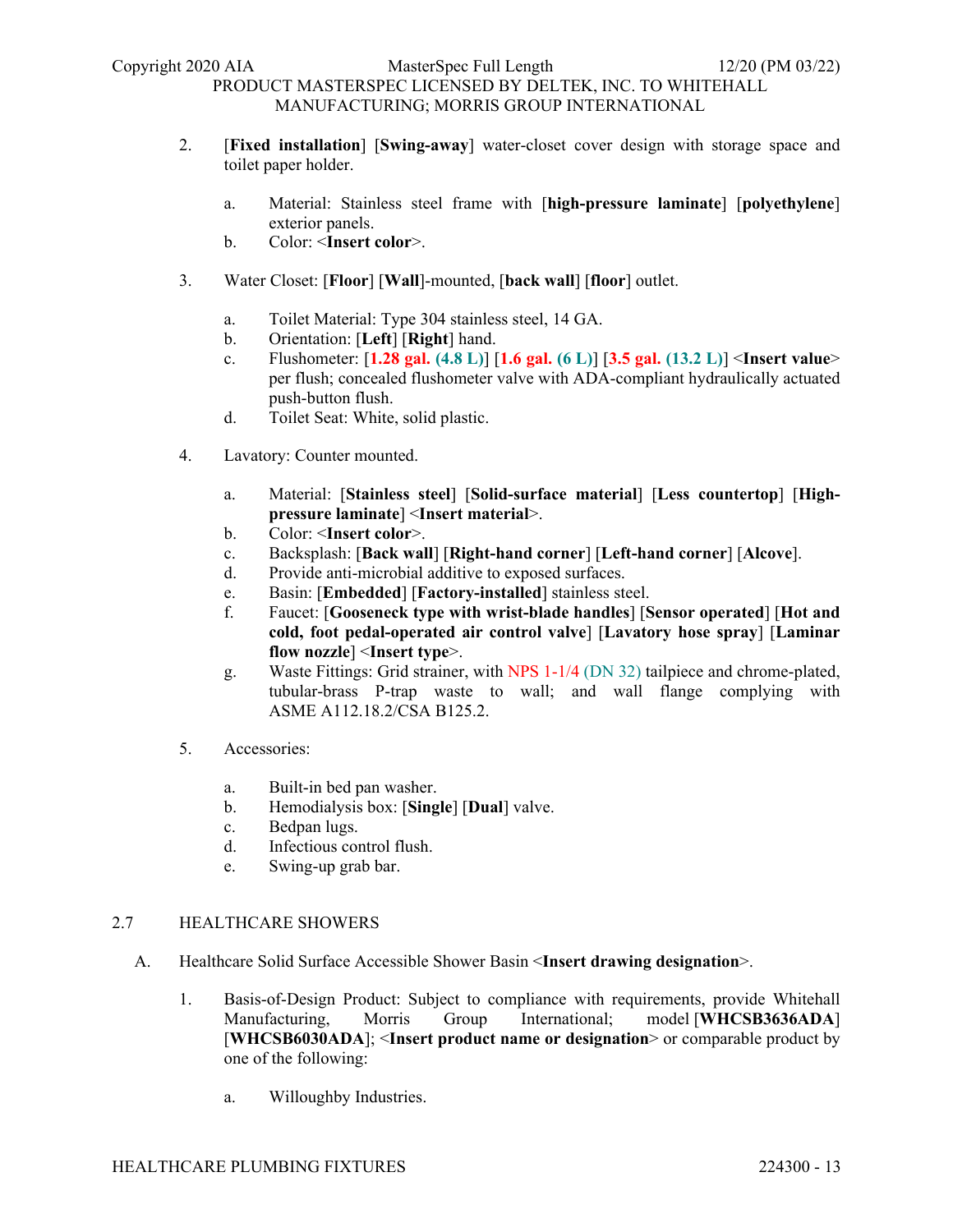- b. Intersan.
- c. Acorn Engineering; A Division of Morris Group International.
- d. <**Insert manufacturer's name**>.
- 2. Nominal Size: [**38-1/4 by 37-1/8 inches (972 by 943 mm)**] [**62-1/4 by 30 inches (1581 by 762 mm)**] <**Insert dimensions**>.
- 3. Surround: One piece.
- 4. Bathing Surface: Slip-resistant.
- 5. Color: [**White**] [**Select color from Manufacturer's color chart**].
- 6. Drain Location: [**Left side**] [**Center**] [**Right side**].
- 7. Drain: [**Ligature and vandal-resistant stainless steel round drain**] [**Ligature and vandal-resistant stainless steel trench drain**].
- 8. Drain connection: NPS 2 (DN 50) no-caulk drain with ligature-resistant strainer.
- 9. Certifications: Greenguard Gold Listed, cUPC, ASTM F462.
- 10. Accessories: Anti-microbial treatment.
- B. Healthcare Solid Surface Standard Shower Basin <**Insert drawing designation**>.
	- 1. Basis-of-Design Product: Subject to compliance with requirements, provide Whitehall Manufacturing, Morris Group International; model [**WHCSB3636**] [**WHCSB6030**]; <**Insert product name or designation**> or comparable product by one of the following:
		- a. Willoughby Industries.
		- b. Intersan.
		- c. Acorn Engineering; A Division of Morris Group International.
		- d. <**Insert manufacturer's name**>.
	- 2. Nominal Size: [**36 by 36 inches (914 by 914 mm)**] [**60 by 30 inches (1524 by 762 mm)**] <**Insert dimensions**>.
	- 3. Surround: One piece.
	- 4. Bathing Surface: Slip-resistant.
	- 5. Color: [**White**] [**Select color from Manufacturer's color chart**].
	- 6. Drain Location: [**Left side**] [**Center**] [**Right side**].
	- 7. Drain: [**Ligature and vandal-resistant stainless steel round drain**] [**Ligature and vandal-resistant stainless steel trench drain**].
	- 8. Drain connection: NPS 2 (DN 50) no-caulk drain with ligature-resistant strainer.
	- 9. Certifications: Greenguard Gold Listed, cUPC, ASTM F462.
	- 10. Accessories: Anti-microbial treatment.

### 2.8 HEALTHCARE SHOWER VALVES

- A. Healthcare Ligature-Resistant Shower Valves, Thermostatic Mixing Valve: <**Insert drawing designation**>.
	- 1. Basis-of-Design Product: Subject to compliance with requirements, provide Whitehall Manufacturing, Morris Group International; Model **[WHSV16]**; <**Insert product name or designation**> or comparable product by one of the following:
		- a. Acorn Engineering Company; a Division of Morris Group International.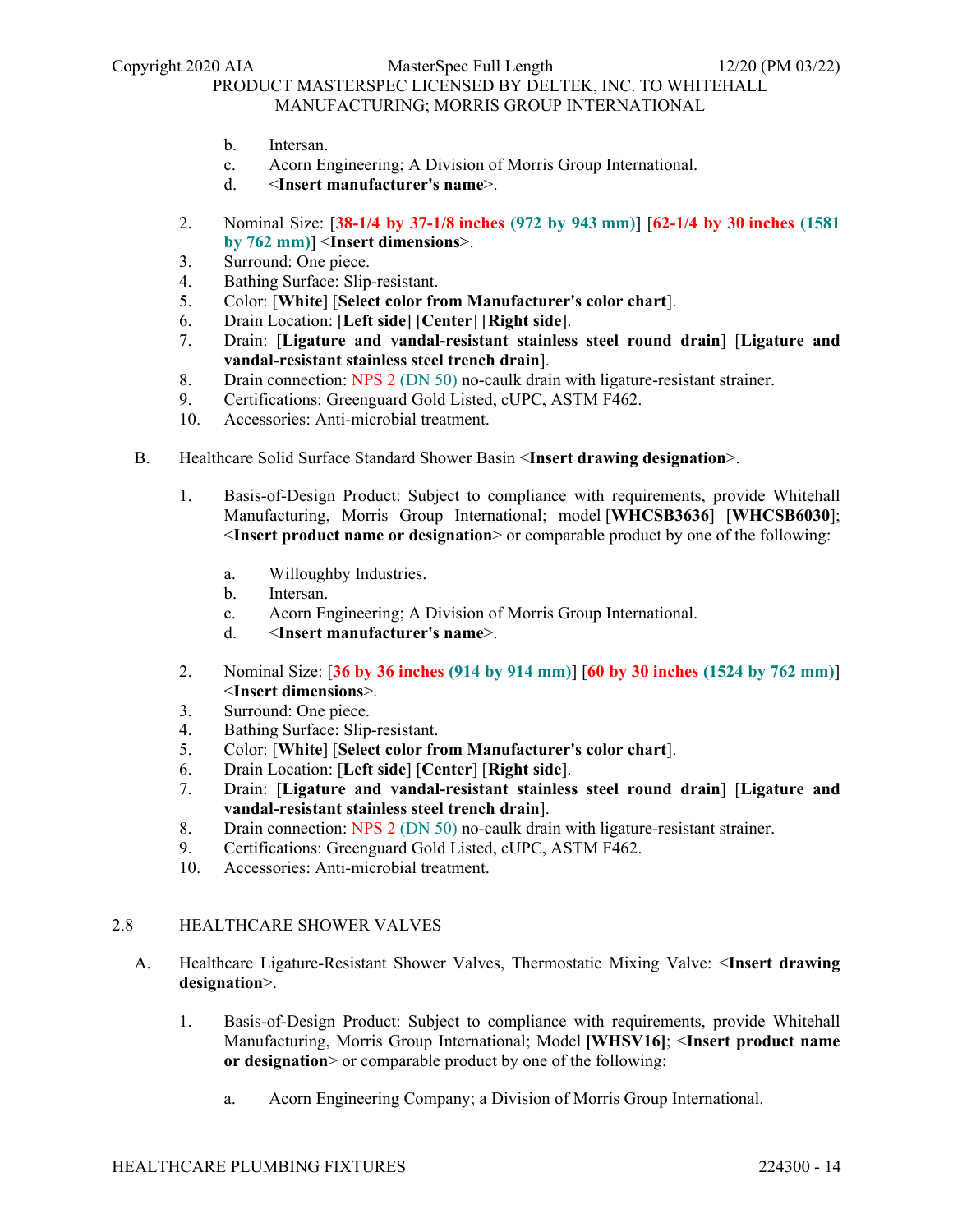- b. Behavioral Safety Products.
- c. Bradley Corporation
- d. Willoughby Industries
- e. <**Insert manufacturer's name**>.
- 2. Mixing Valve:
	- a. Applicable Standards:
		- 1) ASSE 1016 T/P.
	- b. Body Material: Lead-Free certified, DZR solid brass.
	- c. Finish: Polished chrome plate.
	- d. Connections: Combination 1/2 NPT and 1/2 NPS solder inlet. [Editorial: No metric equivalent here]
	- e. Stem: Non-rising.
	- f. Riser Connection: 1/2 NPT [Editorial: No metric equivalent here]
	- g. Maximum Flow Rate:  $4 \text{ gpm}$  (15.1 lpm) at  $45 \text{ psig}$  (310 kPa) <Insert value> unless otherwise indicated.
	- h. Certified Minimum Flow: 1.25 gpm (4.7 lpm).
	- i. Maximum Pressure: 125 psig (862 kPa).
	- j. Temperature Range:  $85$  to 115 deg F (43 to 46 deg C).
	- k. Hot Water Supply Temperature: 110 to 180 deg F (29 to 82 deg C).
	- l. Cold Water Supply Temperature: 35 to 80 deg F (2 to 27 deg C).
	- m. Approach Temperature: 5 deg F (2.8 deg C) above set point
	- n. Mounting: Surface, concealed hardware.
	- o. Operation: Single Tri-Lever Ligature-Resistant handle, twist or rotate control, ADA compliant
	- p. Antiscald Device: Integral with mixing valve
	- q. Sensor: Paraffin
	- r. Check Stops: Check-valve type, integral with body; on hot and cold watersupply connections.
	- s. Stop: Adjustable for hot water supply
- B. Healthcare Ligature-Resistant Diverter Valve: <**Insert drawing designation**>.
	- 1. Basis-of-Design Product: Subject to compliance with requirements, provide Whitehall Manufacturing, Morris Group International; Model **[WHDIV]**; <**Insert product name or designation**> or comparable product by one of the following:
		- a. Acorn Engineering Company; a Division of Morris Group International.
		- b. Oddball
		- c. Willoughby Industries
		- d. <**Insert manufacturer's name**>.
	- 2. Valve:
		- a. Body Material: Bronze valve body.
		- b. Finish: High polished chrome plate.
		- c. Connections: 1/2 NCT inlet and outlet port.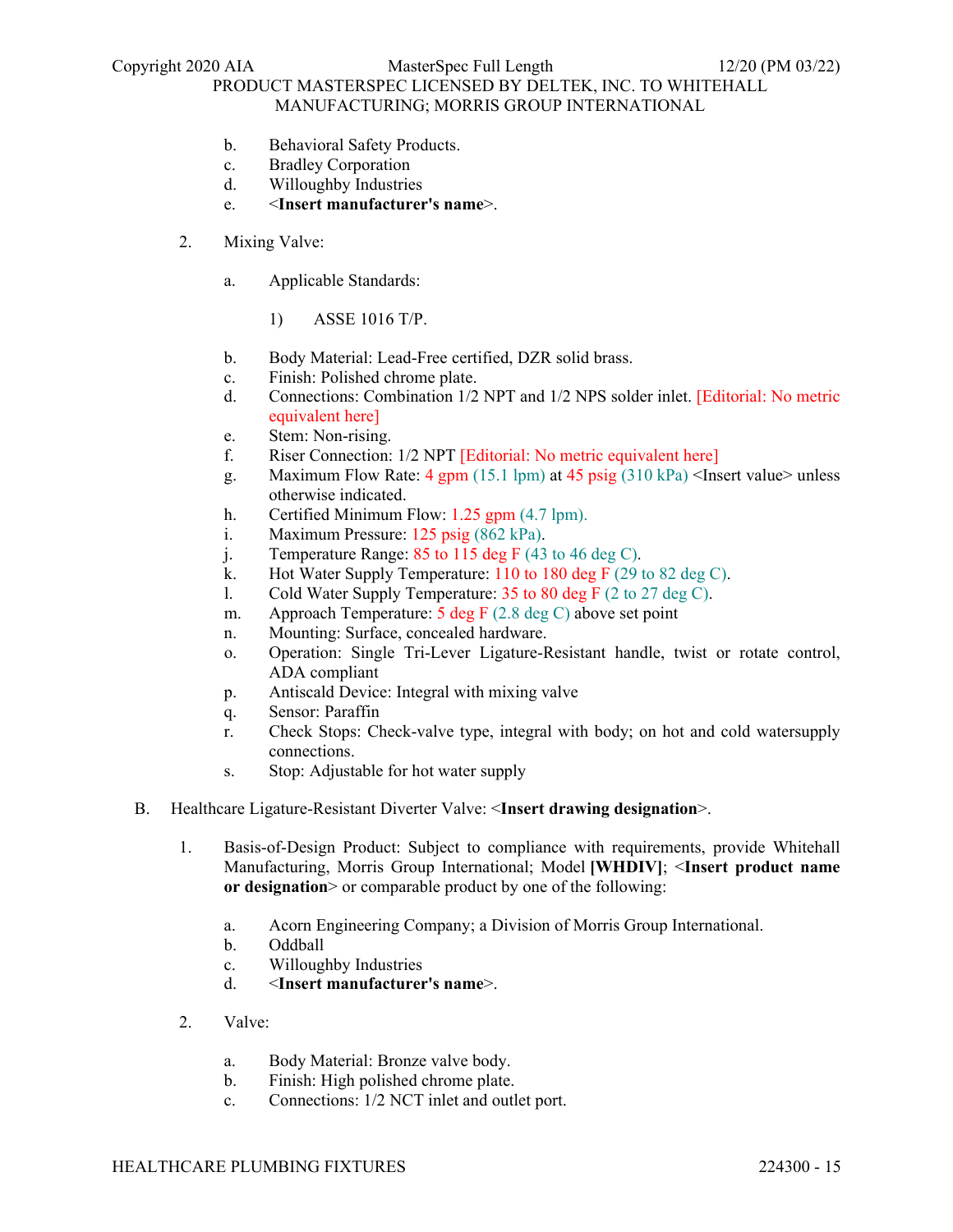- d. Stem- Non-rising.
- e. Mounting: Surface, concealed hardware.
- f. Operation: Single Tri-Lever Ligature-Resistant handle, twist or rotate control, ADA compliant.
- C. Healthcare Ligature-Resistant Conical Tub Spout: <**Insert drawing designation**>.
	- 1. Basis-of-Design Product: Subject to compliance with requirements, provide Whitehall Manufacturing, Morris Group International; Model **[WHCTS]**; <**Insert product name or designation**> or comparable product by one of the following:
		- a. Acorn Engineering Company; a Division of Morris Group International.
		- b. Oddball
		- c. <**Insert manufacturer's name**>.
	- 2. Spout:
		- a. Material: Brass spout body, stainless steel escutcheon.
		- b. Finish: White powder coated escutcheon.
		- c. Spray Pattern: Non-adjustable multi-stream style.
		- d. Connections: 1/2 NPT x O-ring adapter, inlet connection.
		- e. Mounting: Surface mounted.
		- f. Fasteners: Tamper-resistant.
- D. Healthcare Ligature-Resistant Conical Shower Head: <**Insert drawing designation**>.
	- 1. Basis-of-Design Product: Subject to compliance with requirements, provide Whitehall Manufacturing, Morris Group International; Model **[WHCSH]**; <**Insert product name or designation** or comparable product by one of the following:
		- a. Acorn Engineering Company; a Division of Morris Group International.
		- b. Bradley
		- c. Intersan
		- d. Oddball
		- e. <**Insert manufacturer's name**>.
	- 2. Shower Head:
		- a. Material: Heavy-duty chrome plated brass, stainless steel escutcheon
		- b. Finish: White powder coated escutcheon.
		- c. Spray Pattern: Non-Adjustable multi-stream style
		- d. Flow Rate: [**1.5 gpm (5.7 L/min)**] [**2.5 gpm (9.5 L/min)**].
		- e. Connections: 1/2 NPT x O-ring adapter, inlet connection.
		- f. Mounting: Surface mounted.
		- g. Fasteners: Tamper-resistant.
- E. Healthcare Ligature-Resistant Conical Shower Head: <**Insert drawing designation**>.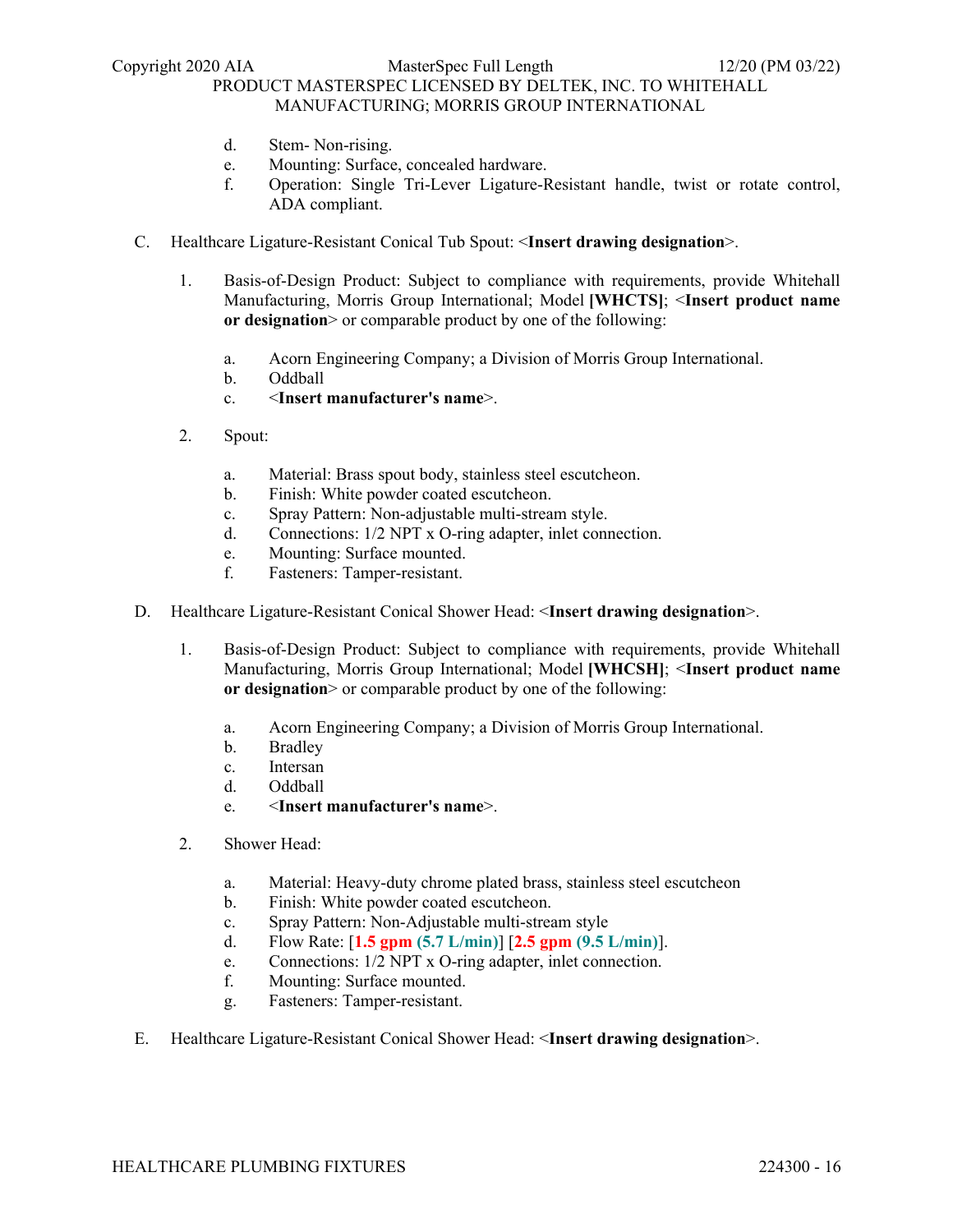- 1. Basis-of-Design Product: Subject to compliance with requirements, provide Whitehall Manufacturing, Morris Group International; Model **[WHD-SHD-W] [WHSHD-C]**; <**Insert product name or designation**> or comparable product by one of the following:
	- a. Acorn Engineering Company; a Division of Morris Group International.
	- b. Bradley
	- c. Intersan
	- d. Oddball
	- e. <**Insert manufacturer's name**>.
- 2. Shower Head:
	- a. Material: Heavy-duty chrome plated brass.
	- b. Finish: Type 303 stainless steel polished to mirror finish.
	- c. Spray Pattern: Non-Adjustable multi-stream style.
	- d. Flow Rate: 1.5 gpm (5.7 L/min).
	- e. Connections: O-ring adapter with 1/2-13 NPTE threads.
	- f. Mounting: [**Wall mounted**] [**Ceiling mounted**].
- F. Healthcare Ligature-Resistant Quick Disconnect Handheld Shower: <**Insert drawing designation**>.
	- 1. Basis-of-Design Product: Subject to compliance with requirements, provide Whitehall Manufacturing, Morris Group International; model [**WHCHS**]; <**Insert product name or designation**> or comparable product by one of the following:
		- a. Acorn Engineering Company; a Division of Morris Group International.
		- b. Oddball
		- c. Intersan
		- d. Bradley
		- e. <**Insert manufacturer's name**>.
	- 2. Handheld Shower:
		- a. Applicable Standards:
			- 1) ADA/CBC 1115B.4.4.5, when mounted at maximum 48 inches (1219 mm) above floor
		- b. Material: Solid, lead-free brass, stainless steel.
		- c. Finish: [**Type 303 stainless steel polished to mirror finish, white powder coated escutcheon**] [**Polished chrome plated**]**.**
		- d. Flow Rate: [**1.5 gpm (5.7 L/min)**] [**2.5 gpm (9.5 L/min)**].
		- e. Pushbutton: Non-Positive shutoff.
		- f. Provide 60 inch (1524 mm) stainless steel, removable flexible hose.
		- g. Quick Disconnect: Expansion plug with vacuum breaker.
		- h. Connections: 1/2 NPT supply.
		- i. Mounting: Front surface mounted.
		- j. Fasteners: 1/4 inch-20 UNC tamper-resistant screws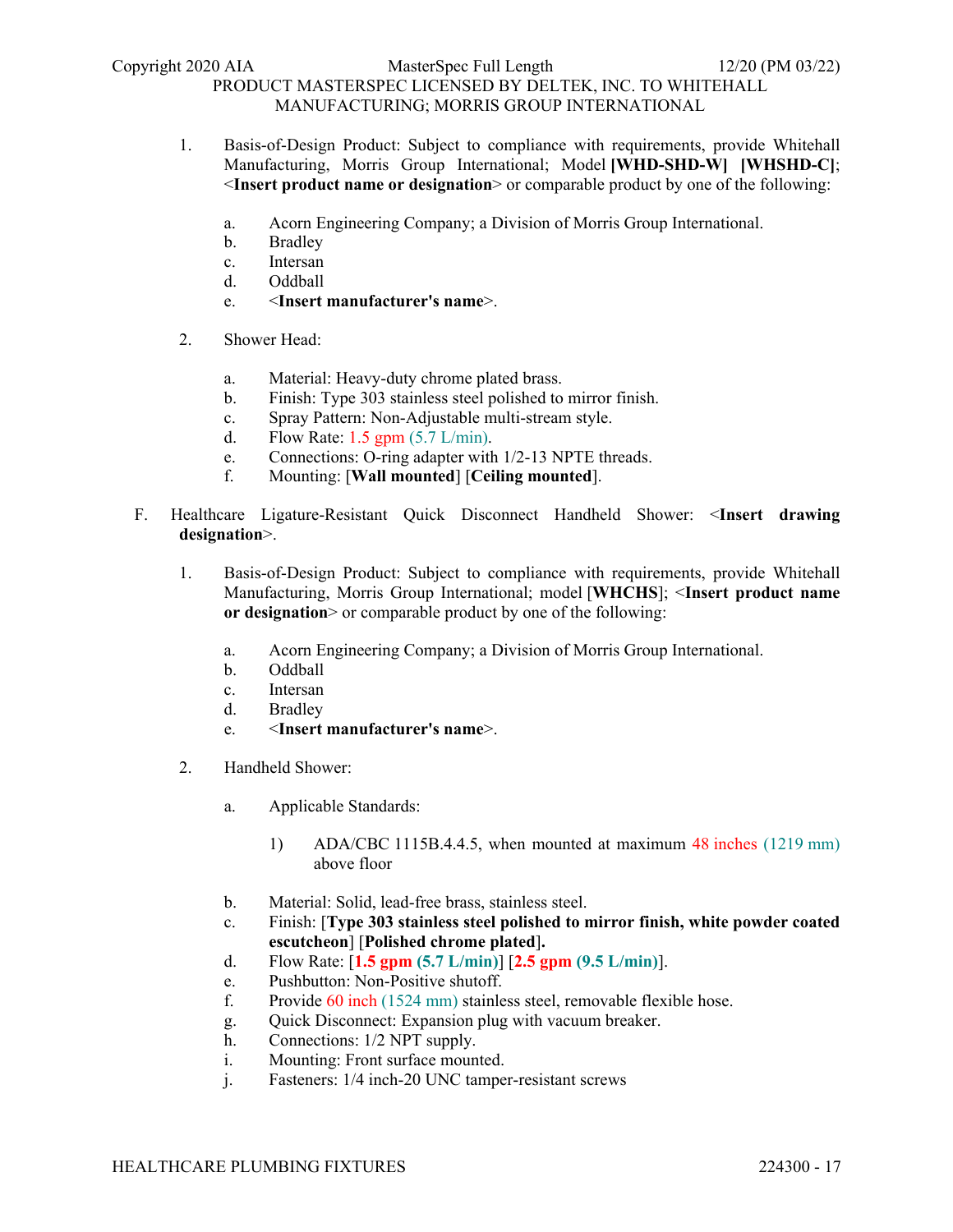- 3. Handheld Shower Mounting bracket:
	- a. Material: Solid lead-free brass, stainless steel
	- b. Finish: **[Type 303 stainless steel polished to mirror finish, white powder coated escutcheon] [Polished chrome plated]**.
	- c. Mounting: Front mounted (surface)
	- d. Fasteners: 1/4 inch-20 UNC tamper-resistant screws
	- e. Ligature-Resistant Hook: Adjustable, releasing range of 0-25 lb. (11.4 kg). Factory set release at 10 lbs (4.5 kg).
- G. Healthcare Shower Valves, Pressure-Balance Mixing Valve: <**Insert drawing designation**>.
	- 1. Manufacturers: Subject to compliance with requirements, provide products by one of the following:
		- a. Acorn Engineering Company; a Division of Morris Group International.
		- b. American Standard.
		- c. Chicago Faucets; Geberit Company.
		- d. Kohler Co.
		- e. Lawler Manufacturing Company, Inc.
		- f. Leonard Valve Company.
		- g. Matco-Norca.
		- h. Moen Incorporated.
		- i. POWERS; A WATTS Brand.
		- j. Speakman Company.
		- k. Symmons Industries, Inc.
		- l. Zurn Industries, LLC.
		- m. <**Insert manufacturer's name**>.
	- 2. Valve:
		- a. Body Material: Solid brass.
		- b. Finish: Polished chrome plate.
		- c. Maximum Flow Rate: [**1.25 gpm (4.7 L/min)**] [**1.5 gpm (5.7 L/min)**] [**2.0 gpm (7.6 L/min)**] [**2.5 gpm (9.5 L/min)**] <**Insert value**> unless otherwise indicated.
		- d. Mounting: [**Concealed**] [**Exposed**].
		- e. Operation: Single-handle, [**push-pull**] [**or**] [**twist or rotate**] control.
		- f. Antiscald Device: [**Integral with mixing valve**] [**Separate unit**] [**Not required**].
		- g. Check Stops: Check-valve type, integral with or attached to body; on hot- and cold-water-supply connections.
		- h. Indicators: For hot and cold water.
	- 3. Shower Head:
		- a. Type: [**Ball joint with arm and flange**] [**Without ball joint, but with arm and flange**] [**Ball joint and head integral with mounting flange**] [**Integral with mounting flange**] [**Handheld, slide bar mounted**] [**Handheld, hook mounted**] <**Insert type**>.
		- b. Shower Head Material: Metallic with chrome-plated finish.
		- c. Spray Pattern: [**Adjustable**] [**Fixed**].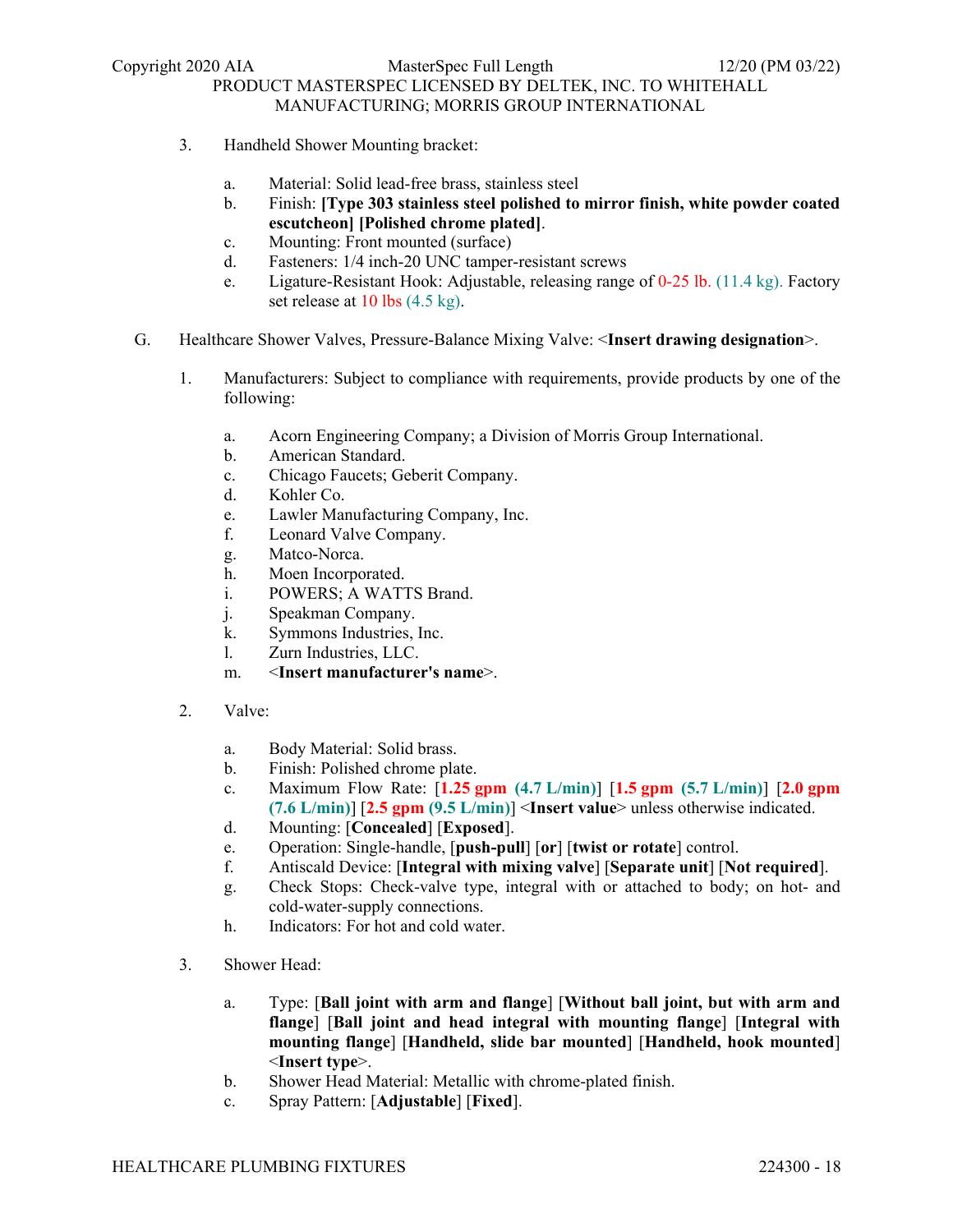- d. Integral Volume Control: [**Not required**] [**Required**].
- e. Shower-Arm, Flow-Control Fitting: [**Not required**] [**1.5 gpm (5.7 L/min)**] [**2.0 gpm (7.6 L/min)**].
- f. Temperature Indicator: [**Integral with faucet**] [**Not required**].
- H. Healthcare Shower Valves, Thermostatic Mixing Valve: <**Insert drawing designation**>.
	- 1. Manufacturers: Subject to compliance with requirements, provide products by one of the following:
		- a. Acorn Engineering Company; a Division of Morris Group International.
		- b. Chicago Faucets; Geberit Company.
		- c. Lawler Manufacturing Company, Inc.
		- d. Leonard Valve Company.
		- e. POWERS; A WATTS Brand.
		- f. Symmons Industries, Inc.
		- g. <**Insert manufacturer's name**>.
	- 2. Valve:
		- a. Body Material: Solid brass.
		- b. Finish: Polished chrome plate.
		- c. Maximum Flow Rate: [**1.25 gpm (4.7 L/min)**] [**1.5 gpm (5.7 L/min)**] [**2.0 gpm (7.6 L/min)**] [**2.5 gpm (9.5 L/min)**] <**Insert value**> unless otherwise indicated.
		- d. Mounting: [**Concealed**] [**Exposed**].
		- e. Operation: Single-handle, [**push-pull**] [**or**] [**twist or rotate**] control.
		- f. Antiscald Device: [**Integral with mixing valve**] [**Separate unit**] [**Not required**].
		- g. Check Stops: Check-valve type, integral with or attached to body; on hot- and cold-water-supply connections.
		- h. Indicators: For hot and cold water.
	- 3. Shower Head:
		- a. Type: [**Ball joint with arm and flange**] [**Without ball joint, but with arm and flange**] [**Ball joint and head integral with mounting flange**] [**Integral with mounting flange**] [**Handheld, slide bar mounted**] [**Handheld, hook mounted**] <**Insert type**>.
		- b. Material: Metallic with chrome-plated finish.
		- c. Spray Pattern: [**Adjustable**] [**Fixed**].
		- d. Integral Volume Control: [**Not required**] [**Required**].
		- e. Shower-Arm, Flow-Control Fitting: [**Not required**] [**1.5 gpm (5.7 L/min)**] [**2.0 gpm (7.6 L/min)**].
		- f. Temperature Indicator: [**Integral with faucet**] [**Not required**].
- I. Healthcare Ligature-Resistant Conical Shower Heads, Thermostatic Mixing Valve, Diverter Valve <**Insert drawing designation**>.
	- 1. Basis-of-Design Product: Subject to compliance with requirements, provide Whitehall Manufacturing, Morris Group International; model WH538-FH-CSH-SRCH; <**Insert product name or designation** or comparable product by one of the following: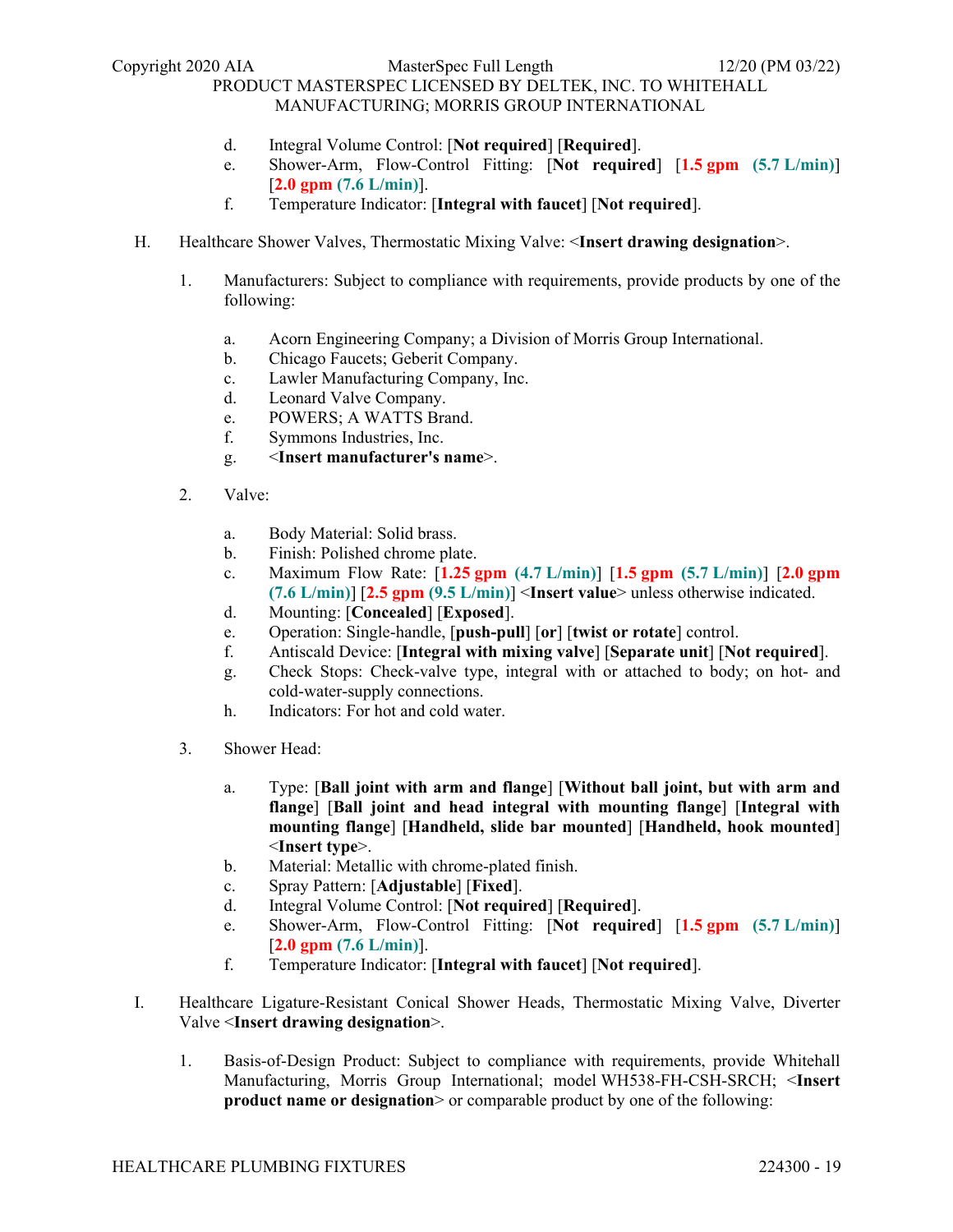#### Copyright 2020 AIA MasterSpec Full Length 12/20 (PM 03/22)

### PRODUCT MASTERSPEC LICENSED BY DELTEK, INC. TO WHITEHALL MANUFACTURING; MORRIS GROUP INTERNATIONAL

- a. Acorn Engineering; A Division of Morris Group International.
- b. Behavioral Safety Products.
- c. Bradley Corporation.
- d. Willoughby Industries.
- e. <**Insert manufacturer's name**>.
- 2. Mixing Valve:
	- a. Applicable Standards:
		- 1) ASSE 1016T/P.
		- 2) NSF 61, Section 9.
	- b. Body Material: Lead-Free certified, DZR solid brass.
	- c. Finish: Polished chrome plate.
	- d. Connections: Combination 1/2 NPT and 1/2 NPS solder inlet. [Editorial: No metric equivalent here]
	- e. Stem: Non-rising.
	- f. Riser Connection: 1/2 NPT [Editorial: No metric equivalent here]
	- g. Maximum Flow Rate:  $4 \text{ gpm} (15.1 \text{ lpm})$  at  $45 \text{ psig} (310 \text{ kPa})$  <Insert value> unless otherwise indicated.
	- h. Certified Minimum Flow: 1.25 gpm (4.7 lpm).
	- i. Maximum Pressure: 125 psig (862 kPa).
	- j. Temperature Range:  $85$  to  $115$  deg F (43 to 46 deg C).
	- k. Hot Water Supply Temperature: 110 to 180 deg F (29 to 82 deg C).
	- l. Cold Water Supply Temperature: 35 to 80 deg F (2 to 27 deg C).
	- m. Approach Temperature:  $\frac{5 \text{ deg F}}{2.8 \text{ deg C}}$  above set point
	- n. Mounting: Surface, concealed hardware.
	- o. Operation: Single Tri-Lever Ligature-Resistant handle, twist or rotate control, ADA compliant
	- p. Antiscald Device: Integral with mixing valve
	- q. Sensor: Paraffin
	- r. Check Stops: Check-valve type, integral with body; on hot and cold watersupply connections.
	- s. Stop: Adjustable for hot water supply
- 3. Diverter Valve:
	- a. Body Material: Bronze valve body.
	- b. Finish: High polished chrome plate.
	- c. Connections: 1/2 NCT inlet and outlet port.
	- d. Stem- Non-rising.
	- e. Mounting: Surface, concealed hardware.
	- f. Operation: Single Tri-Lever Ligature-Resistant handle, twist or rotate control, ADA compliant
- 4. Shower Head:
	- a. Material: Heavy-duty chrome plated brass, stainless steel escutcheon.
	- b. Finish: White powder coated escutcheon.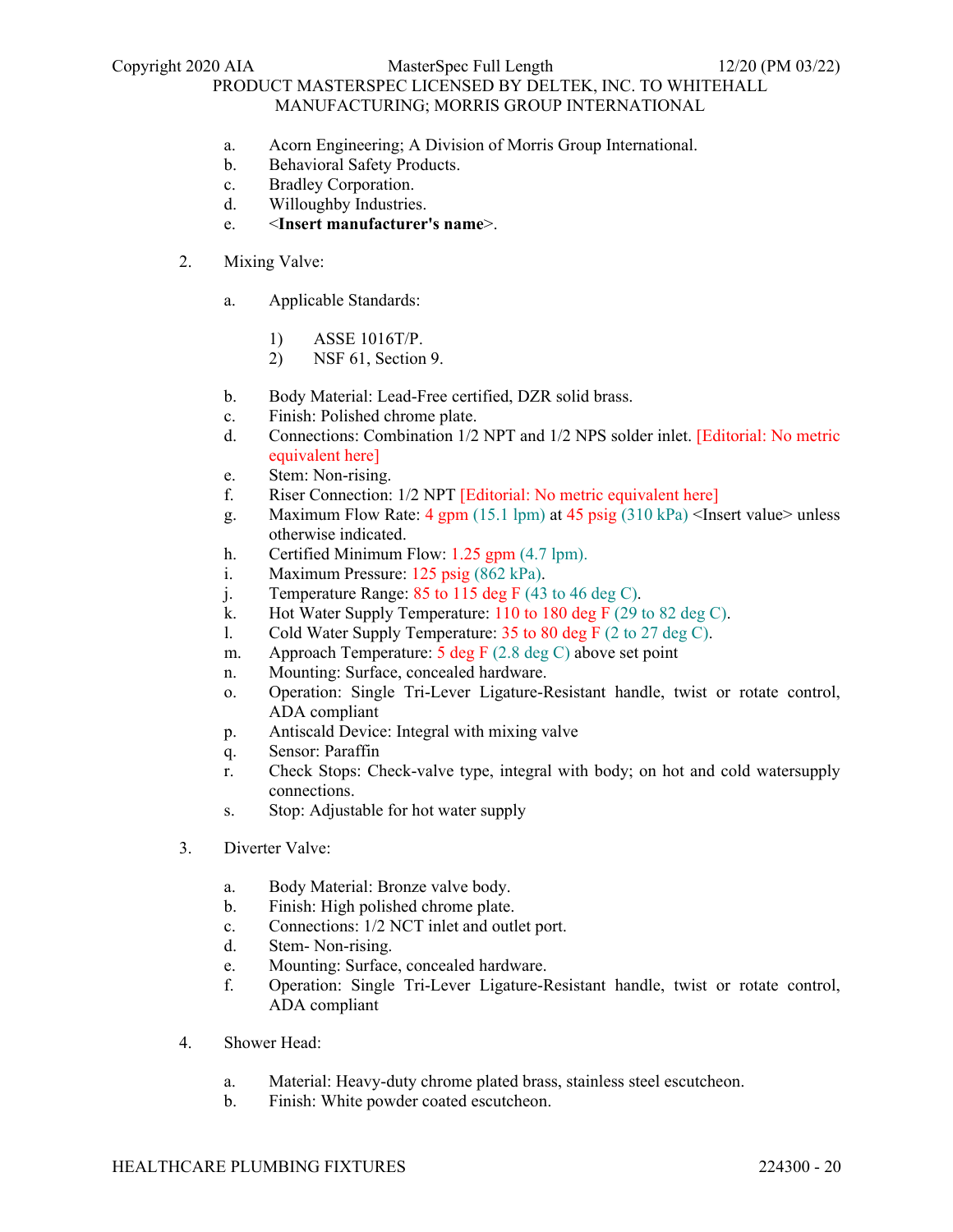- c. Number of Shower Heads: Two.
- d. Spray Pattern: Non-Adjustable multi-stream style.
- e. Flow Rate: 1.5 gpm (5.7 L/min)**.**
- f. Connections: 1/2 NPT x O-ring adapter, inlet connection.
- g. Mounting: Surface mounted.
- h. Fasteners: Tamper-resistant.
- J. Healthcare Ligature-Resistant Conical Shower Head, Thermostatic Mixing Valve<**Insert drawing designation**>.
	- 1. Basis-of-Design Product: Subject to compliance with requirements, provide Whitehall Manufacturing, Morris Group International; model **WH538-CSH-SRCH**; <**Insert product name or designation** or comparable product by one of the following:
		- a. Acorn Engineering; A Division of Morris Group International.
		- b. Behavioral Safety Products.
		- c. Bradley Corporation.
		- d. Willoughby Industries.
		- e. <**Insert manufacturer's name**>.
	- 2. Mixing Valve:
		- a. Applicable Standards:
			- 1) ASSE 1016T/P.
			- 2) NSF 61, Section 9.
		- b. Body Material: Lead-free certified, DZR solid brass.
		- c. Finish: Polished chrome plate.
		- d. Connections: Combination 1/2 NPT and 1/2 NPS solder inlet. [Editorial: No metric equivalent here]
		- e. Stem: Non-rising.
		- f. Riser Connection: 1/2 NPT [Editorial: No metric equivalent here]
		- g. Maximum Flow Rate: 4 gpm (15.1 lpm) at 45 psig (310 kPa) <Insert value> unless otherwise indicated.
		- h. Certified Minimum Flow: 1.25 gpm (4.7 lpm).
		- i. Maximum Pressure: 125 psig (862 kPa).
		- j. Temperature Range:  $85$  to  $115$  deg F (43 to 46 deg C).
		- k. Hot Water Supply Temperature: 110 to 180 deg F (29 to 82 deg C).
		- l. Cold Water Supply Temperature: 35 to 80 deg F (2 to 27 deg C).
		- m. Approach Temperature:  $\frac{5 \text{ deg F}}{2.8 \text{ deg C}}$  above set point
		- n. Mounting: Surface, concealed hardware.
		- o. Operation: Single Tri-Lever Ligature-Resistant handle, twist or rotate control, ADA compliant
		- p. Antiscald Device: Integral with mixing valve
		- q. Sensor: Paraffin
		- r. Check Stops: Check-valve type, integral with body; on hot and cold watersupply connections.
		- s. Stop: Adjustable for hot water supply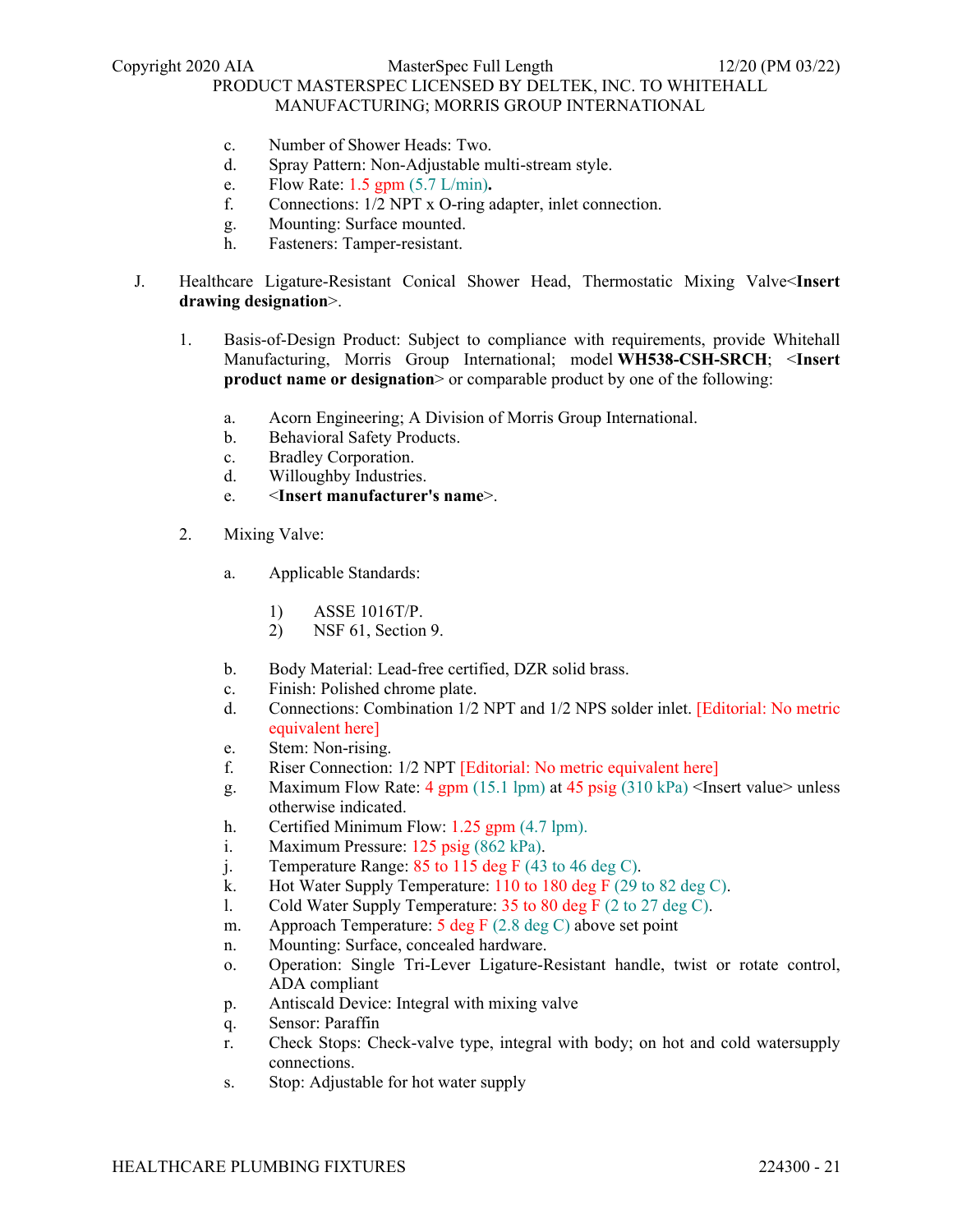- 3. Shower Head:
	- a. Material: Heavy-duty chrome plated brass, stainless steel escutcheon.
	- b. Finish: White powder coated escutcheon.
	- c. Number of Shower Heads: One.
	- d. Spray Pattern: Non-Adjustable multi-stream style.
	- e. Flow Rate: 1.5 gpm (5.7 L/min)**.**
	- f. Connections: 1/2 NPT x O-ring adapter, inlet connection.
	- g. Mounting: Surface mounted.
	- h. Fasteners: Tamper-resistant.
- K. Healthcare Ligature-Resistant Conical Shower Head, Tub Spout, Thermostatic Mixing Valve with Diverter Valve<**Insert drawing designation**>.
	- 1. Basis-of-Design Product: Subject to compliance with requirements, provide Whitehall Manufacturing, Morris Group International; model WH538-CSH-SRCH-CTS; <**Insert product name or designation** > or comparable product by one of the following:
		- a. Acorn Engineering; A Division of Morris Group International.
		- b. Behavioral Safety Products.
		- c. Bradley Corporation.
		- d. Willoughby Industries.
		- e. <**Insert manufacturer's name**>.
	- 2. Mixing Valve:
		- a. Applicable Standards:
			- 1) ASSE 1016T/P.
			- 2) NSF 61, Section 9.
		- b. Body Material: Lead-free certified, DZR solid brass.
		- c. Finish: Polished chrome plate.
		- d. Connections: Combination 1/2 NPT and 1/2 NPS solder inlet. [Editorial: No metric equivalent here]
		- e. Stem: Non-rising.
		- f. Riser Connection: 1/2 NPT [Editorial: No metric equivalent here]
		- g. Maximum Flow Rate: 4 gpm (15.1 lpm) at 45 psig  $(310 \text{ kPa})$  <Insert value> unless otherwise indicated.
		- h. Certified Minimum Flow: 1.25 gpm (4.7 lpm).
		- i. Maximum Pressure: 125 psig (862 kPa).
		- j. Temperature Range: 85 to 115 deg F (43 to 46 deg C).
		- k. Hot Water Supply Temperature: 110 to 180 deg F (29 to 82 deg C).
		- l. Cold Water Supply Temperature: 35 to 80 deg F (2 to 27 deg C).
		- m. Approach Temperature:  $\frac{5 \text{ deg F}}{2.8 \text{ deg C}}$  above set point
		- n. Mounting: Surface, concealed hardware.
		- o. Operation: Single Tri-Lever Ligature-Resistant handle, twist or rotate control, ADA compliant
		- p. Antiscald Device: Integral with mixing valve
		- q. Sensor: Paraffin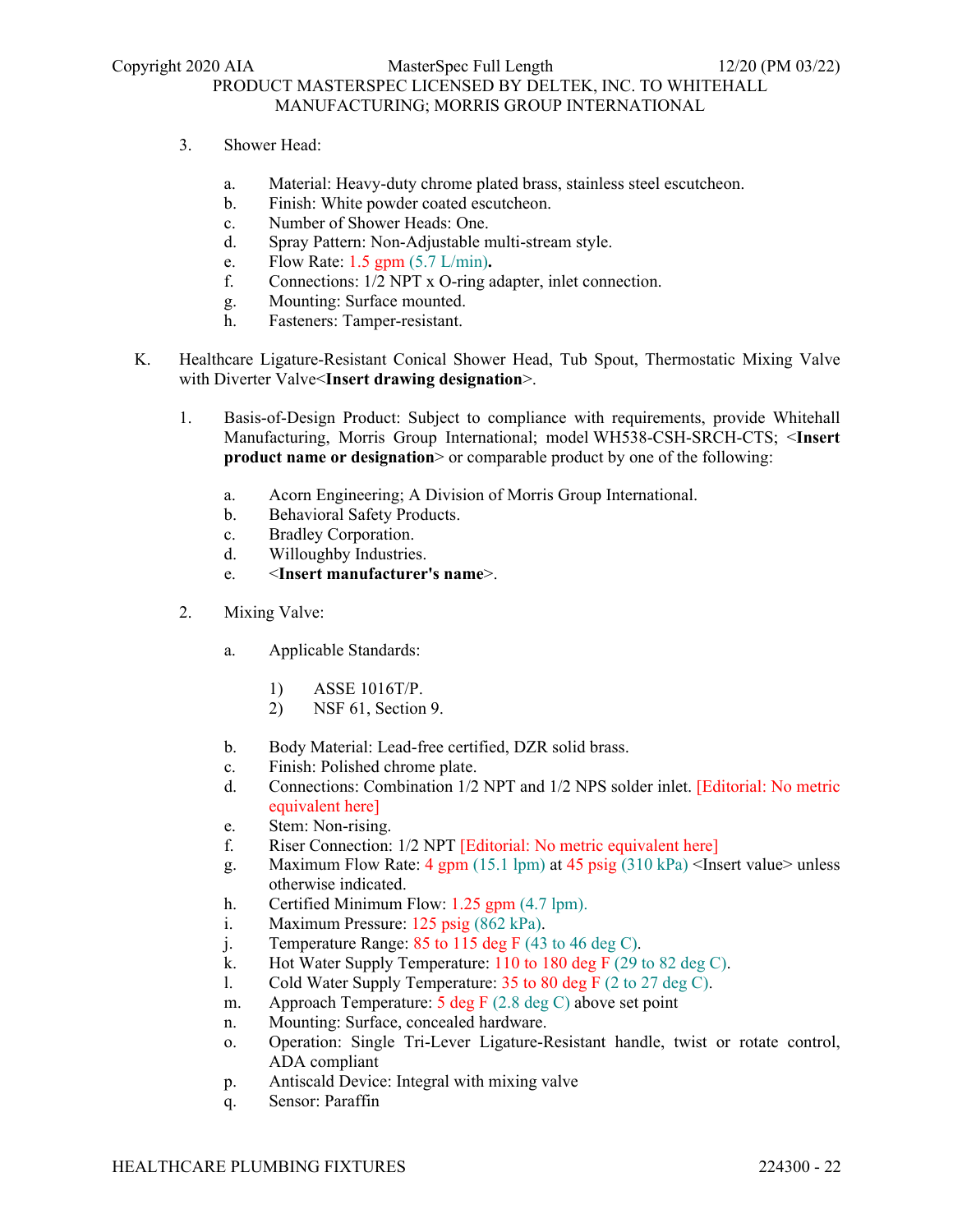- r. Check Stops: Check-valve type, integral with body; on hot and cold water supply connections.
- s. Stop: Adjustable for hot water supply
- 3. Diverter Valve:
	- a. Body Material: Bronze valve body.
	- b. Finish: High polished chrome plate.
	- c. Connections: 1/2 NCT inlet and outlet port.
	- d. Stem- Non-rising.
	- e. Mounting: Surface, concealed hardware.
	- f. Operation: Single Tri-Lever Ligature-Resistant handle, twist or rotate control, ADA compliant
- 4. Shower Head:
	- a. Material: Heavy-duty chrome plated brass, stainless steel escutcheon.
	- b. Finish: White powder coated escutcheon.
	- c. Number of Shower Heads: One.
	- d. Spray Pattern: Non-Adjustable multi-stream style.
	- e. Flow Rate: 1.5 gpm (5.7 L/min)**.**
	- f. Connections: 1/2 NPT x O-ring adapter, inlet connection.
	- g. Mounting: Surface mounted.
	- h. Fasteners: Tamper-resistant.
- 5. Tub Spout:
	- a. Material: Brass spout body, stainless steel escutcheon.
	- b. Finish: White powder coated escutcheon.
	- c. Spray Pattern: Non-Adjustable multi-stream style.
	- d. Connections: 1/2 NPT x O-ring adapter, inlet connection.
	- e. Mounting: Surface mounted.
	- f. Fasteners: Tamper-resistant.
- L. Healthcare Ligature-Resistant Wall Mount Shower, Conical Shower Head, Thermostatic Mixing Valve with Diverter Valve<**Insert drawing designation**>.
	- 1. Basis-of-Design Product: Subject to compliance with requirements, provide Whitehall Manufacturing, Morris Group International; model WH458-FH-CSH; <**Insert product name or designation** > or comparable product by one of the following:
		- a. Acorn Engineering; A Division of Morris Group International.
		- b. Behavioral Safety Products.
		- c. Bradley Corporation.
		- d. Willoughby Industries.
		- e. <**Insert manufacturer's name**>.
	- 2. Mixing Valve:
		- a. Applicable Standards: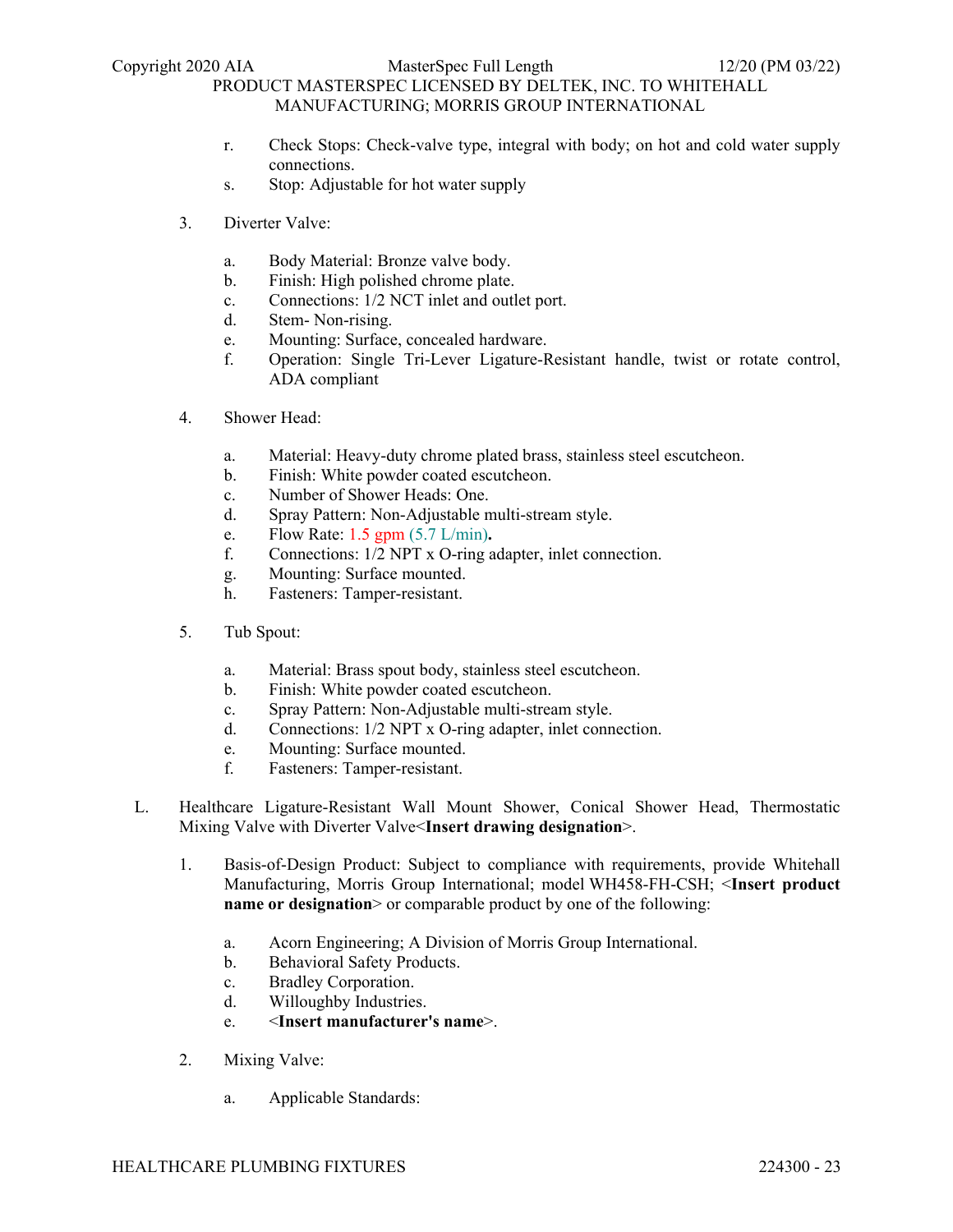- 1) ASSE 1016T/P.
- 2) NSF 61, Section 9.
- 3) CHSC 116875.
- b. Body Material: Lead-free certified, DZR solid brass.
- c. Finish: Polished chrome plate.
- d. Connections: Combination 1/2 NPT and 1/2 NPS solder inlet. [Editorial: No metric equivalent here]
- e. Stem: Non-rising.
- f. Riser Connection: 1/2 NPT [Editorial: No metric equivalent here]
- g. Maximum Flow Rate: 4 gpm (15.1 lpm) at 45 psig (310 kPa) <Insert value> unless otherwise indicated.
- h. Certified Minimum Flow: 1.25 gpm (4.7 lpm).
- i. Maximum Pressure: 125 psig (862 kPa).
- j. Temperature Range:  $85$  to 115 deg F (43 to 46 deg C).
- k. Hot Water Supply Temperature:  $110$  to  $180$  deg F (29 to  $82$  deg C).
- l. Cold Water Supply Temperature: 35 to 80 deg F (2 to 27 deg C).
- m. Approach Temperature: 5 deg F (2.8 deg C) above set point
- n. Mounting: On shroud, concealed hardware.
- o. Operation: Single Tri-Lever Ligature-Resistant handle, twist or rotate control, ADA compliant
- p. Antiscald Device: Integral with mixing valve
- q. Sensor: Paraffin
- r. Check Stops: Check-valve type, integral with body; on hot and cold water supply connections.
- s. Stop: Adjustable for hot water supply
- 3. Diverter Valve:
	- a. Body Material: Bronze valve body.
	- b. Finish: High polished chrome plate.
	- c. Connections: 1/2 NCT inlet and outlet port.
	- d. Stem- Non-rising.
	- e. Mounting: On shroud, concealed hardware.
	- f. Operation: Single Tri-Lever Ligature-Resistant handle, twist or rotate control, ADA compliant
- 4. Shower Head:
	- a. Material: Heavy-duty chrome plated brass, stainless steel escutcheon.
	- b. Finish: White powder coated escutcheon.
	- c. Number of Shower Heads: Two.
	- d. Spray Pattern: Non-Adjustable multi-stream style.
	- e. Flow Rate: 1.5 gpm (5.7 L/min)**.**
	- f. Connections: 1/2 NPT x O-ring adapter, inlet connection.
	- g. Mounting: On shroud, concealed hardware.
- 5. Housing:
	- a. Material: 18 gauge type 304 stainless steel.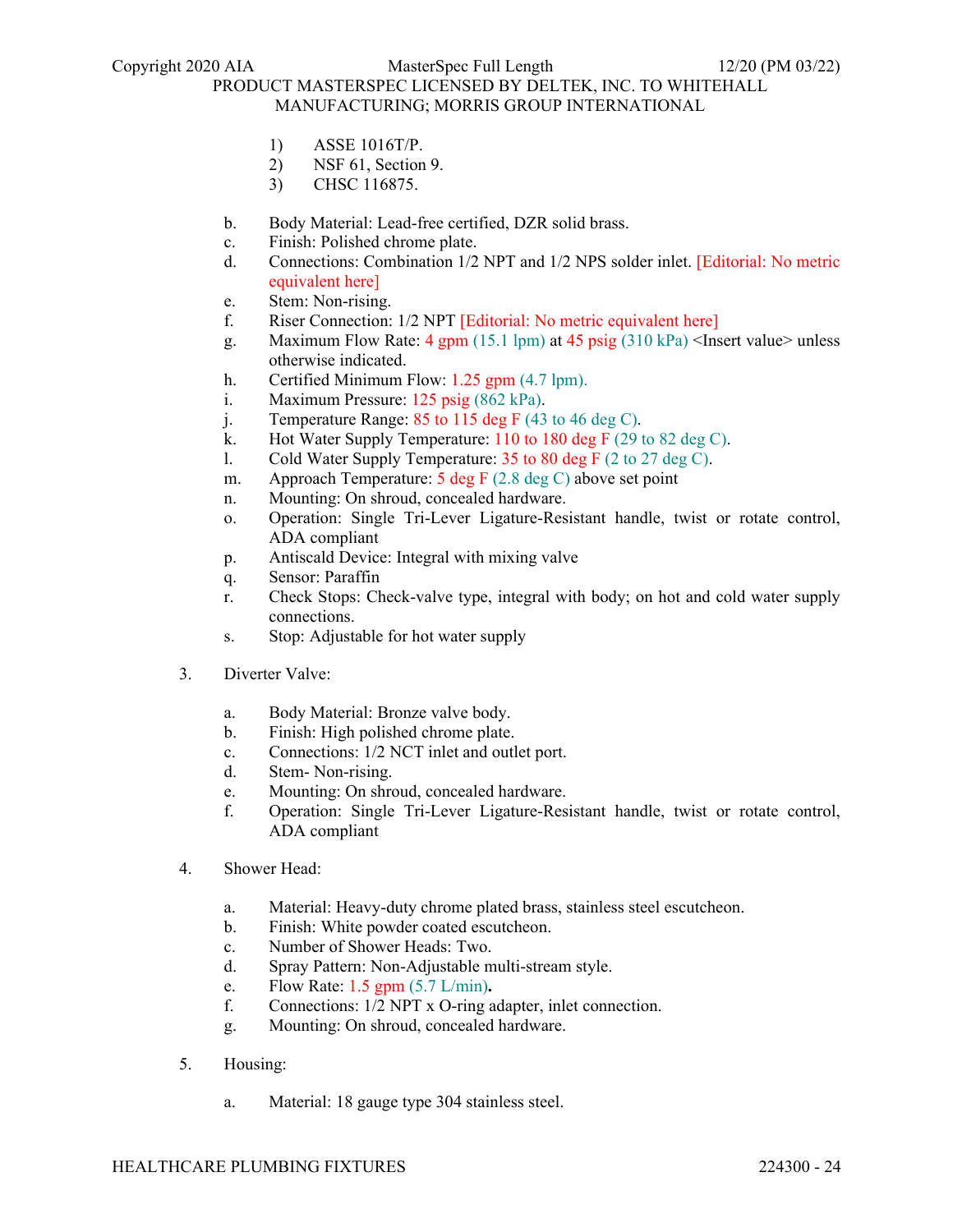- b. Finish: White powder coated.
- c. Dimensions:8 inches (203 mm) wide, 3 inches (76 mm) deep, 42-5/8 inches (1083 mm) high.
- d. Slope: 30 degrees top and bottom.
- e. Connections: 1/2 NPT x O-ring adapter, inlet connection.
- f. Mounting: Surface mounted.
- g. Mounting Channel: 18 gauge, type 304 stainless steel.
- h. Fasteners: Tamper-resistant.
- M. Healthcare Ligature-Resistant Wall Mount Shower, Conical Shower Head, Thermostatic Mixing Valve <**Insert drawing designation**>.
	- 1. Basis-of-Design Product: Subject to compliance with requirements, provide Whitehall Manufacturing, Morris Group International; model WH458-CSH; <**Insert product name or designation**> or comparable product by one of the following:
		- a. Acorn Engineering; A Division of Morris Group International.
		- b. Behavioral Safety Products.
		- c. Bradley Corporation.
		- d. Willoughby Industries.
		- e. <**Insert manufacturer's name**>.
	- 2. Mixing Valve:
		- a. Applicable Standards:
			- 1) ASSE 1016T/P.
			- 2) NSF 61, Section 9.
			- 3) CHSC 116875.
		- b. Body Material: Lead-free certified, DZR solid brass.
		- c. Finish: Polished chrome plate.
		- d. Connections: Combination 1/2 NPT and 1/2 NPS solder inlet. [Editorial: No metric equivalent here]
		- e. Stem: Non-rising.
		- f. Riser Connection: 1/2 NPT [Editorial: No metric equivalent here]
		- g. Maximum Flow Rate: 4 gpm (15.1 lpm) at 45 psig (310 kPa) <Insert value> unless otherwise indicated.
		- h. Certified Minimum Flow: 1.25 gpm (4.7 lpm).
		- i. Maximum Pressure: 125 psig (862 kPa).
		- j. Temperature Range: 85 to 115 deg F (43 to 46 deg C).
		- k. Hot Water Supply Temperature: 110 to 180 deg F (29 to 82 deg C).
		- l. Cold Water Supply Temperature: 35 to 80 deg F (2 to 27 deg C).
		- m. Approach Temperature: 5 deg F (2.8 deg C) above set point
		- n. Mounting: On shroud, concealed hardware.
		- o. Operation: Single Tri-Lever Ligature-Resistant handle, twist or rotate control, ADA compliant
		- p. Antiscald Device: Integral with mixing valve
		- q. Sensor: Paraffin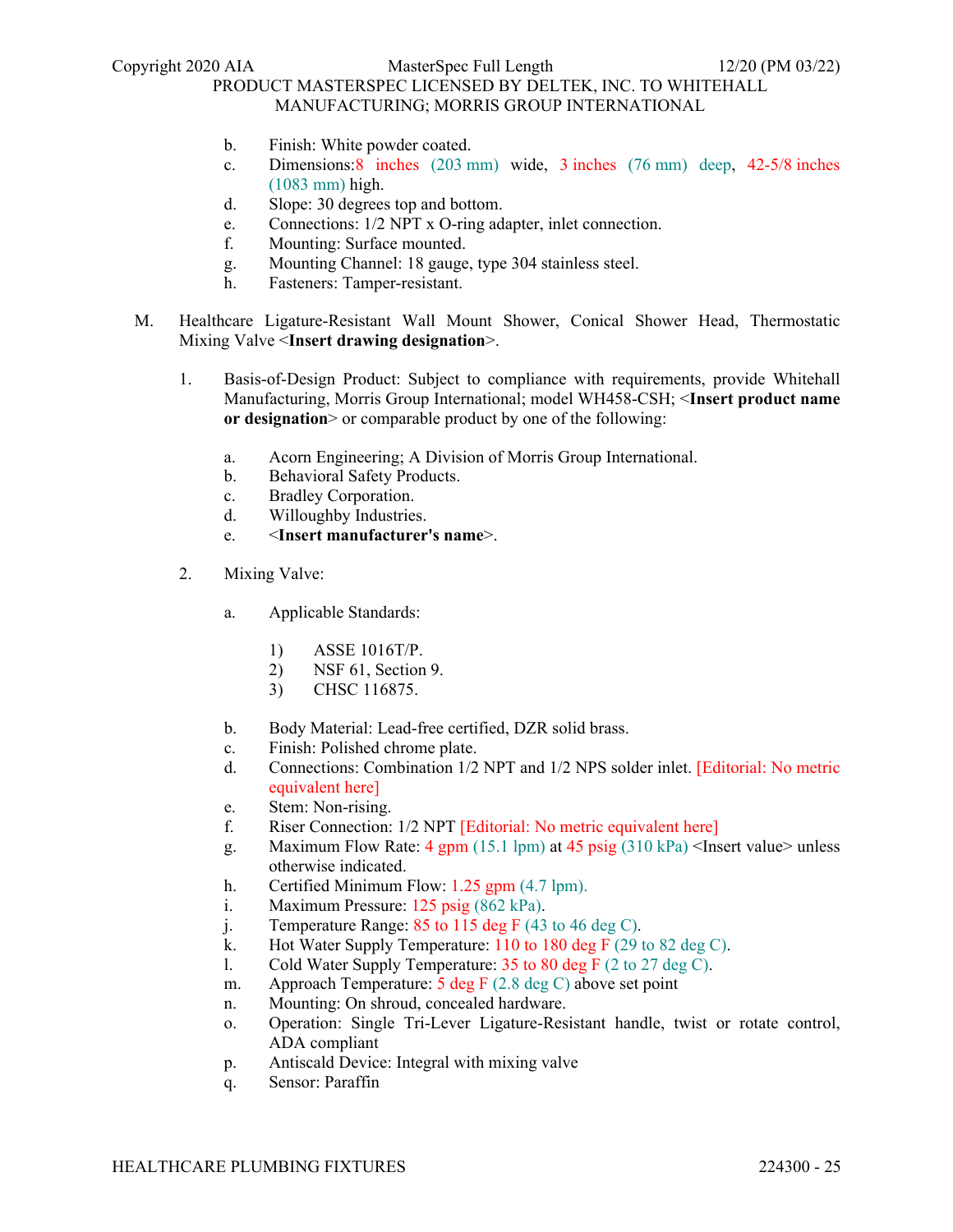- r. Check Stops: Check-valve type, integral with body; on hot and cold water supply connections.
- s. Stop: Adjustable for hot water supply
- 3. Shower Head:
	- a. Material: Heavy-duty chrome plated brass, stainless steel escutcheon.
	- b. Finish: White powder coated escutcheon.
	- c. Number of Shower Heads: Two.
	- d. Spray Pattern: Non-Adjustable multi-stream style.
	- e. Flow Rate: 1.5 gpm (5.7 L/min)**.**
	- f. Connections: 1/2 NPT x O-ring adapter, inlet connection.
	- g. Mounting: On shroud, concealed hardware.
- 4. Housing:
	- a. Material: 18 gauge type 304 stainless steel.
	- b. Finish: White powder coated.
	- c. Dimensions: 7-1/2 inches (191 mm) wide, 3 inches (76 mm) deep, 24 inches (610 mm) high.
	- d. Slope: 30 degrees, top and bottom.
	- e. Mounting: Surface mounted.
	- f. Mounting Channel: 18 gauge, type 304 stainless steel.
	- g. Fasteners: Tamper-resistant.
- N. Healthcare Ligature-Resistant Flush Mount Wall Shower, Conical Shower Head, Thermostatic Mixing Valve, with Diverter Valve<**Insert drawing designation**>.
	- 1. Basis-of-Design Product: Subject to compliance with requirements, provide Whitehall Manufacturing, Morris Group International; model WH418-FH-CSH; <**Insert product name or designation** or comparable product by one of the following:
		- a. Acorn Engineering; A Division of Morris Group International.
		- b. Behavioral Safety Products.
		- c. Bradley Corporation.
		- d. Willoughby Industries.
		- e. <**Insert manufacturer's name**>.
	- 2. Mixing Valve:
		- a. Applicable Standards:
			- 1) ASSE 1016T/P.
			- 2) NSF 61, Section 9.
			- 3) CHSC 116875.
		- b. Body Material: Lead-free certified, DZR solid brass.
		- c. Finish: Polished chrome plate.
		- d. Connections: Combination 1/2 NPT and 1/2 NPS solder inlet. [Editorial: No metric equivalent here]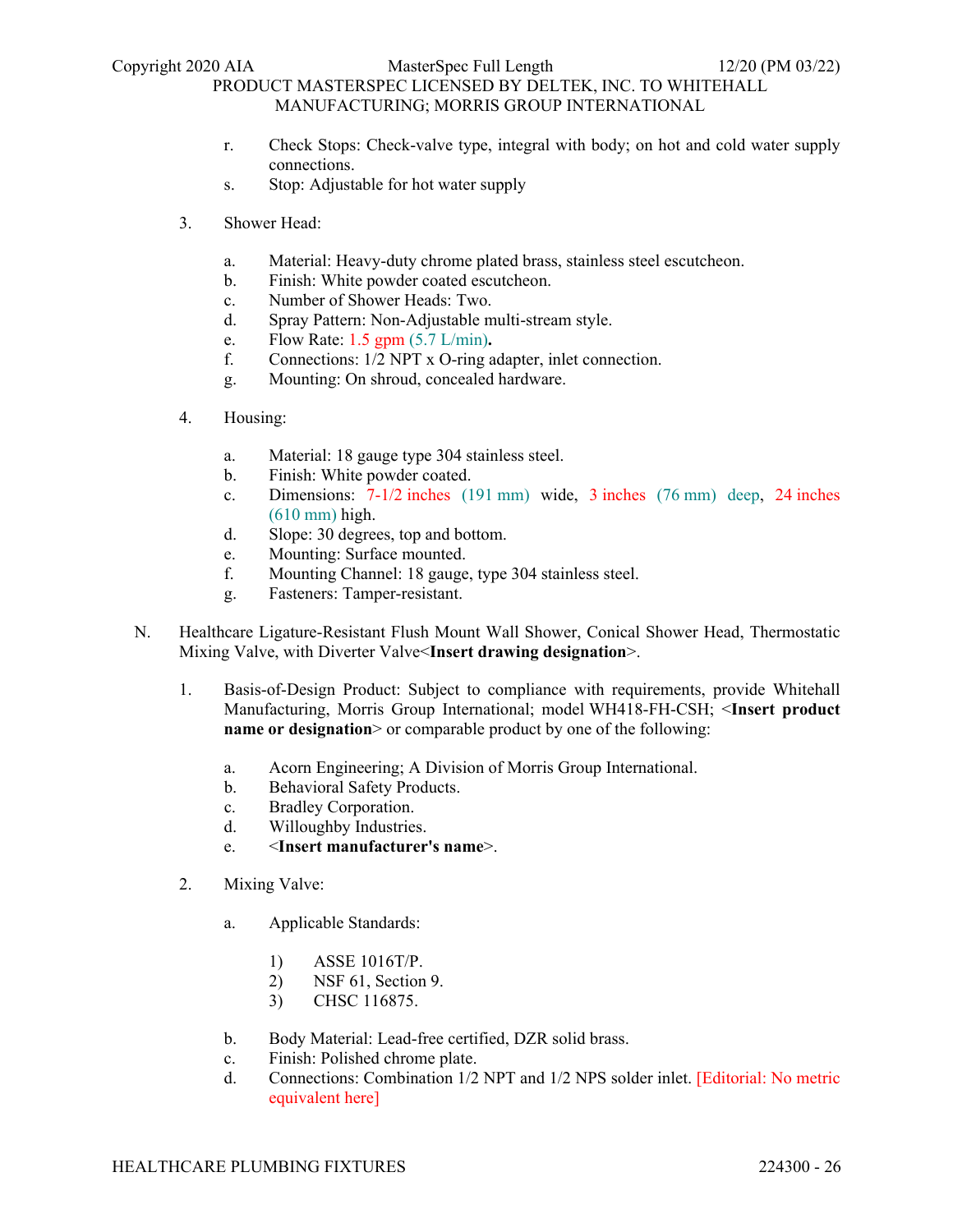- e. Stem: Non-rising.
- f. Riser Connection: 1/2 NPT [Editorial: No metric equivalent here]
- g. Maximum Flow Rate: 4 gpm (15.1 lpm) at 45 psig  $(310 \text{ kPa})$  <Insert value> unless otherwise indicated.
- h. Certified Minimum Flow: 1.25 gpm (4.7 lpm).
- i. Maximum Pressure: 125 psig (862 kPa).
- j. Temperature Range: 85 to 115 deg F (43 to 46 deg C).
- k. Hot Water Supply Temperature: 110 to 180 deg F (29 to 82 deg C).
- l. Cold Water Supply Temperature: 35 to 80 deg F (2 to 27 deg C).
- m. Approach Temperature: 5 deg F (2.8 deg C) above set point
- n. Mounting: On shroud, concealed hardware.
- o. Operation: Single Tri-Lever Ligature-Resistant handle, twist or rotate control, ADA compliant.
- p. Antiscald Device: Integral with mixing valve.
- q. Sensor: Paraffin.
- r. Check Stops: Check-valve type, integral with body; on hot and cold water supply connections.
- s. Stop: Adjustable for hot water supply
- 3. Diverter Valve:
	- a. Body Material: Bronze valve body.
	- b. Finish: High polished chrome plate.
	- c. Connections: 1/2 NCT inlet and outlet port.
	- d. Stem- Non-rising.
	- e. Mounting: On shroud, concealed hardware.
	- f. Operation: Single Tri-Lever Ligature-Resistant handle, twist or rotate control, ADA compliant
- 4. Shower Head:
	- a. Material: Heavy-duty chrome plated brass, stainless steel escutcheon.
	- b. Finish: White powder coated escutcheon.
	- c. Number of Shower Heads: Two.
	- d. Spray Pattern: Non-Adjustable multi-stream style.
	- e. Flow Rate: 1.5 gpm (5.7 L/min)**.**
	- f. Connections: 1/2 NPT x O-ring adapter, inlet connection.
	- g. Mounting: On shroud, concealed hardware.
- 5. Housing:
	- a. Material: 18 gauge, type 304 stainless steel.
	- b. Finish: White powder coated.
	- c. Dimensions: 9 inches (229 mm) wide, 3 inches (76 mm) deep, 43 inches (1092 mm) high.
	- d. Connections: 1/2 NPT x O-ring adapter, inlet connection.
	- e. Mounting: On shroud, concealed hardware.
	- f. Mounting Channel: 16 gauge, type 304 stainless steel and 18 gauge, type 304 stainless steel tiling flanges.
	- g. Fasteners: Tamper-resistant.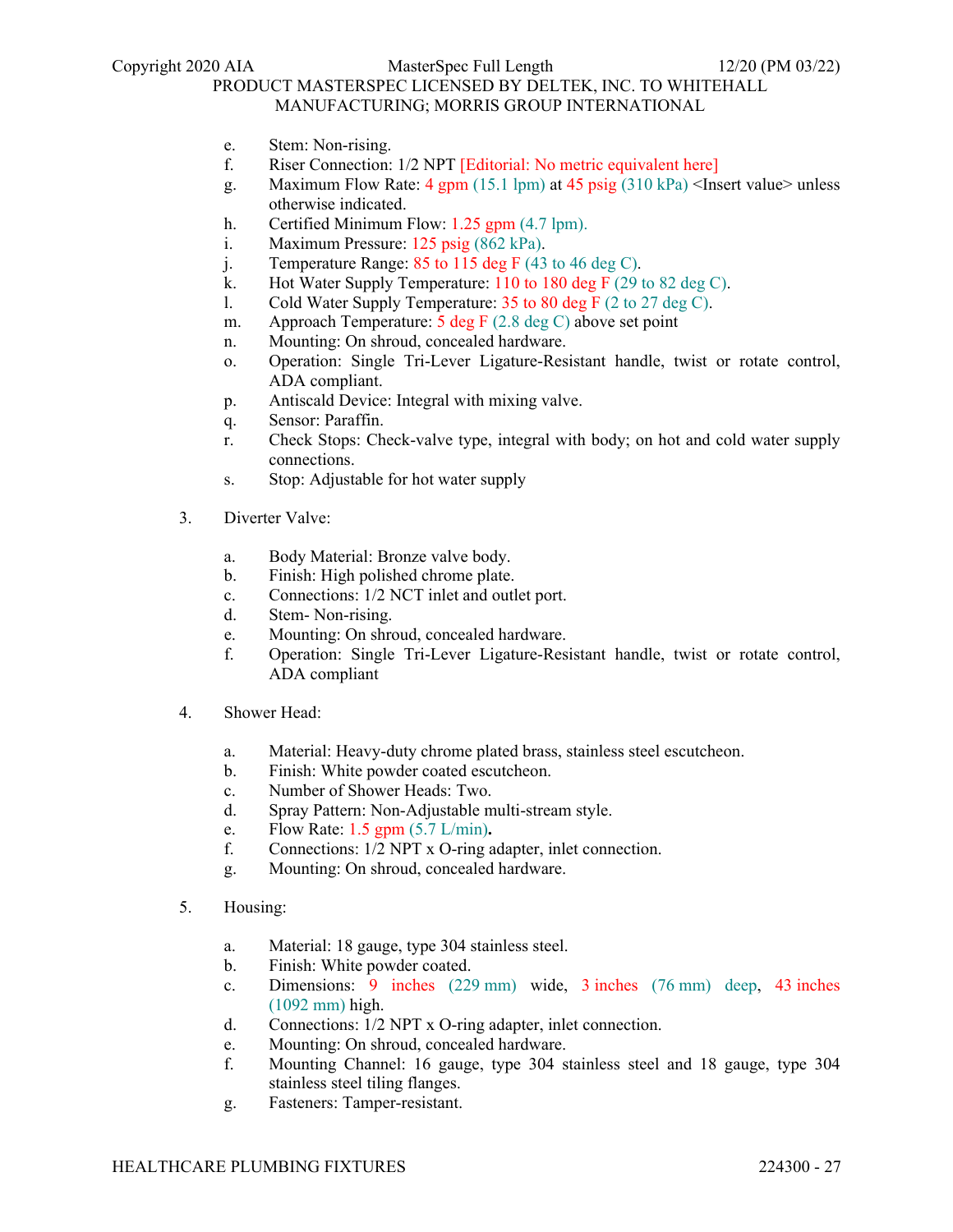- O. Healthcare Ligature-Resistant Flush Mount Wall Shower, Conical Shower Head, Thermostatic Mixing Valve <**Insert drawing designation**>.
	- 1. Basis-of-Design Product: Subject to compliance with requirements, provide Whitehall Manufacturing, Morris Group International; model WH418-CSH; <**Insert product name or designation**> or comparable product by one of the following:
		- a. Acorn Engineering; A Division of Morris Group International.
		- b. Behavioral Safety Products.
		- c. Bradley Corporation.
		- d. Willoughby Industries.
		- e. <**Insert manufacturer's name**>.
	- 2. Mixing Valve:
		- a. Applicable Standards:
			- 1) ASSE 1016T/P.
			- 2) NSF 61, Section 9.
			- 3) CHSC 116875.
		- b. Body Material: Lead-free certified, DZR solid brass.
		- c. Finish: Polished chrome plate.
		- d. Connections: Combination 1/2 NPT and 1/2 NPS solder inlet. [Editorial: No metric equivalent here]
		- e. Stem: Non-rising.
		- f. Riser Connection: 1/2 NPT [Editorial: No metric equivalent here]
		- g. Maximum Flow Rate: 4 gpm (15.1 lpm) at 45 psig (310 kPa) <Insert value> unless otherwise indicated.
		- h. Certified Minimum Flow: 1.25 gpm (4.7 lpm).
		- i. Maximum Pressure: 125 psig (862 kPa).
		- j. Temperature Range:  $85$  to 115 deg F (43 to 46 deg C).
		- k. Hot Water Supply Temperature: 110 to 180 deg F (29 to 82 deg C).
		- 1. Cold Water Supply Temperature:  $35$  to  $80$  deg F (2 to  $27$  deg C).
		- m. Approach Temperature: 5 deg F (2.8 deg C) above set point
		- n. Mounting: On shroud, concealed hardware.
		- o. Operation: Single Tri-Lever Ligature-Resistant handle, twist or rotate control, ADA compliant.
		- p. Antiscald Device: Integral with mixing valve.
		- q. Sensor: Paraffin.
		- r. Check Stops: Check-valve type, integral with body; on hot and cold water supply connections.
		- s. Stop: Adjustable for hot water supply
	- 3. Shower Head:
		- a. Material: Heavy-duty chrome plated brass, stainless steel escutcheon.
		- b. Finish: White powder coated escutcheon.
		- c. Number of Shower Heads: One.
		- d. Spray Pattern: Non-Adjustable multi-stream style.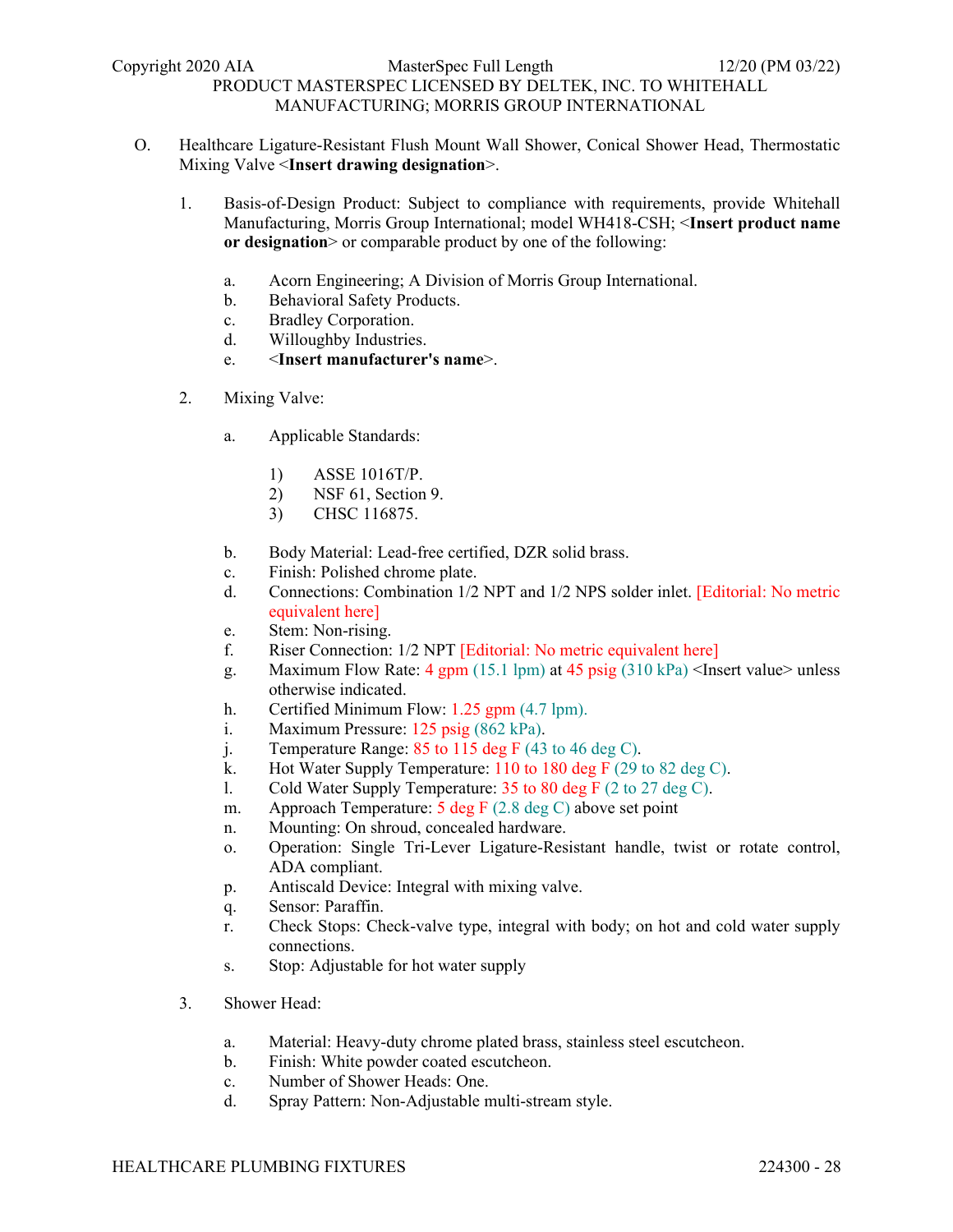- e. Flow Rate: 1.5 gpm (5.7 lpm)**.**
- f. Connections: 1/2 NPT x O-ring adapter, inlet connection.
- g. Mounting: On shroud, concealed hardware.
- 4. Housing:
	- a. Material: 18 gauge type 304 stainless steel.
	- b. Finish: White powder coated.
	- c. Dimensions: 9 inches (229 mm) wide, 4-1/2 inches (114 mm) deep, 25 inches (635 mm) high.
	- d. Mounting: Front mounted.
	- e. Mounting Channel: 16 gauge, type 304 stainless steel and 18 gauge, type 304 stainless steel tiling flanges.
	- f. Fasteners: Tamper-resistant.
- P. Healthcare Ligature-Resistant Flush Mount Wall Shower, Conical Shower Head, Hand-Held Shower, Thermostatic Mixing Valve, with Diverter Valve<**Insert drawing designation**>.
	- 1. Basis-of-Design Product: Subject to compliance with requirements, provide Whitehall Manufacturing, Morris Group International; model WH418ADA-WHCSHS; <**Insert product name or designation** or comparable product by one of the following:
		- a. Acorn Engineering; A Division of Morris Group International.
		- b. Behavioral Safety Products.
		- c. Bradley Corporation.
		- d. Willoughby Industries.
		- e. <**Insert manufacturer's name**>.
	- 2. Mixing Valve:
		- a. Applicable Standards:
			- 1) ASSE 1016T/P.
			- 2) NSF 61, Section 9.
			- 3) CHSC 116875.
		- b. Body Material: Lead-free certified, DZR solid brass.
		- c. Finish: Polished chrome plate.
		- d. Connections: Combination 1/2 NPT and 1/2 NPS solder inlet. [Editorial: No metric equivalent here]
		- e. Stem: Non-rising.
		- f. Valve Location: [**Left**] [**Right**] hand side.
		- g. Riser Connection: 1/2 NPT [Editorial: No metric equivalent here]
		- h. Maximum Flow Rate: 4 gpm (15.1 lpm) at 45 psig (310 kPa) <Insert value> unless otherwise indicated.
		- i. Certified Minimum Flow: 1.25 gpm (4.7 lpm).
		- j. Maximum Pressure: 125 psig (862 kPa).
		- k. Temperature Range: 85 to 115 deg F (43 to 46 deg C).
		- 1. Hot Water Supply Temperature:  $110$  to  $180$  deg F (29 to  $82$  deg C).
		- m. Cold Water Supply Temperature: 35 to 80 deg F (2 to 27 deg C).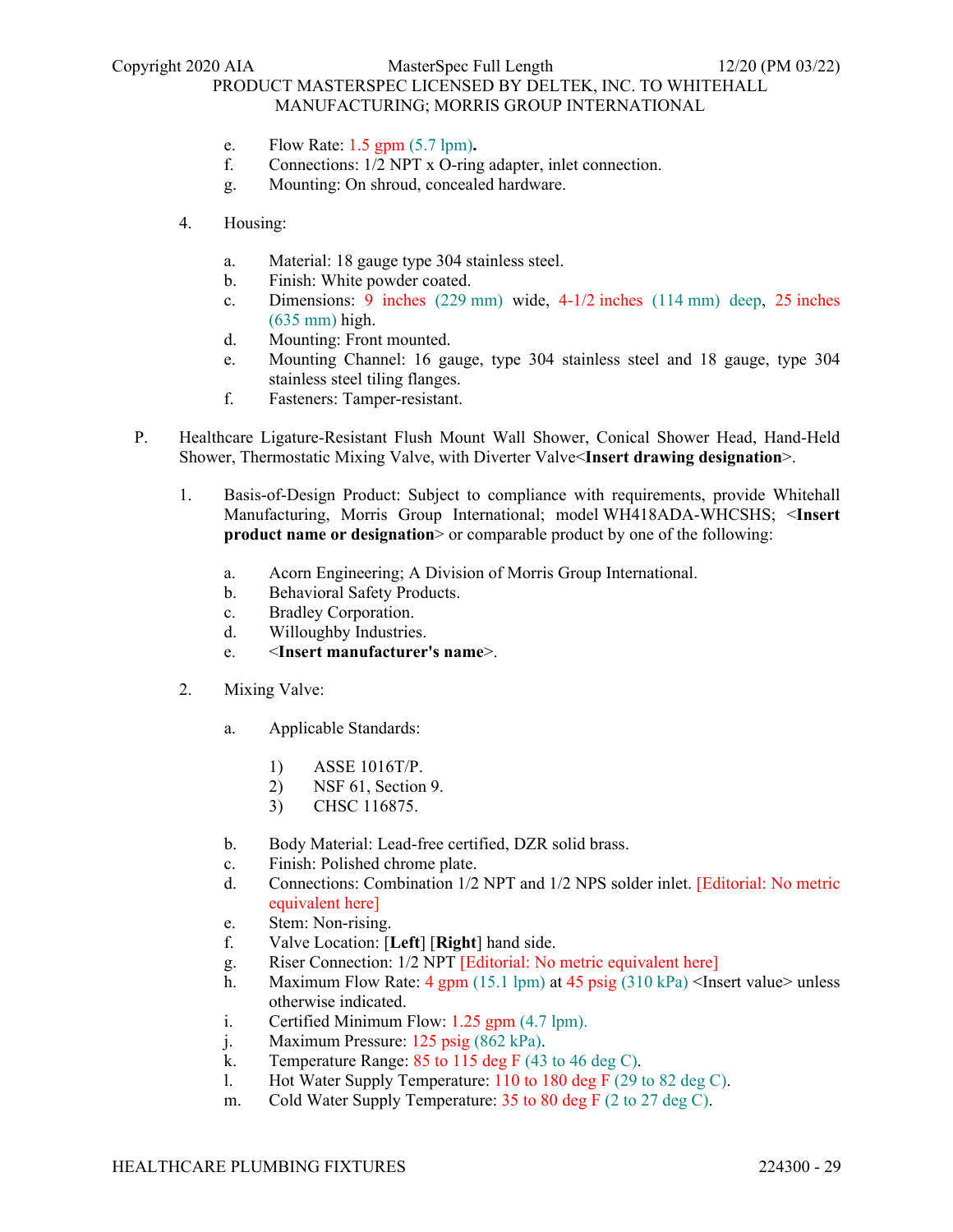- n. Approach Temperature: 5 deg F (2.8 deg C) above set point
- o. Mounting: On shroud, concealed hardware.
- p. Operation: Single Tri-Lever Ligature-Resistant handle, twist or rotate control, ADA compliant.
- q. Antiscald Device: Integral with mixing valve.
- r. Sensor: Paraffin.
- s. Check Stops: Check-valve type, integral with body; on hot and cold water supply connections.
- t. Stop: Adjustable for hot water supply
- 3. Diverter Valve:
	- a. Body Material: Bronze valve body.
	- b. Finish: High polished chrome plate.
	- c. Connections: 1/2 NCT inlet and outlet port.
	- d. Stem- Non-rising.
	- e. Valve Location: [**Left**] [**Right**] hand side.
	- f. Mounting: On shroud, concealed hardware.
	- g. Operation: Single Tri-Lever Ligature-Resistant handle, twist or rotate control, ADA compliant
- 4. Shower Head:
	- a. Material: Heavy-duty chrome plated brass, stainless steel escutcheon.
	- b. Finish: White powder coated escutcheon.
	- c. Number of Shower Heads: One.
	- d. Spray Pattern: Non-Adjustable multi-stream style.
	- e. Flow Rate: 1.5 gpm (5.7 L/min)**.**
	- f. Connections: 1/2 NPT x O-ring adapter, inlet connection.
	- g. Mounting: On shroud, concealed hardware.
- 5. Panel:
	- a. Applicable Standards:
		- 1) ADA.
		- 2) CBC 11B: 608.5, 608.5.2, 608.5.3.
	- b. Material: 18 gauge type 304 stainless steel.
	- c. Finish: White powder coated.
	- d. Dimensions: 16 inches (406 mm) wide, 3-1/2 inches (89 mm) deep, 38 inches (965 mm) high.
	- e. Mounting: Front mounted.
	- f. Mounting Frame: 16 gauge, type 304 stainless steel and 18 gauge, type 304 stainless steel tiling flanges.
	- g. Fasteners: Tamper-resistant.
	- h. Soap Dish: Provide CBC 11B-607.10-compliant soap dish.
- 6. Handheld Shower: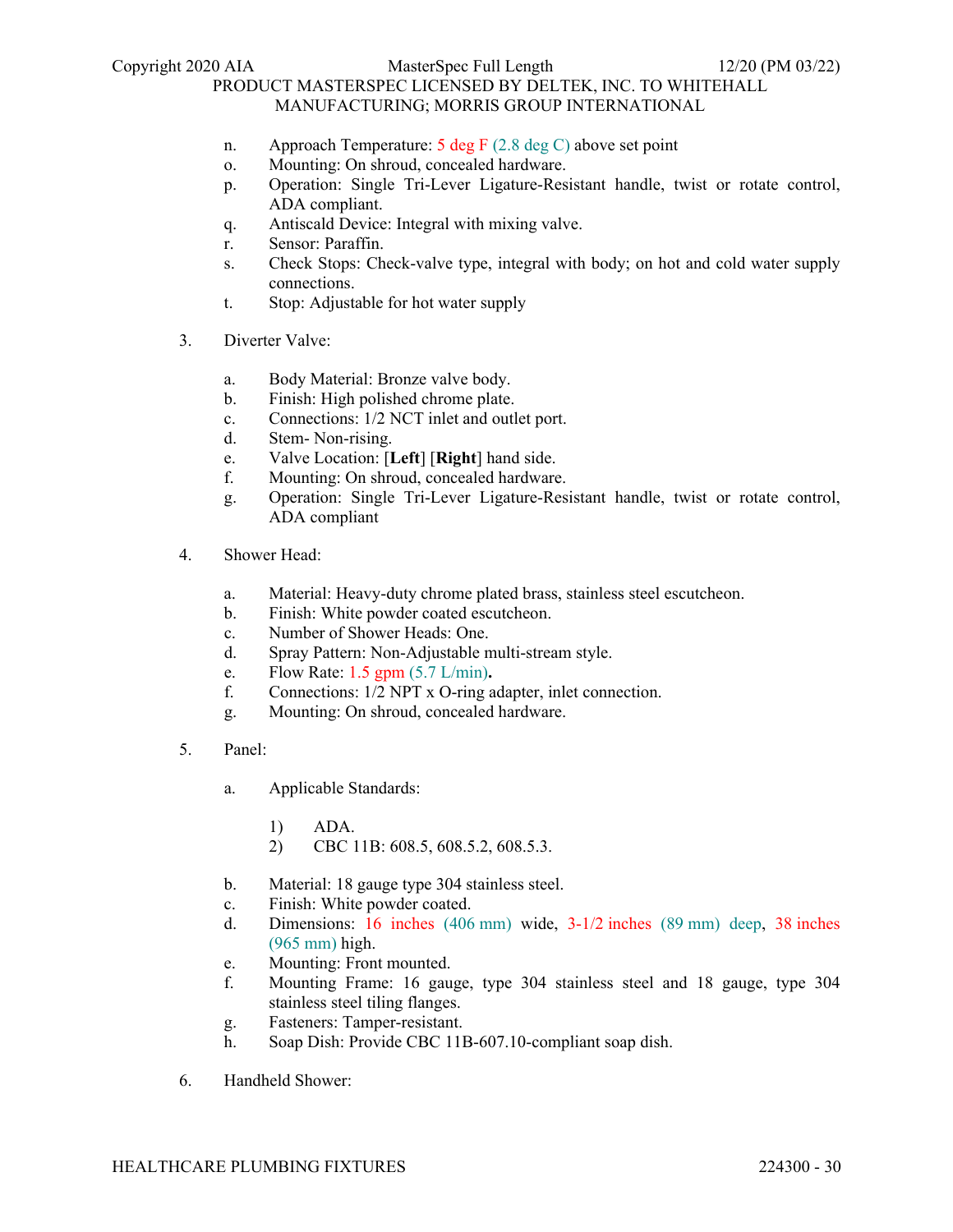- a. Material: Solid lead-free brass, stainless steel.
- b. Finish: **[Type 303 stainless steel polished to mirror finish, white powder coated escutcheon] [Polished chrome plated].**
- c. Flow Rate:  $1.5$  gpm  $(5.7 \text{ L/min})$ .
- d. Pushbutton: Non-positive shutoff.
- e. Provide 60 inch (1524 mm) stainless steel, removable flexible hose.
- f. Quick Disconnect: Expansion plug with a vacuum breaker.
- g. Connections: 1/2 NPT supply.
- h. Mounting: On shroud, concealed hardware.
- i. Fasteners: ¼ inch-20 UNC tamper resistant screws.
- 7. Handheld Shower Mounting bracket:
	- a. Material: Solid lead-free brass, stainless steel
	- b. Finish: **[Type 303 stainless steel polished to mirror finish, white powder coated escutcheon] [Polished chrome plated]**.
	- c. Mounting: On shroud, concealed hardware.
	- d. Fasteners: 1/4 inch-20 UNC tamper resistant screws.
	- e. Ligature-Resistant Hook: Adjustable, releasing range of 0-25 lb. (11.4 kg). Factory set release at 10 lbs (4.5 kg).
- Q. Healthcare Ligature-Resistant Flush Mount Wall Shower, Conical Shower Head with Adjustable Swivel, Thermostatic Mixing Valve, with Diverter Valve<**Insert drawing designation**>.
	- 1. Basis-of-Design Product: Subject to compliance with requirements, provide Whitehall Manufacturing, Morris Group International; model WH418ADA-WHCHS; <**Insert product name or designation** or comparable product by one of the following:
		- a. Acorn Engineering; A Division of Morris Group International.
		- b. Willoughby Industries.
		- c. <**Insert manufacturer's name**>.
	- 2. Mixing Valve:
		- a. Applicable Standards:
			- 1) ASSE 1016T/P.
			- 2) NSF 61, Section 9.
			- 3) CHSC 116875.
		- b. Body Material: Lead-free certified, DZR solid brass.
		- c. Finish: Polished chrome plate.
		- d. Connections: Combination 1/2 NPT and 1/2 NPS solder inlet. [Editorial: No metric equivalent here]
		- e. Stem: Non-rising.
		- f. Valve Location: [**Left**] [**Right**] hand side.
		- g. Riser Connection: 1/2 NPT [Editorial: No metric equivalent here]
		- h. Maximum Flow Rate: 4 gpm (15.1 lpm) at 45 psig  $(310 \text{ kPa})$  <Insert value> unless otherwise indicated.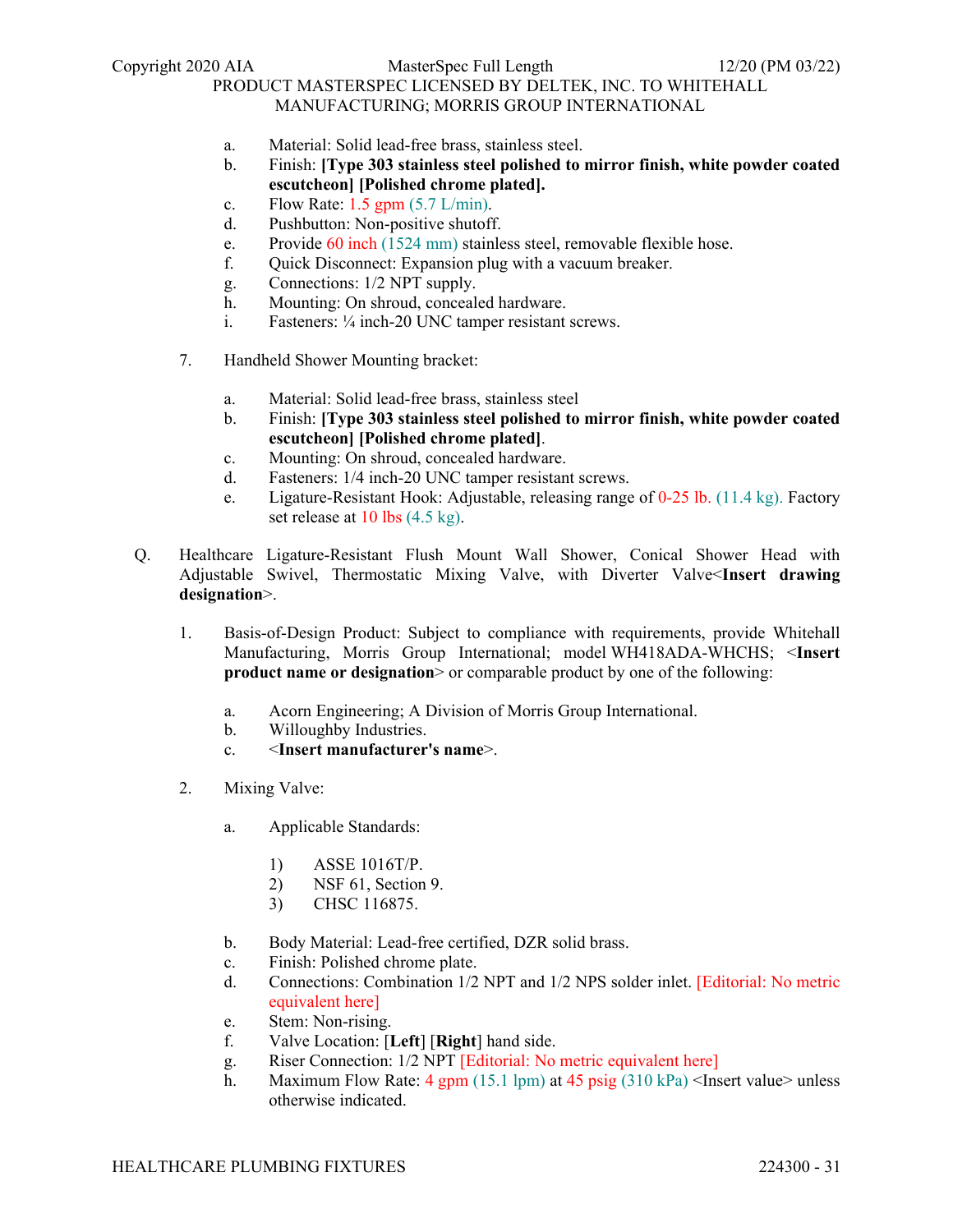- i. Certified Minimum Flow: 1.25 gpm (4.7 lpm).
- j. Maximum Pressure: 125 psig (862 kPa).
- k. Temperature Range: 85 to 115 deg F (43 to 46 deg C).
- l. Hot Water Supply Temperature: 110 to 180 deg F (29 to 82 deg C).
- m. Cold Water Supply Temperature: 35 to 80 deg F (2 to 27 deg C).
- n. Approach Temperature: 5 deg F (2.8 deg C) above set point
- o. Mounting: On shroud, concealed hardware.
- p. Operation: Single Tri-Lever Ligature-Resistant handle, twist or rotate control, ADA compliant.
- q. Antiscald Device: Integral with mixing valve.
- r. Sensor: Paraffin.
- s. Check Stops: Check-valve type, integral with body; on hot and cold water supply connections.
- t. Stop: Adjustable for hot water supply
- 3. Diverter Valve:
	- a. Applicable Standards: CBC 11B.608.6.
	- b. Body Material: Bronze valve body.
	- c. Finish: High polished chrome plate.
	- d. Connections: 1/2 NCT inlet and outlet port.
	- e. Stem- Non-rising.
	- f. Valve Location: [**Left**] [**Right**] hand side.
	- g. Mounting: On shroud, concealed hardware.
	- h. Operation: Single Tri-Lever Ligature-Resistant handle, twist or rotate control, ADA compliant
- 4. Shower Head:
	- a. Applicable Standards: CBC 608.3.6, Exception.
	- b. Material: Heavy-duty chrome plated brass, stainless steel escutcheon.
	- c. Finish: White powder coated escutcheon.
	- d. Number of Shower Heads: Two.
	- e. Spray Pattern: Non-Adjustable multi-stream style.
	- f. Flow Rate: 1.5 gpm (5.7 L/min)**.**
	- g. Connections: 1/2 NPT x O-ring adapter, inlet connection.
- 5. Panel:
	- a. Applicable Standards:
		- 1) ADA.
		- 2) CBC 11B: 608.5, 608.5.2, 608.5.3.
	- b. Material: 18 gauge type 304 stainless steel.
	- c. Finish: White powder coated.
	- d. Dimensions: 16 inches (406 mm) wide, 3-1/2 inches (89 mm) deep, 39 inches (991 mm) high.
	- e. Mounting: Front mounted.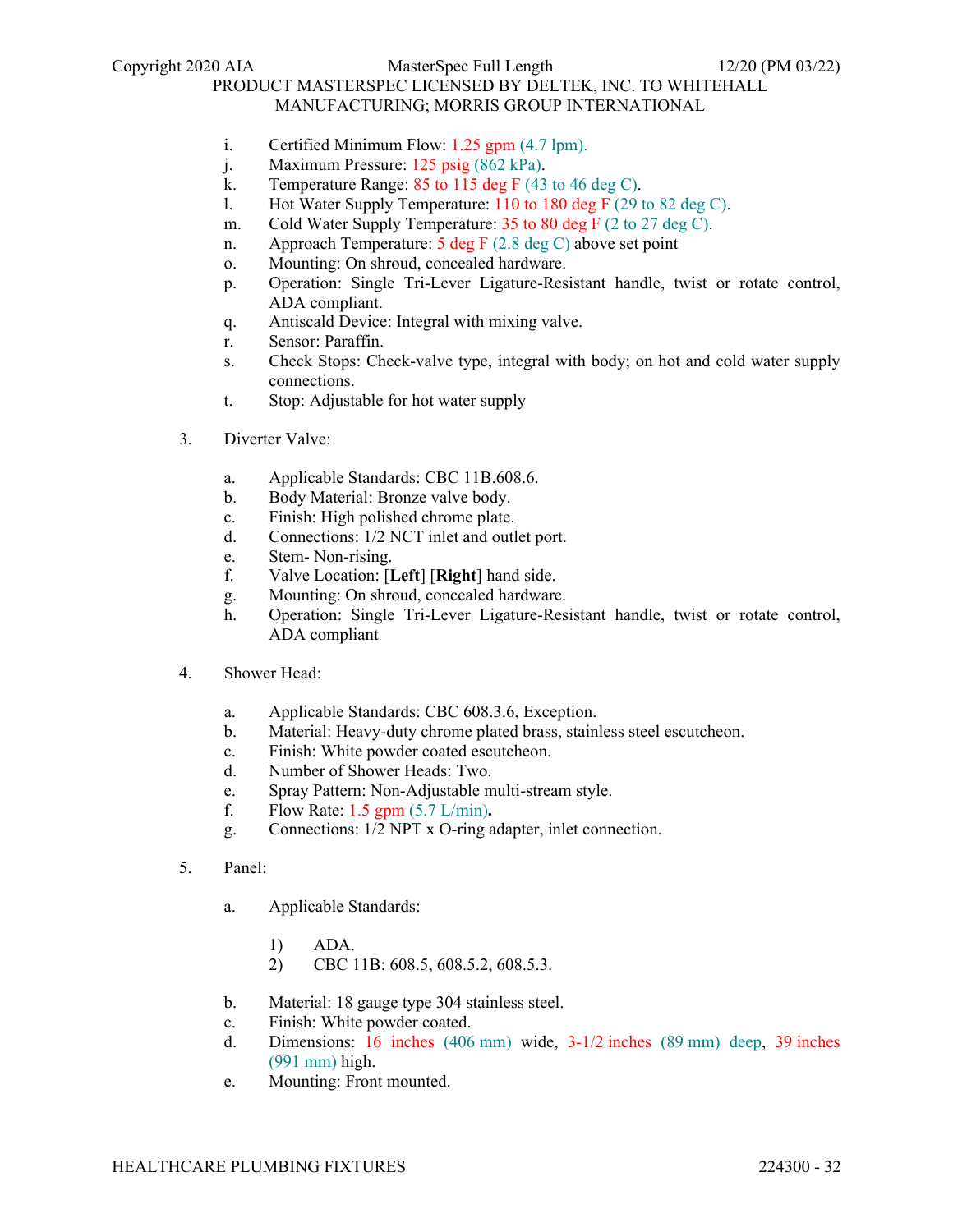- f. Mounting Frame: 16 gauge, type 304 stainless steel and 18 gauge, type 304 stainless steel tiling flanges.
- g. Fasteners: Tamper-resistant.
- h. Soap Dish: Provide CBC 11B-607.10-compliant soap dish.

# 2.9 HEALTHCARE BATHING UNITS

- A. Healthcare Bathing Units, Side-Entry[**, Whirlpool**]: <**Insert drawing designation**>.
	- 1. Manufacturers: Subject to compliance with requirements, provide products by one of the following:
		- a. ARJO, Inc.
		- b. Invacare Continuing Care Group.
		- c. <**Insert manufacturer's name**>.
	- 2. Fixture: Plastic-tub, institutional bath fixture with integral controls.
		- a. Standard: UL 1795.
		- b. Tub Size: [**60 by 30 inches (1524 by 762 mm)**] <**Insert dimensions**>.
		- c. Controls: Vacuum breakers on supplies, thermostatic mixing valve, tub fill spout, and handheld shower head.
	- 3. Supply Connections: [**NPS 3/4 (DN 20)**] [**NPS 1 (DN 25)**] with shutoff valve.
	- 4. Drain: Manufacturer's standard [**NPS 1-1/2 (DN 40)**] [**NPS 2 (DN 50)**] with tailpiece.
	- 5. Drain Piping: [**NPS 1-1/2 (DN 40)**] [**NPS 2 (DN 50)**] cast-brass P-trap, waste to wall, and wall flange complying with ASME A112.18.2/CSA B125.2. Include combined drain piping if two drains.
	- 6. Unit Electrical Characteristics:
		- a. Volts: [**120**] [**240**] [**277**] [**480**] <**Insert number**>.
		- b. Phase(s): [**One**] [**Three**].
		- c. Hertz: [**60**] <**Insert number**>.
		- d. Full-Load Amperes: <**Insert value**>.
		- e. Minimum Circuit Ampacity: <**Insert value**>.
		- f. Maximum Overcurrent Protection: <**Insert amperage**>.
- B. Healthcare Bathing Units, [**Side**] [**Transfer-Lift**] [**Slide-on**] Entry, [**Adjustable**] [**Fixed**] Height: <**Insert drawing designation**>.
	- 1. Manufacturers: Subject to compliance with requirements, provide products by one of the following:
		- a. ARJO, Inc.
		- b. Clarion Bathware.
		- c. Invacare Continuing Care Group.
		- d. <**Insert manufacturer's name**>.
	- 2. Fixture: Plastic-tub, institutional bath fixture with integral controls.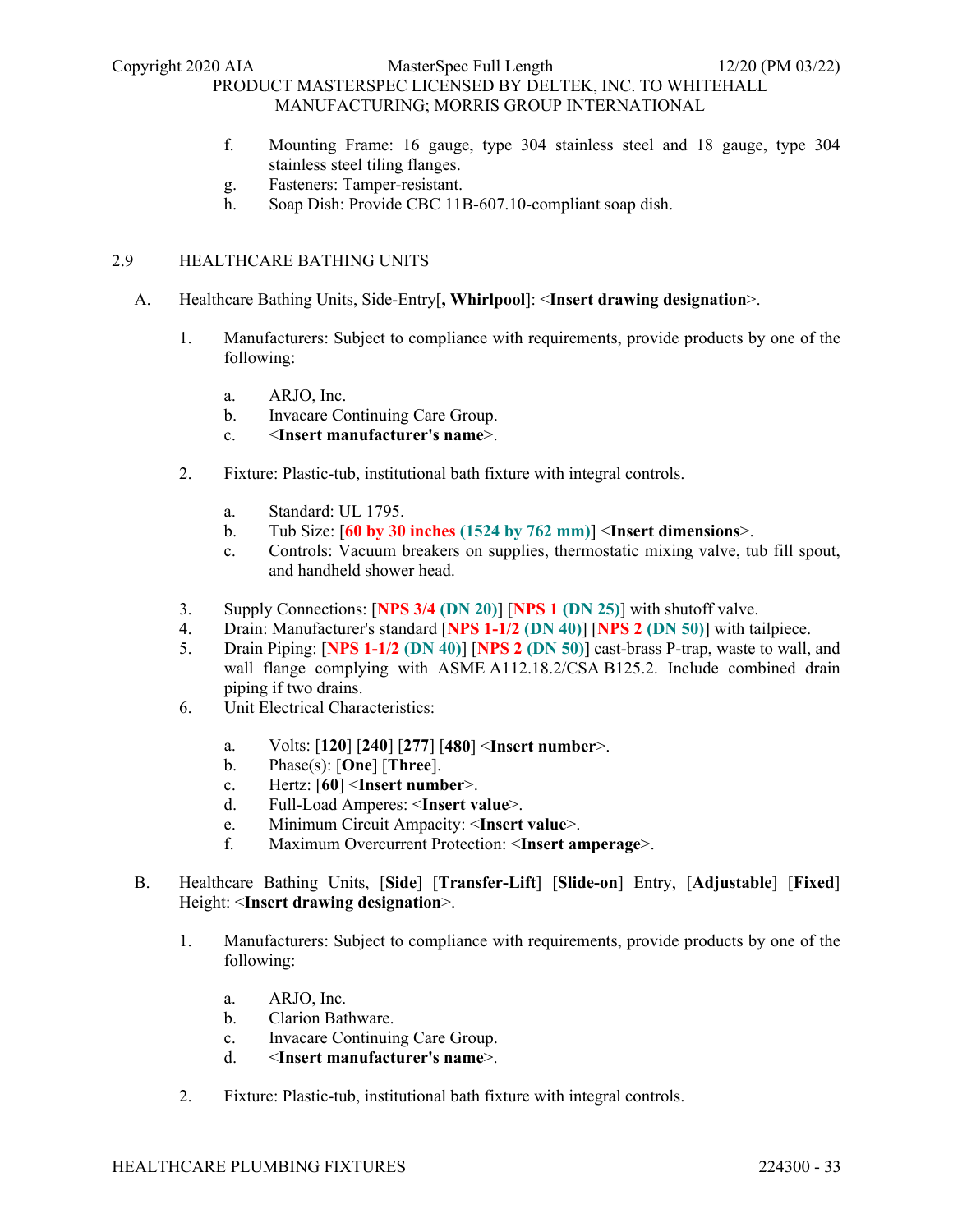- a. Tub Size: [**60 by 30 inches (1524 by 762 mm)**] <**Insert dimensions**>.
- b. Controls: Vacuum breakers on supplies, thermostatic mixing valve, tub fill spout, and handheld shower head.
- 3. Supply Connections: [**NPS 3/4 (DN 20)**] [**NPS 1 (DN 25)**] with shutoff valve.
- 4. Drain: Manufacturer's standard [**NPS 1-1/2 (DN 40)**] [**NPS 2 (DN 50)**] with tailpiece.
- 5. Drain Piping: [**NPS 1-1/2 (DN 40)**] [**NPS 2 (DN 50)**] cast-brass P-trap, waste to wall, and wall flange complying with ASME A112.18.2/CSA B125.2. Include combined drain piping if two drains.
- 6. Lift System: [**Not required**] <**Insert description**>.
- 7. Unit Electrical Characteristics:
	- a. Volts: [**120**] [**240**] [**277**] [**480**] <**Insert number**>.
	- b. Phase(s): [**One**] [**Three**].
	- c. Hertz: [**60**] <**Insert number**>.
	- d. Full-Load Amperes: <**Insert value**>.
	- e. Minimum Circuit Ampacity: <**Insert value**>.
	- f. Maximum Overcurrent Protection: <**Insert amperage**>.
- C. Healthcare Bathing Units, Front-Entry Shower: <**Insert drawing designation**>.
	- 1. Manufacturers: Subject to compliance with requirements, provide products by one of the following:
		- a. ARJO, Inc.
		- b. Invacare Continuing Care Group.
		- c. <**Insert manufacturer's name**>.
	- 2. Fixture: Plastic-tub, institutional fixture with integral controls.
		- a. Cabinet Size: [**35 by 41 inches (889 by 1041 mm)**] <**Insert dimensions**>.
		- b. Controls: Vacuum breakers on supplies, thermostatic mixing valve, tub fill spout, and handheld shower head.
	- 3. Supply Connections: [**NPS 3/4 (DN 20)**] [**NPS 1 (DN 25)**] with shutoff valve.
	- 4. Drain: Manufacturer's standard NPS 2 (DN 50) with tailpiece.
	- 5. Drain Piping: NPS 2 (DN 50) P-trap, waste to wall, and wall flange complying with ASME A112.18.2/CSA B125.2. Include combined drain piping if two drains.
	- 6. Unit Electrical Characteristics:
		- a. Volts: [**120**] [**240**] [**277**] [**480**] <**Insert number**>.
		- b. Phase(s): [**One**] [**Three**].
		- c. Hertz: [**60**] <**Insert number**>.
		- d. Full-Load Amperes: <**Insert value**>.
		- e. Minimum Circuit Ampacity: <**Insert value**>.
		- f. Maximum Overcurrent Protection: <**Insert amperage**>.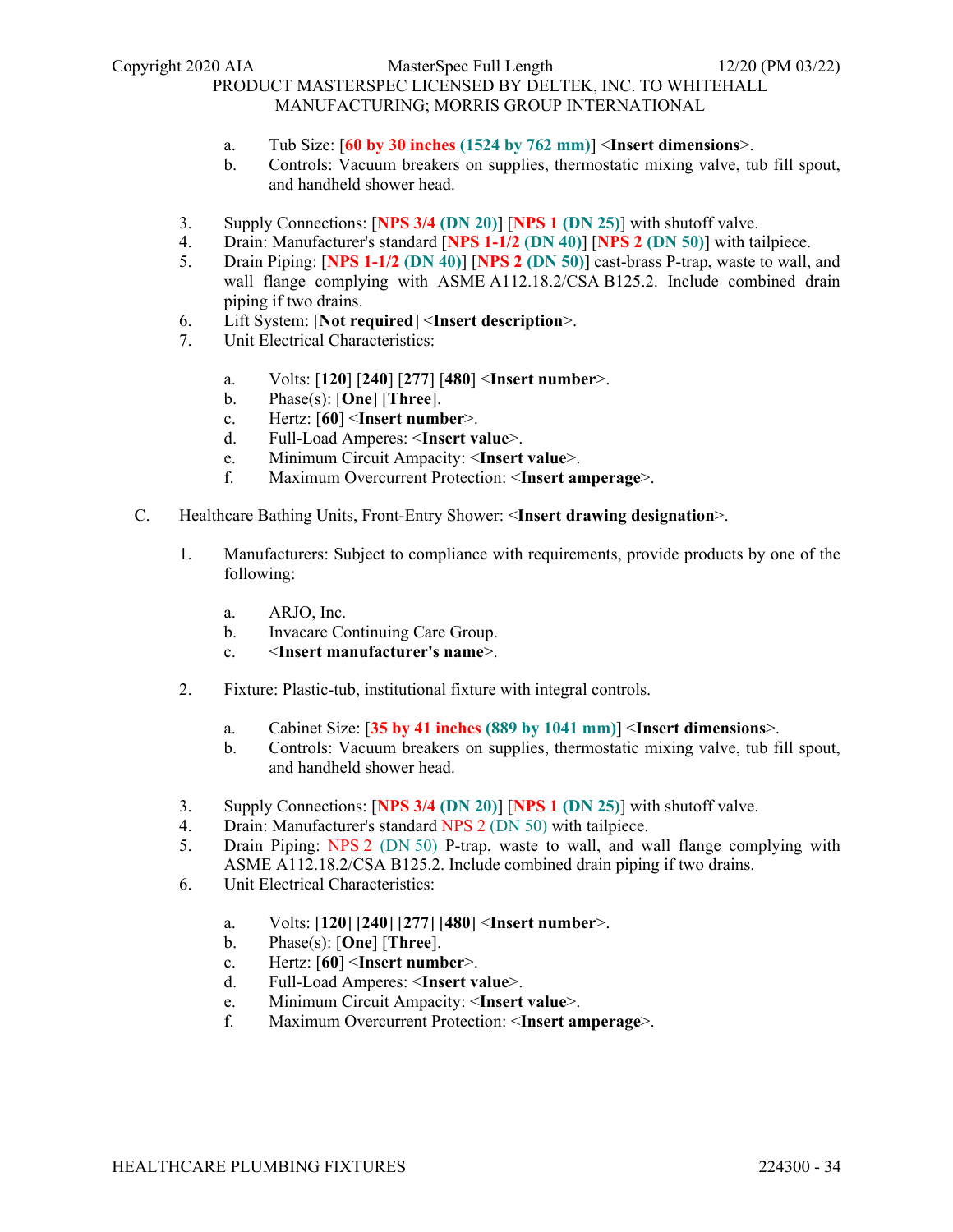### 2.10 BEDPAN WASHERS

- A. Bedpan Washers, Recessed in Wall: <**Insert drawing designation**>.
	- 1. Basis-of-Design Product: Subject to compliance with requirements, provide Whitehall Manufacturing, Morris Group International; model 2899 <**Insert product name or**  designation > or comparable product by one of the following:
		- a. Zurn Industries, LLC.
		- b. <**Insert manufacturer's name**>.
	- 2. Material: 14 gauge, Type 304 stainless steel; No. 4 satin finish.
	- 3. Hose Assembly: [**60-inch** (**1525-mm**-)] <**Insert dimension**> long, stainless steel clad hose.
	- 4. Vacuum Breaker: Pressure type.
	- 5. Shutoff Valve: Hand spray valve, positive shutoff.
	- 6. Connecting Piping: Concealed.
	- 7. Finish: Polished chrome-plated finish on exposed metal parts.
	- 8. Supply Connection: NPT 1/2 (DN 15).
- B. Bedpan Washers, Wall-Mounted Assembly with [**Floor**] [**Wall**]-Mounted, [**Single-Pedal**] [**Double-Pedal, Hot- and Cold-Water**] Foot Control: <**Insert drawing designation**>.
	- 1. Basis-of-Design Product: Subject to compliance with requirements, provide Whitehall Manufacturing, Morris Group International; <**Insert product name or designation**> or comparable product by one of the following:
		- a. Kohler Co.
		- b. T&S Brass and Bronze Works, Inc.
		- c. Zurn Industries, LLC.
		- d. <**Insert manufacturer's name**>.
	- 2. Hose: [**48-inch- (1220-mm-)**] <**Insert dimension**> long, rubber or vinyl hose with selfclosing, handheld spray nozzle, wall bracket, and hook.
	- 3. Vacuum Breaker: ASSE 1001, atmospheric, wall mounted.
	- 4. Shutoff Valve: Wall-mounted, [**cross-handle**] <**Insert type**> supply stop between foot control and vacuum breaker.
	- 5. Connecting Piping: Concealed.
	- 6. Finish: Polished chrome-plated finish on exposed metal parts.
	- 7. Control Mounting: [**Floor**] [**Wall**].
	- 8. Supply Connection(s): [**NPS 1/2 (DN 15)**] <**Insert size**>.

#### 2.11 BEDPAN WASHING EQUIPMENT

- A. Bedpan Washers/Sanitizers, [**Recessed**] [**Wall**] Mounted: <**Insert drawing designation**>.
	- 1. Manufacturers: Subject to compliance with requirements, provide products by one of the following: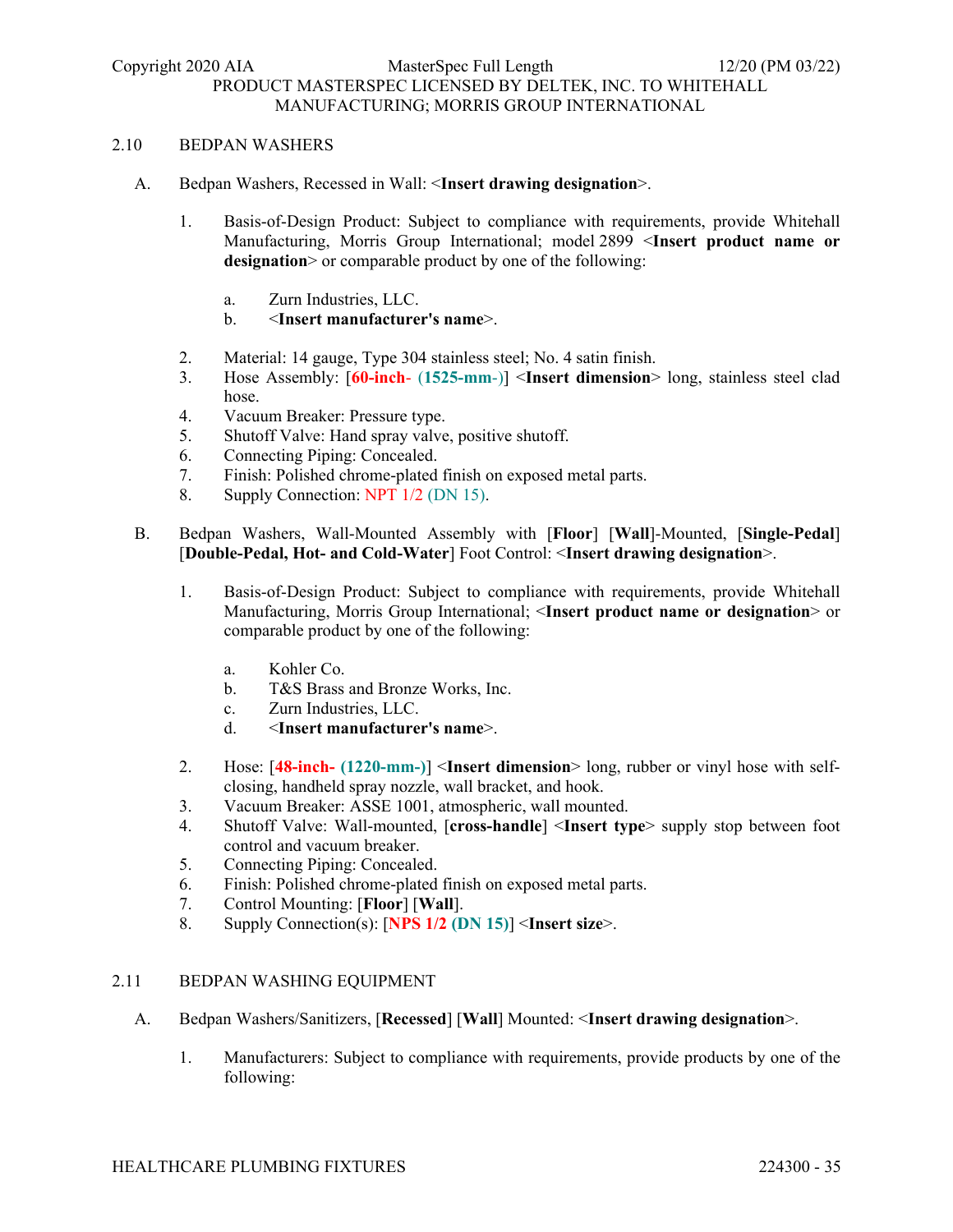- a. MEIKO.
- b. Rhima.
- c. Steelco S.p.A.
- d. STERIS Corporation.
- e. <**Insert manufacturer's name**>.
- 2. Fixture:
	- a. Construction: Cast-iron chamber and P-trap waste assembly with spray nozzles and [**enameled-steel**] [**stainless steel**] front panel and cover box.
	- b. Controls: Electric, 120 V ac, automatic operation with timer, solenoid valves, and circuit breaker.
	- c. Door Mechanism: Foot-pedal operation.
- 3. Supply Connections: NPS 1 (DN 25) cold water and NPS 3/8 (DN 10) [**hot water**] [**steam**].
- 4. Drain Piping: NPS 3 (DN 80) P-trap and soil pipe.
- 5. Atmospheric Vent Connection: NPS 2 (DN 50).
- 6. Mounting Hardware: Matching fixture-mounting arrangement.
- 7. Accessories:
	- a. Bedpan Rack(s): [**One**] [**Two**] <**Insert number**>.
	- b. Urinal Rack(s): [**One**] [**Two**] <**Insert number**>.
	- c. Drain Tray(s): [**One**] [**Two**] <**Insert number**>.
- B. Bedpan Washers/Disinfectors, [**Freestanding**] [**Wall Mounted**] [**Undercounter Mounted**] : <**Insert drawing designation**>.
	- 1. Manufacturers: Subject to compliance with requirements, provide products by one of the following:
		- a. ARJO, Inc.
		- b. MEIKO.
		- c. Rhima.
		- d. Steelco S.p.A.
		- e. <**Insert manufacturer's name**>.
	- 2. Fixture:
		- a. Controls: Electric, automatic operation.
		- b. Cabinet: Stainless steel.
		- c. Wash Chamber: Stainless steel.
	- 3. Supply Connections: NPS 1/2 (DN 15) cold water and NPS 1/2 (DN 15) hot water.
	- 4. Drain Piping: NPS 4 ((DN 100) P-trap and soil pipe.
	- 5. Mounting Hardware: Matching fixture-mounting arrangement.
	- 6. Unit Electrical Characteristics:
		- a. Volts: [**208**] [**240**] <**Insert number**>.
		- b. Phase(s): [**One**] [**Three**].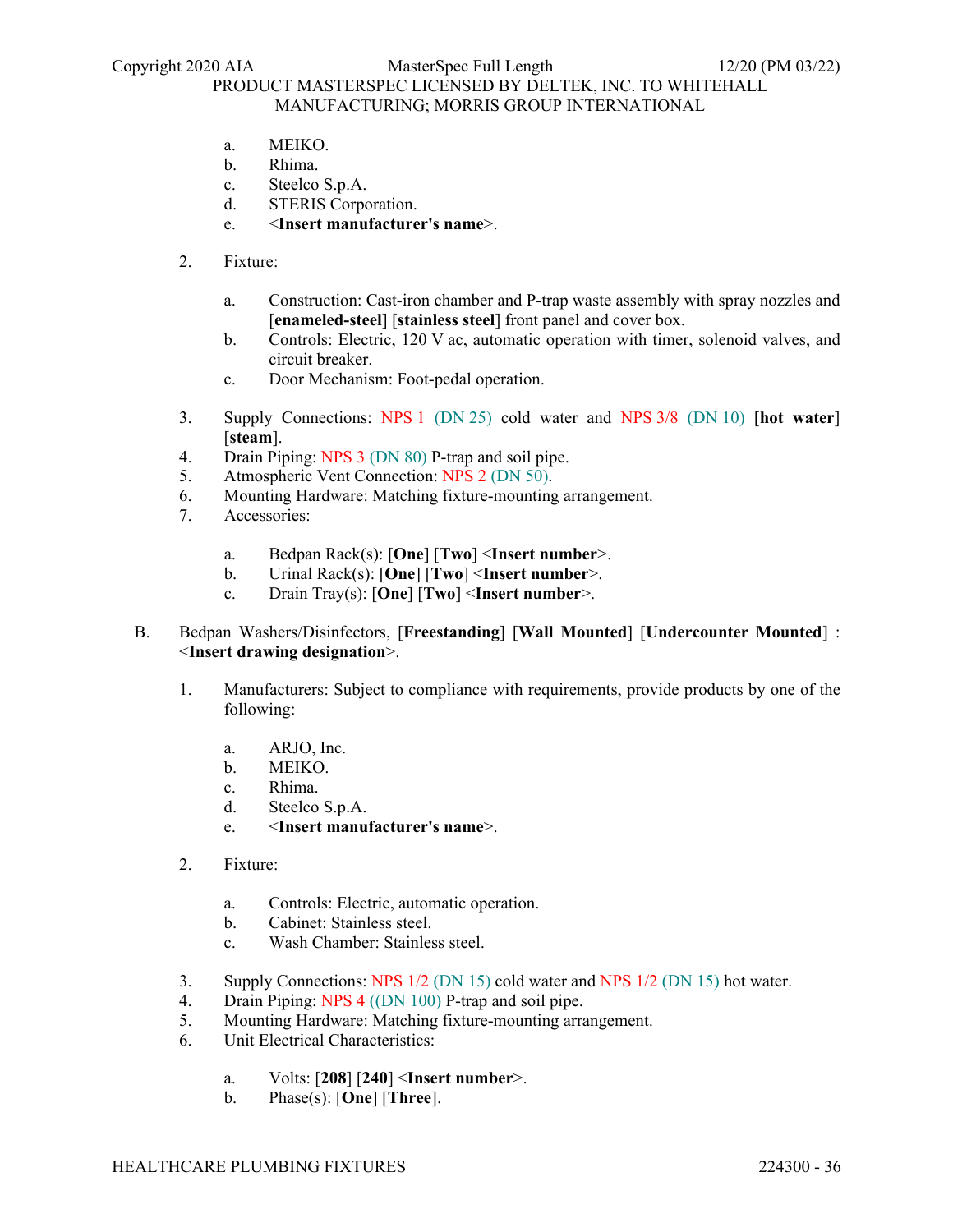- c. Hertz: [**60**] <**Insert number**>.
- d. Full-Load Amperes: <**Insert value**>.
- e. Minimum Circuit Ampacity: <**Insert value**>.
- f. Maximum Overcurrent Protection: <**Insert amperage**>.

### 2.12 CLINIC SINKS

- A. Clinic Sinks, Wall Mounted: <**Insert drawing designation**>.
	- 1. Manufacturers: Subject to compliance with requirements, provide products by one of the following:
		- a. American Standard.
		- b. Crane Plumbing, LLC; a division of American Standard.
		- c. Kohler Co.
		- d. Zurn Industries, LLC.
		- e. <**Insert manufacturer's name**>.
	- 2. Fixture: Back-outlet, vitreous-china, blowout-type, flushing-rim, service sink.
		- a. Nominal Size: [**25 by 20 inches (635 by 510 mm)**] <**Insert dimensions**>.
		- b. Outlet Size: [**NPS 4 (DN 100)**] [**or**] [**NPS 3 (DN 80)**].
		- c. Color: White.
		- d. Rim Guard: Stainless steel, on front.
	- 3. Flushometer Valve: <**Insert flushometer-valve designation**>.
	- 4. Faucet: [**Not required**] <**Insert sink-faucet designation**>.
	- 5. Support: [**Type IV sink carrier**] <**Insert carrier**>.
	- 6. Sink Mounting Height: [**Standard**] [**ADA compliant**].
- B. Clinic Sinks, Floor Mounted: <**Insert drawing designation**>.
	- 1. Manufacturers: Subject to compliance with requirements, provide products by one of the following:
		- a. American Standard.
		- b. Crane Plumbing, LLC; a division of American Standard.
		- c. Kohler Co.
		- d. Zurn Industries, LLC.
		- e. <**Insert manufacturer's name**>.
	- 2. Fixture: Bottom-outlet, vitreous-china, siphon-jet, flushing-rim, service sink.
		- a. Nominal Size: [**27 by 20 inches (685 by 510 mm)**] <**Insert dimensions**>.
		- b. Color: White.
		- c. Rim Guards: Stainless steel on front.
	- 3. Sink Base: [**10 inches (254 mm)**] <**Insert dimension**> high; cast terrazzo if required.
	- 4. Flushometer Valve: <**Insert flushometer-valve designation**>.
	- 5. Faucet: <**Insert sink-faucet designation**>.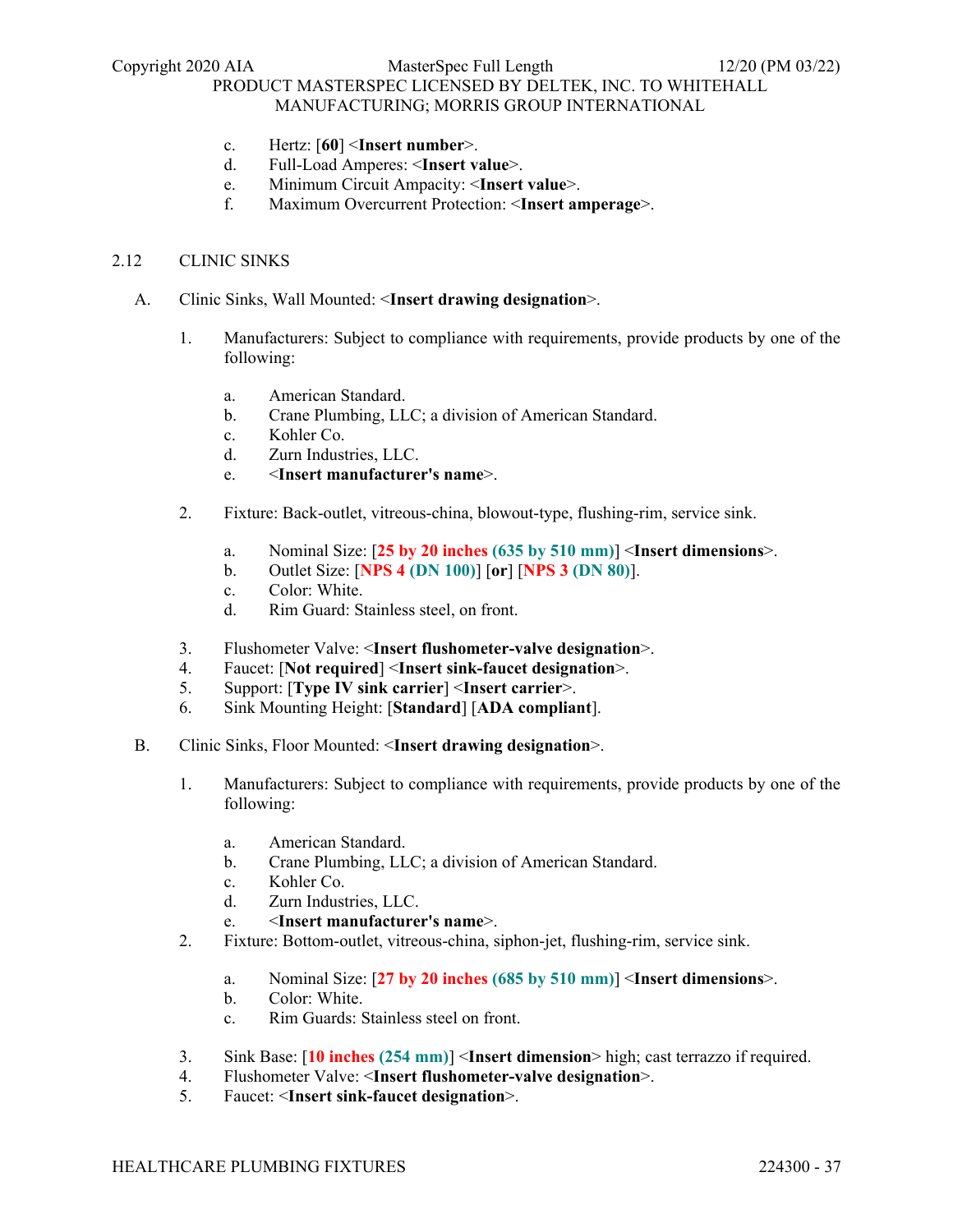6. Supply Fittings: Comply with requirements in "Supply Fittings" Article.

### 2.13 PLASTER SINKS

- A. Plaster Sinks, Wall Mounted, [**Vitreous China**] [**and**] [**or**] [**Stainless Steel**]: <**Insert drawing designation**>.
	- 1. Manufacturers: Subject to compliance with requirements, provide products by one of the following:
		- a. American Standard.
		- b. Crane Plumbing, LLC; a division of American Standard.
		- c. Franke.
		- d. Kohler Co.
		- e. <**Insert manufacturer's name**>.
	- 2. Fixture:
		- a. Type: Utility sink.
		- b. Nominal Size: [**24 by 22 inches (610 by 560 mm)**] [**30 by 22 inches (762 by 560 mm)**] <**Insert dimensions**> with back.
		- c. Color: White.
		- d. Faucet Holes: [**One**] [**Two**] in back.
		- e. Drain: Grid, NPS 1-1/2 (DN 40)[ **with NPS 1-1/2 (DN 40) to NPS 2 (DN 50) adaptor**].
	- 3. Faucet: <**Insert sink-faucet designation**>.
	- 4. Supply Fittings: Comply with requirements in "Supply Fittings" Article.
	- 5. Drain Piping: [**NPS 1-1/2 (DN 40)**] [**NPS 2 (DN 50)**] chrome-plated brass; 0.045-inch- (1.1-mm-) thick waste to interceptor; interceptor to wall; and wall flange complying with ASME A112.18.2/CSA B125.2.
	- 6. Plaster Interceptor:
		- a. Manufacturers: Subject to compliance with requirements, provide products by one of the following:
			- 1) Jay R. Smith Mfg Co; a division of Morris Group International.
			- 2) Josam Company.
			- 3) MIFAB, Inc.
			- 4) WATTS.
			- 5) Zurn Industries, LLC.
			- 6) <**Insert manufacturer's name**>.
		- b. Description: [**Cast iron**] [**or**] [**steel body**] [**or**] [**ABS plastic**] [**PE resin**] and removable cover with acid-resistant-enameled interior lining and outside coating; removable, corrosion-resistant metal screens or strainer; and [**NPS 1-1/2 (DN 40)**] [**NPS 2 (DN 50)**] inlet and outlet.
	- 7. Support: [**Type III sink carrier with white-enameled-steel brackets**] <**Insert carrier**>.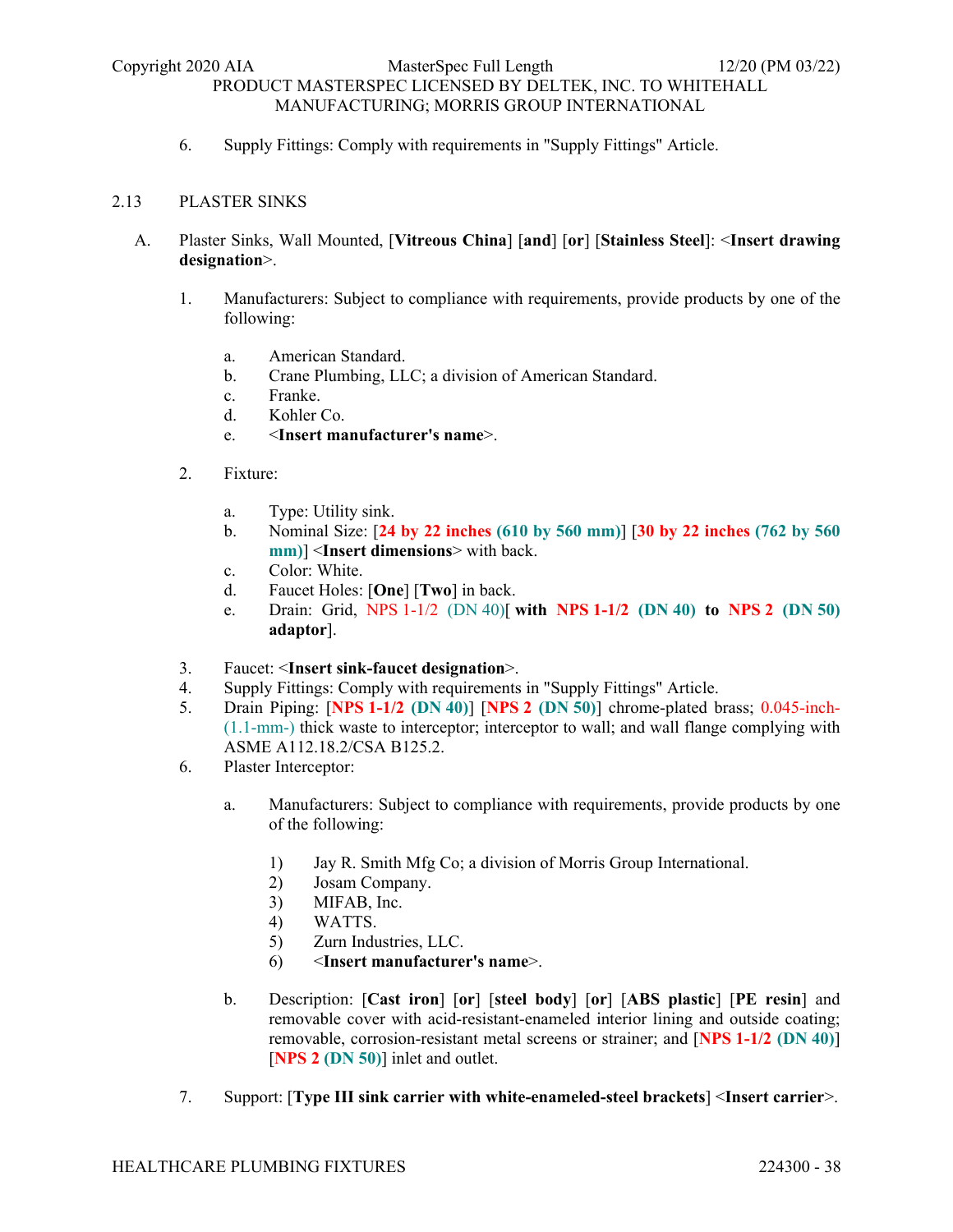8. Sink Mounting Height: [**Standard**] [**ADA compliant**].

### 2.14 SCRUB SINKS

- A. Scrub Sinks, Stainless Steel, Wall Mounted: <**Insert drawing designation**>.
	- 1. Basis-of-Design Product: Subject to compliance with requirements, provide Whitehall Manufacturing, Morris Group International; model [**4101**] [**4102**] [**4103**] [**4111**] [**4112**] [**4113**] [**4121ADA**] [**4122ADA**] [**4123ADA**] [**4171**] [**4172**] [**4173**]; <**Insert product name or designation** > or comparable product by one of the following:
		- a. Elkay.
		- b. Franke.
		- c. Just Manufacturing.
		- d. Sloan Valve Company.
		- e. Willoughby Industries.
		- f. <**Insert manufacturer's name**>.
	- 2. Fixture:
		- a. Standard: ADA, ASME A112.19.3/CSA B45.4.
		- b. Material: [**Type 304**] [**Type 316**] stainless steel.
		- c. Nominal Size: [**32 by 27 inches (813 by 686 mm)**] [**63-1/2 by 27 inches (1613 by 686 mm)**] [**94 by 27 inches (2388 by 686 mm)**] [**30 by 23 inches (762 by 584 mm)**] [**60 by 23 inches (1524 by 584 mm)**] [**90 by 23 inches (2286 by 584 mm)**] [**36 by 23-7/8 inches (914 by 606 mm)**] [**72 by 23-3/4 inches (1829 by 603 mm)**] [**108 by 23-3/4 inches (2743 by 603 mm)**] [**30 by 22 inches (762 by 559 mm)**] [**72 by 22 inches (1829 by 559 mm)**] <**Insert dimensions**>.
		- d. Drain: [**Grid**] <**Insert type**>, 3-inch (76-mm) drain with 1-1/2-inch (38-mm) OD tailpiece.
		- e. Wash Stations: [**One**] [**Two**] [**Three**] <**Insert number**> Drain: [**Grid**] <**Insert type**>, NPS 1-1/2 (DN 40).
	- 3. Valve: Adjustable thermostatic controlled pressure mixing valve, one per station.
	- 4. Faucet: [**Provided separately**] [**Gooseneck spout assembly, rigid**] [**Gooseneck spout assembly, swivel**] [**Knee operated**] [**Sensor-operated spout**] [**Sensor operated**] [**Deckmounted spout, battery powered**] <**Insert sink-faucet designation**>.
	- 5. Waste Fittings: Comply with requirements in "Waste Fittings" Article.
	- 6. Support: [**Mounting carrier**] [**Pedestal base**] <**Insert carrier**>.
	- 7. Sink Mounting Height: [**Standard**] [**ADA compliant**].
	- 8. Accessories:
		- a. Digital time display.
		- b. Electronic timing controller.
		- c. Eye/face wash.
		- d. Laminar flow nozzle.
		- e. Light module.
		- f. Metering liquid soap dispenser.
		- g. Soap flush system.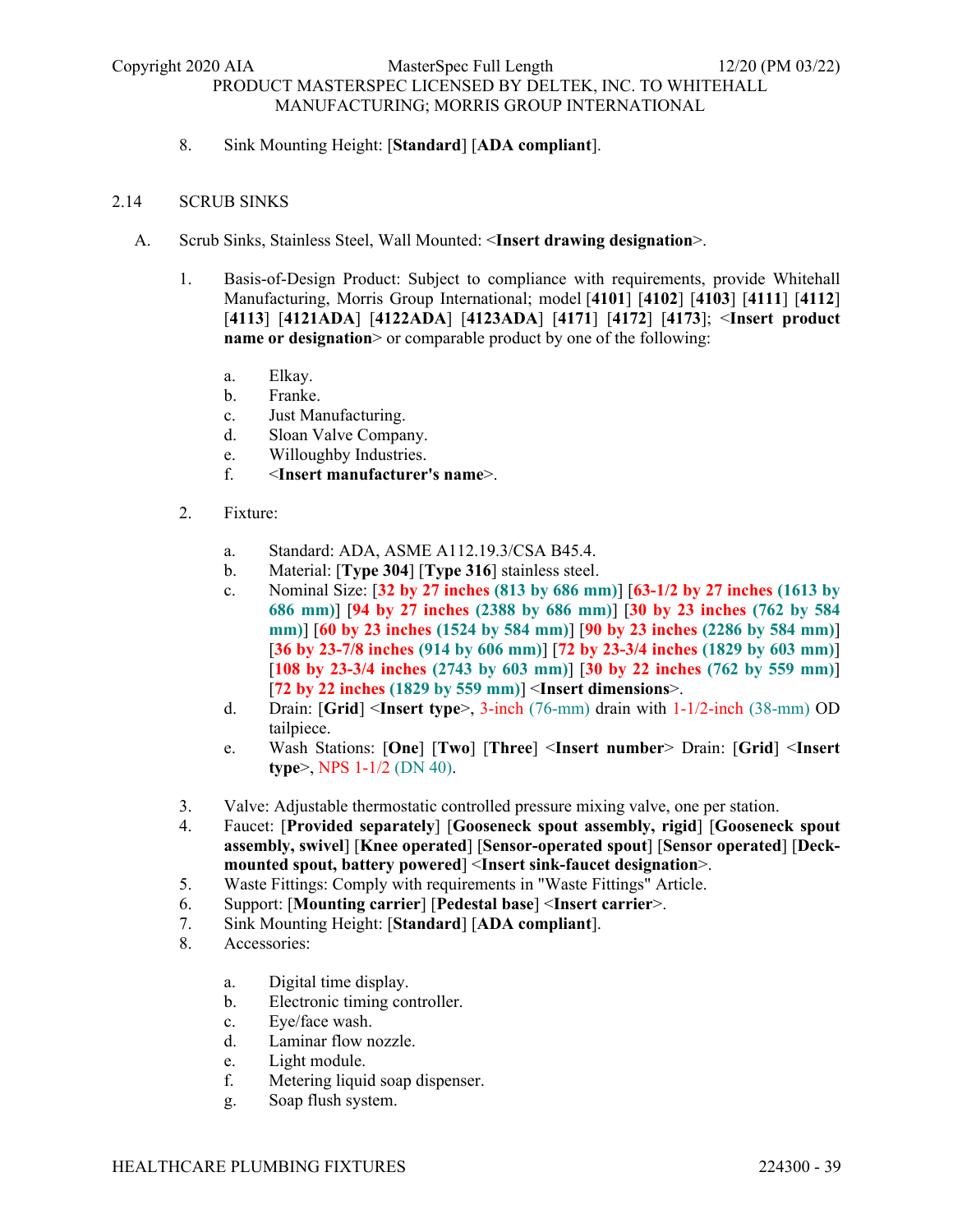- h. Storage shelf.
- i. ASSE 1070-compliant hot- and cold-water mixing valve.
- B. Scrub Sinks <**Insert drawing designation**>: Solid surface, wall mounted.
	- 1. Basis-of-Design Product: Subject to compliance with requirements, provide Whitehall Manufacturing, Morris Group International; model [**4150**] [**4151**]; <**Insert product name or designation** or comparable product by one of the following:
		- a. Intersan.
		- b. Willoughby.
		- c. <**Insert manufacturer's name**>.
	- 2. Fixture:
		- a. Standard: IAPMO IGC 156, CSA B45 Series, ASME A112.18.1/CSA B125.1.
		- b. Nominal Size: [**21-1/4 by 15 inches (540 by 381 mm)**] [**21-1/4 by 22-1/8 inches (540 by 562 mm)**] <**Insert dimensions**> with back or ledge with [**one**] [**three**] faucet hole(s).
		- c. Color: White.
		- d. Drain: [**Grid**] <**Insert type**>, NPS 1-1/4 (DN 32) dome strainer with close elbow and 1-1/4-inch (32-mm) OD tailpiece.
	- 3. Faucet: [**Provided separately**] [**Centerset gooseneck spout with wristblade handles and laminar flow spout**] [**Sensor-operated, deck-mounted spout**], [**Sensor-operated, deck-mounted spout, battery powered**] [**Foot controlled**] <**Insert sink-faucet designation**>.
	- 4. Supply Fittings: Comply with requirements in "Supply Fittings" Article.
	- 5. Waste Fittings: Comply with requirements in "Waste Fittings" Article.
	- 6. Support: [**Mounting carrier**] <**Insert carrier**>.
	- 7. Sink Mounting Height: [**Standard**] [**ADA compliant]**.
	- 8. Accessories:
		- a. Trap enclosure.
		- b. Mounting carrier.
		- c. Mixing valve.
		- d. Tubular P-trap.
		- e. Instantaneous water heater.
- C. Scrub Sinks, Vitreous China, Wall Mounted: <**Insert drawing designation**>.
	- 1. Basis-of-Design Product: Subject to compliance with requirements, provide Whitehall Manufacturing, Morris Group International; <**Insert product name or designation**> or comparable product by one of the following:
		- a. Kohler Co.
		- b. Zurn Industries, LLC.
		- c. <**Insert manufacturer's name**>.
	- 2. Fixture: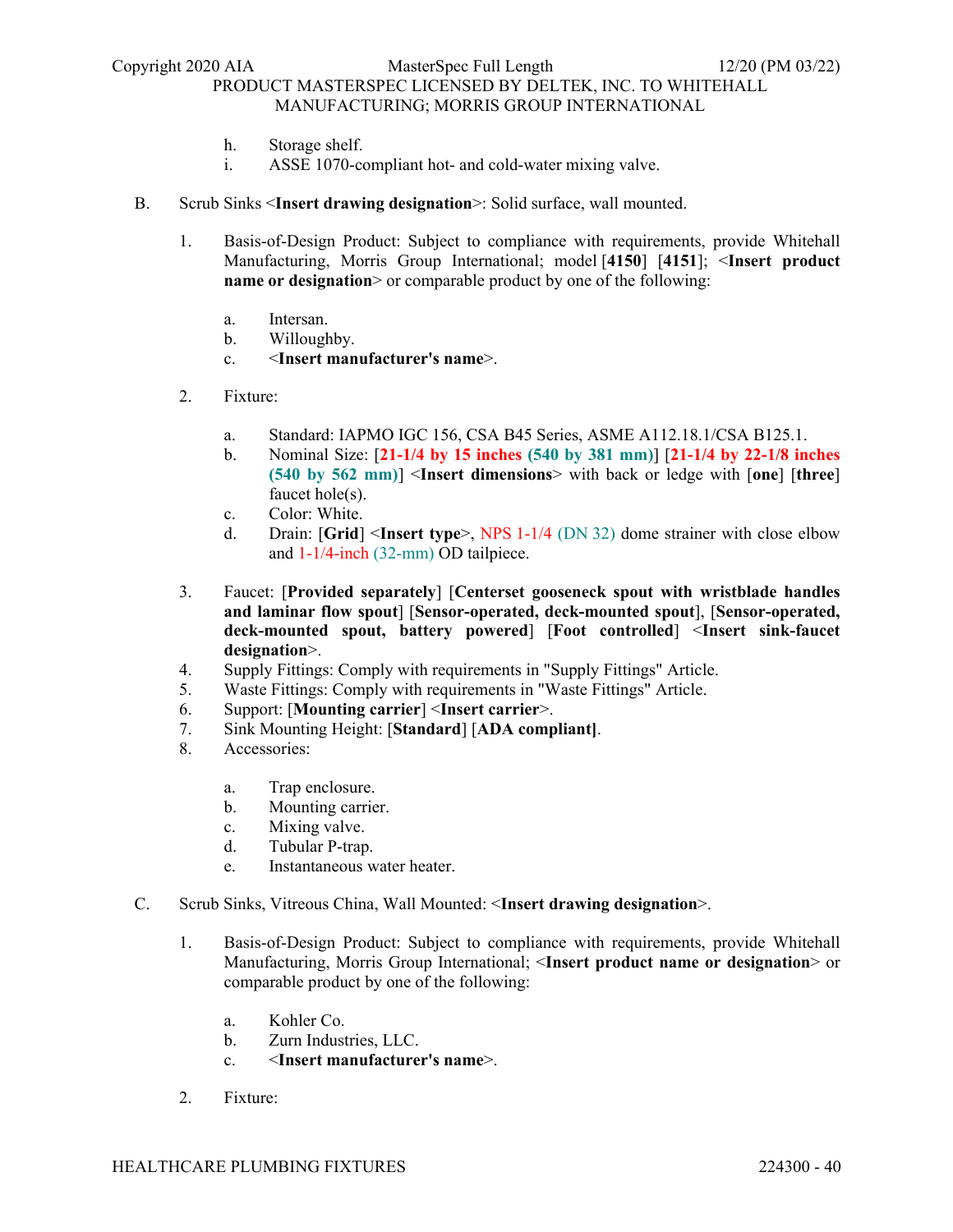Copyright 2020 AIA MasterSpec Full Length 12/20 (PM 03/22)

# PRODUCT MASTERSPEC LICENSED BY DELTEK, INC. TO WHITEHALL MANUFACTURING; MORRIS GROUP INTERNATIONAL

- a. Nominal Size: [**28 by 22 inches (710 by 560 mm)**] [**30 by 22 inches (762 by 560 mm)**] <**Insert dimensions**> with back or ledge with one faucet hole.
- b. Color: White.
- c. Drain: [**Grid**] <**Insert type**>, NPS 1-1/2 (DN 40).
- 3. Faucet: Gooseneck-spout, [**knee-action**] [**or**] [**sensor-operated**] [**or**] [**foot-operated**] water and soap dispenser; laminar-flow spout outlet. <**Insert sink-faucet designation**>.
- 4. Supply Fittings: Comply with requirements in "Supply Fittings" Article.
- 5. Waste Fittings: Comply with requirements in "Waste Fittings" Article.
- 6. Support: [**Type I sink carrier**] [**Type II sink carrier**] [**Type III sink carrier**] <**Insert carrier**>.
- 7. Sink Mounting Height: [**Standard**] [**ADA compliant**].

### 2.15 INFECTION PREVENTION SINKS

- A. Infection Prevention Sinks <**Insert drawing designation**>: Corterra solid surface.
	- 1. Basis-of-Design Product: Subject to compliance with requirements, provide Whitehall Manufacturing, Morris Group International; model [**4150**] [**4151**]; <**Insert product name or designation** or comparable product by one of the following:
		- a. Intersan.
		- b. Willoughby.
		- c. <**Insert manufacturer's name**>.
	- 2. Fixture:
		- a. Standard: ADA, IAPMO IGC 156, CSA B45 Series, ASME A112.18.1/CSA B125.1.
		- b. Nominal Size: [**21-1/4 by 15 inches (540 by 381 mm)**] [**21-1/4 by 22-1/8 inches (540 by 562 mm)**] <**Insert dimensions**> with back or ledge with [**one**] [**three**] faucet hole(s).
		- c. Color: White.
		- d. Drain: [**Grid**] <**Insert type**>, NPS 1-1/4 (DN 32) dome strainer with close elbow and 1-1/4-inch (32-mm) OD tailpiece.
	- 3. Faucet: [**Provided separately**] [**Centerset gooseneck spout with wristblade handles and laminar flow spout**] [**Sensor-operated, deck-mounted spout**] [**Sensor-operated, deck-mounted spout, battery powered**] [**Foot controlled**] <**Insert sink-faucet designation**>.
	- 4. Supply Fittings: Comply with requirements in "Supply Fittings" Article.
	- 5. Waste Fittings: Comply with requirements in "Waste Fittings" Article.
	- 6. Support: [**Mounting carrier**] <**Insert carrier**>.
	- 7. Sink Mounting Height: [**Standard**] [**ADA compliant**].
	- 8. Accessories:
		- a. Trap enclosure.
		- b. Mounting carrier.
		- c. Mixing valve.
		- d. Tubular P-trap.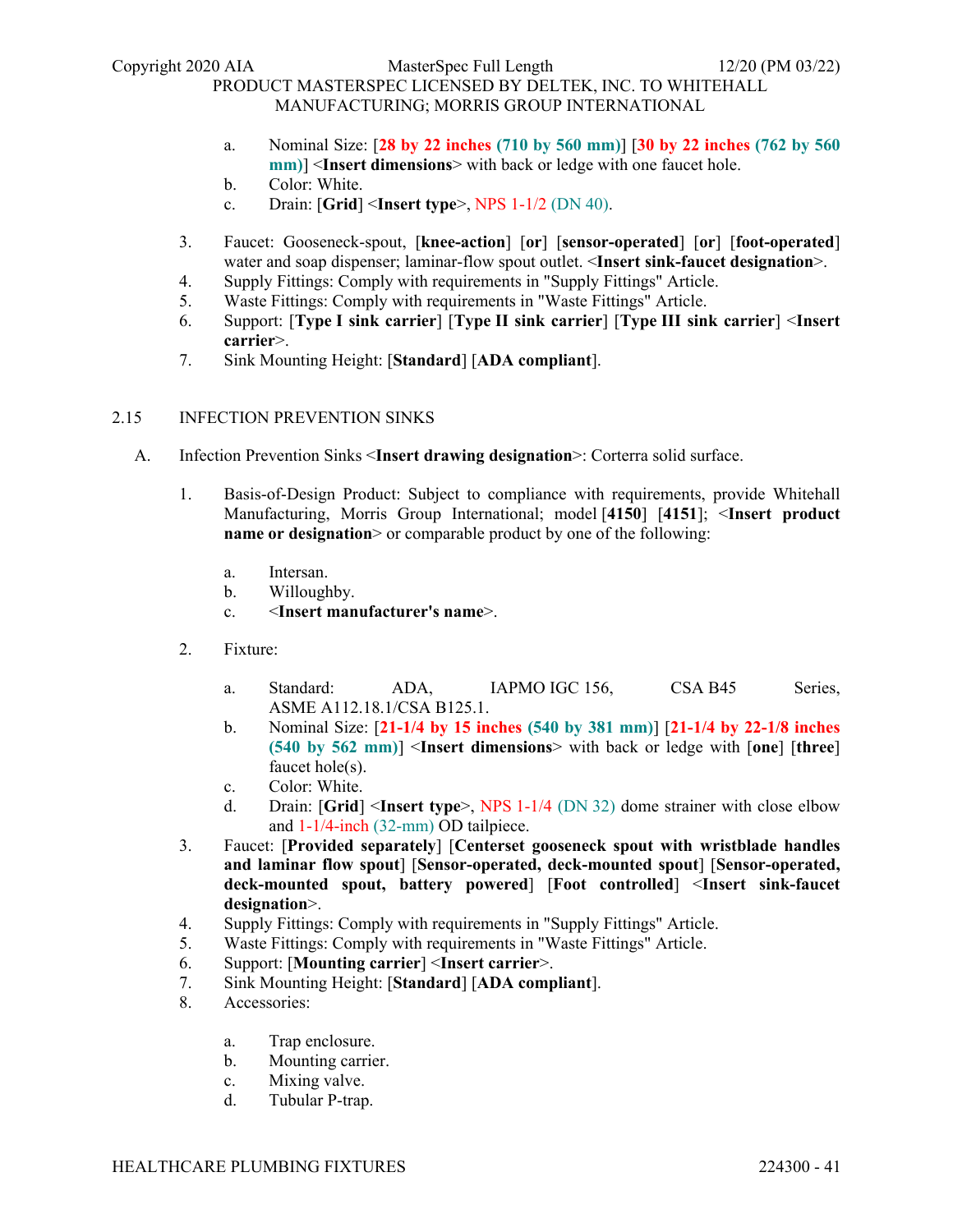e. Instantaneous water heater.

### 2.16 WASH-UP SINKS

- A. Wash-up Sinks <**Insert drawing designation**>: Stainless steel, wall mounted:
	- 1. Basis-of-Design Product: Subject to compliance with requirements, provide Whitehall Manufacturing, Morris Group International; model [**4171**] [**4172**] [**4173**]; <**Insert product name or designation** or comparable product by one of the following:
		- a. CSI Industries Inc.
		- b. Elkay Manufacturing Co.
		- c. Just Manufacturing.
		- d. Sloan Valve Company.
		- e. Willoughby Industries.
		- f. <**Insert manufacturer's name**>.
	- 2. Fixture:
		- a. Standard: ADA, ASME A112.19.3/CSA B45.4.
		- b. Material: [**Type 304**] [**Type 316**] stainless steel.
		- c. Nominal Size: [**30 by 22 inches (762 by 560 mm)**] [**72 by 22 inches (1830 by 560 mm)**] [**96 by 22 inches (2438 by 560 mm)**] <**Insert size**> with back with one faucet hole.
		- d. Wash Stations: [**One**] [**Two**] [**Three**] <**Insert number**>.
		- e. Drain: [**Grid**] [**3-inch (76-mm) flat strainer with 1-1/2-inch (38-mm) OD tailpiece**] <**Insert type**>.
	- 3. Faucet: [**Sensor-operated, deck-mounted spout**] [**Sensor-operated, deck-mounted spout, battery powered**] [**Provided separately**] <**Insert sink-faucet designation**>.
	- 4. Waste Fittings: Comply with requirements in "Waste Fittings" Article.
	- 5. Support: Mounting carrier.
	- 6. Sink Mounting Height: [**Standard**] [**ADA compliant**].
	- 7. Accessories:
		- a. Eye/face wash.
		- b. Mixing valve.
		- c. Instantaneous water heater.

#### 2.17 SINK FAUCETS

- A. Sink Faucets, Manual-Operation Mixing Valve: <**Insert drawing designation**>.
	- 1. Manufacturers: Subject to compliance with requirements, provide products by one of the following:
		- a. American Standard.
		- b. Bradley Corporation.
		- c. Chicago Faucets; Geberit Company.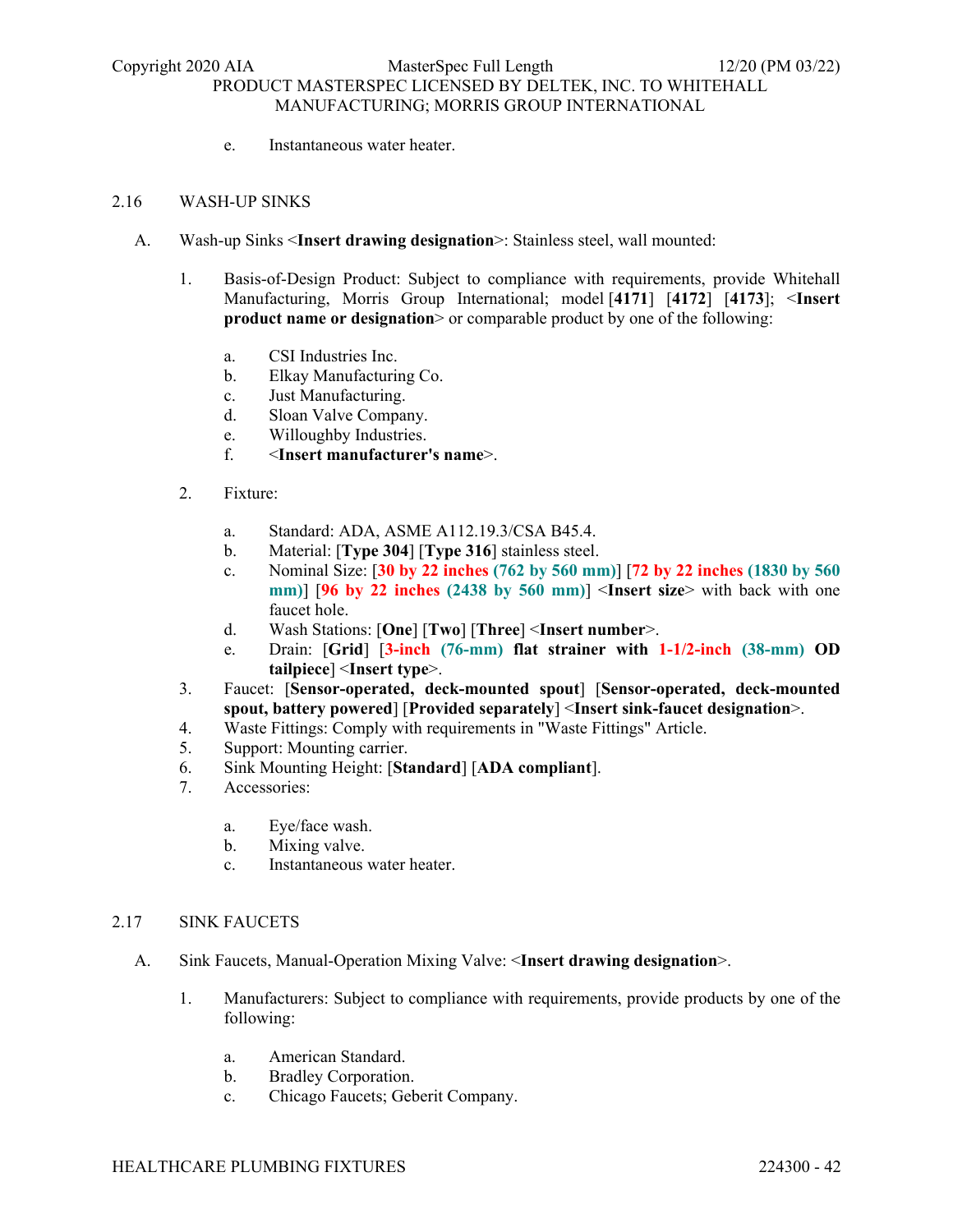- d. Delta Faucet Company.
- e. Elkay.
- f. Fisher Manufacturing Co.
- g. GROHE America, Inc.
- h. Just Manufacturing.
- i. Kohler Co.
- j. Moen Incorporated.
- k. Speakman Company.
- l. T&S Brass and Bronze Works, Inc.
- m. Zurn Industries, LLC.
- n. <**Insert manufacturer's name**>.
- 2. Configuration: Hot- and cold-water indicators; coordinate faucet inlets with supplies and fixture hole punchings; coordinate outlet with spout and sink receptor.
- 3. Body Type: [**Centerset**] [**Widespread**] [**Single hole**] <**Insert type**>.
- 4. Body Material: Solid brass.
- 5. Finish: [**Chrome plated**] [**Polished chrome plate**] <**Insert finish**>.
- 6. Maximum Flow Rate: [**2.2 gpm (8.3 L/min)**] [**2.5 gpm (9.5 L/min)**] <**Insert value**>.
- 7. Control:
	- a. [**Lever**] [**Cross, four-arm**] [**Wrist-blade, 4 inch (102 mm)**] [**Elbow, 6 inch (152 mm)**] <**Insert type**> handle(s).
	- b. [**Foot pedal**] [**Knee action**] <**Insert type**>.
- 8. Mounting Type: [**Deck, concealed**] [**Deck, exposed**] [**Back/wall, exposed**] <**Insert type**>.
- 9. Spout Type: [**Rigid**] [**Swivel**], [**low profile**] [**gooseneck**] <**Insert type**>.
- 10. Vacuum Breaker: [**Required**] [**Not required**] for hose outlet.
- 11. Spout Outlet: [**Laminar flow**] [**Hose thread**] [**Plain end**] [**Spray**] <**Insert type**>.
- B. Sink Faucets, Automatic, [**Battery-Powered**] [**Hard-Wired**], Electronic-Sensor-Operated Mixing Valve: <**Insert drawing designation**>.
	- 1. Manufacturers: Subject to compliance with requirements, provide products by one of the following:
		- a. American Standard.
		- b. Chicago Faucets; Geberit Company.
		- c. Hydrotek International, Inc.
		- d. Kohler Co.
		- e. Moen Incorporated.
		- f. Sloan Valve Company.
		- g. Speakman Company.
		- h. T&S Brass and Bronze Works, Inc.
		- i. Zurn Industries, LLC.
		- j. <**Insert manufacturer's name**>.
	- 2. Configuration: Hot- and cold-water indicators; coordinate faucet inlets with supplies and fixture hole punchings; coordinate outlet with spout and fixture receptor.
	- 3. Body Type: [**Centerset**] [**Widespread**] [**Single hole**] <**Insert type**>.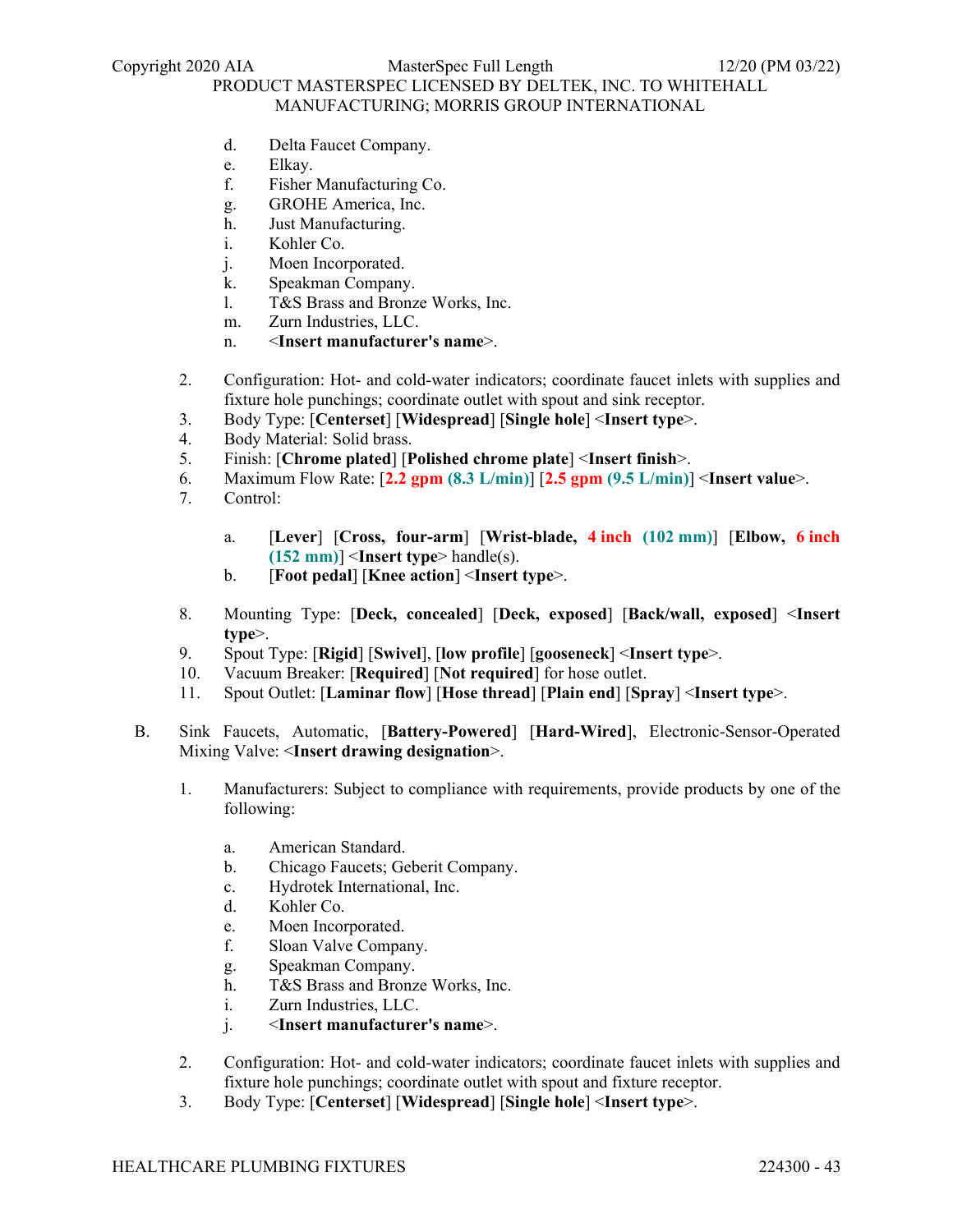- 4. Body Material: Solid brass.
- 5. Finish: [**Polished chrome plate**] <**Insert finish**>.
- 6. Maximum Flow Rate: [**2.2 gpm (8.3 L/min)**] [**2.5 gpm (9.5 L/min)**] <**Insert value**> unless otherwise indicated.
- 7. Mounting Type: [**Deck, concealed**] [**Deck, exposed**] [**Back/wall, exposed**].
- 8. Spout Type: [**Rigid**] [**Swivel**], [**low profile**] [**gooseneck**] <**Insert type**>.
- 9. Vacuum Breaker: [**Required**] [**Not required**] for hose outlet.
- 10. Spout Outlet: [**Laminar flow**] [**Hose thread**] [**Plain end**] [**Spray**] <**Insert type**>.

### 2.18 LAMINAR-FLOW, FAUCET-SPOUT OUTLETS

- A. Manufacturers: Subject to compliance with requirements, provide products by one of the following:
	- 1. American Standard.
	- 2. Chicago Faucets; Geberit Company.
	- 3. Delta Faucet Company.
	- 4. Elkay.
	- 5. GROHE America, Inc.
	- 6. Just Manufacturing.
	- 7. Kohler Co.
	- 8. Moen Incorporated.
	- 9. Speakman Company.
	- 10. T&S Brass and Bronze Works, Inc.
	- 11. Zurn Industries, LLC.<br>12. <Insert manufacture
	- 12. <**Insert manufacturer's name**>.
- B. Description: Chrome-plated brass, faucet-spout outlet that produces non-aerating, laminar stream. Include external or internal thread that mates with faucet outlet for attachment to faucets where indicated and flow-rate range that includes faucet flow.

### 2.19 HYDROTHERAPY WHIRLPOOLS

- A. Hydrotherapy Whirlpools, Podiatry: <**Insert drawing designation**>.
	- 1. Basis-of-Design Product: Subject to compliance with requirements, provide Whitehall Manufacturing, Morris Group International; model [**P-10-S**] [**P-15-S**] [**P-22-S**]; <**Insert product name or designation** or comparable product by one of the following:
		- a. Ferno Ille.
		- b. <**Insert manufacturer's name**>.
	- 2. Description: Stationary stainless steel tank for feet, ankles, and lower legs.
		- a. Standard: CE IEC 60601-1.
		- b. Material: 14 gauge Type 304 stainless steel.
		- c. Finish: [**No. 4, satin finish.**] [**Powder coat exposed surfaces. Select color from manufacturer's color chart.**]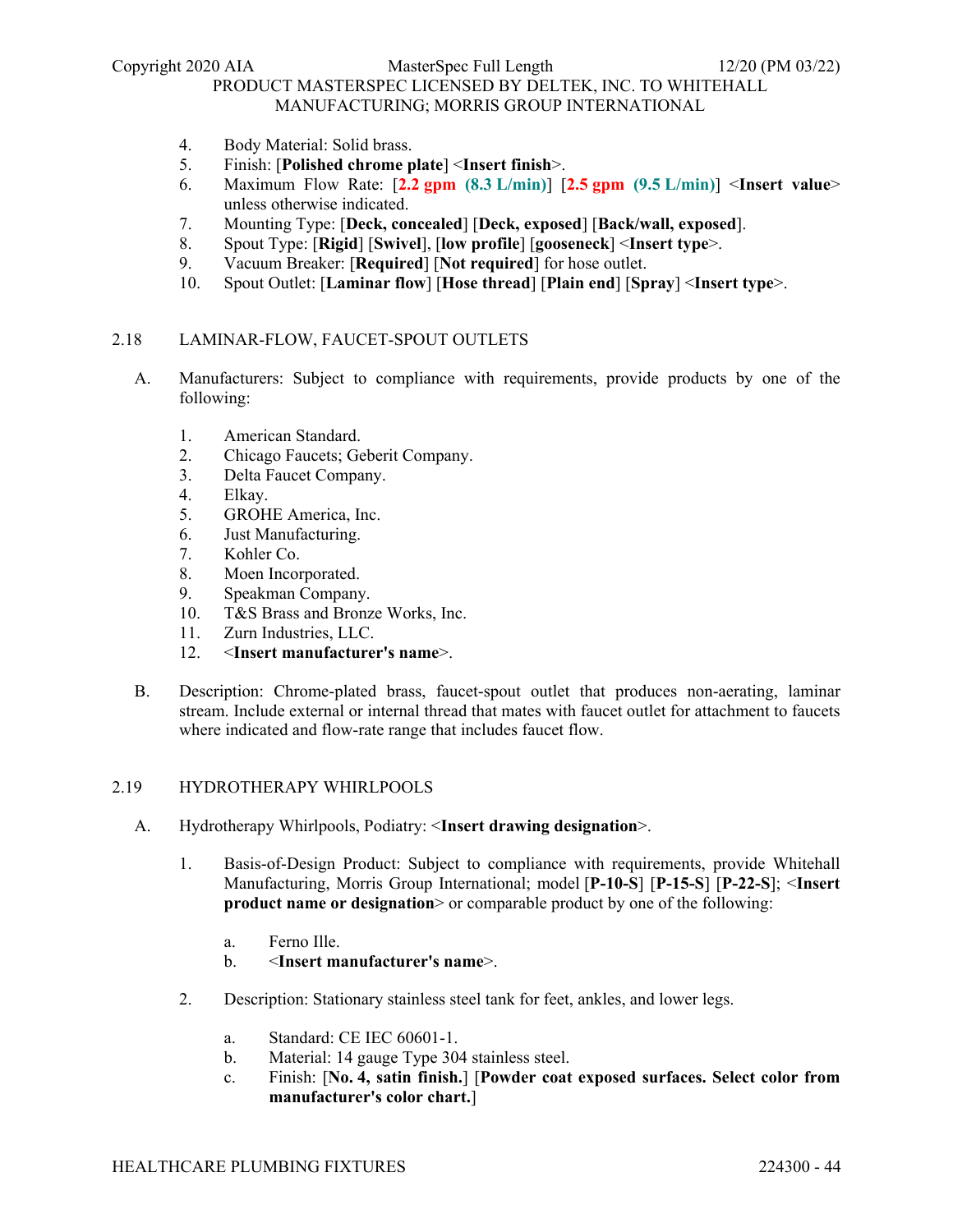Copyright 2020 AIA MasterSpec Full Length 12/20 (PM 03/22)

# PRODUCT MASTERSPEC LICENSED BY DELTEK, INC. TO WHITEHALL MANUFACTURING; MORRIS GROUP INTERNATIONAL

- d. Water Capacity: [**10 gal. (37 L)**] [**15 gal. (57 L)**] [**22 gal. (83 L)**].
- e. Drain: 2-inch (51-mm) OD, 5-inch- (127-mm-) long tailpiece.
- f. One filler spout.
- g. Controls: ON/OFF switch.
- h. Thermometer: Dual-scale, tank mounted.
- i. One 1/2 hp (375 W) electric turbine ejector.
- j. Turbine Unit Electrical Characteristics:
	- 1) Volts: [**115**] [**230**] <**Insert number**> V.
	- 2) Phase: One.
	- 3) Hertz: [**50**] [**60**] <**Insert number**>.
	- 4) Full-Load Amperes: [**6.9/6/2**] [**3.5/3.1**] <**Insert value**> A.
- k. Accessories:
	- 1) Mixing Valve: 15 gpm (57 lpm).
	- 2) Separate drain and overflow assembly.
	- 3) Ground-fault circuit interrupter.
- B. Hydrotherapy Whirlpools, Upper Extremity: <**Insert drawing designation**>.
	- 1. Basis-of-Design Product: Subject to compliance with requirements, provide Whitehall Manufacturing, Morris Group International; model [**E-15-S**] [**E-22-S**] [**E-22-SP**] [**E-27- S**] [**E-45-S**]; <**Insert product name or designation**> or comparable product by one of the following:
		- a. Ferno Ille.
		- b. <**Insert manufacturer's name**>.
	- 2. Description: Stationary, [**pedestal-mounted,** ]stainless steel tank for arms, hands, and elbows.
		- a. Standard: CE IEC 60601-1.
		- b. Material: 14 gauge Type 304 stainless steel.
		- c. Finish: [**No. 4, satin finish.**] [**Powder coat exposed surfaces. Select color from manufacturer's color chart.**]
		- d. Water Capacity: [**15 gal. (57 L)**] [**22 gal. (83 L)**] [**27 gal. (102 L)**] [**45 gal. (170 L)**].
		- e. Drain: 2-inch (51-mm) OD, 5-inch- (127-mm-) long tailpiece.
		- f. One filler spout.
		- g. Controls: ON/OFF switch.
		- h. Thermometer: Dual-scale, tank mounted.
		- i. One electric turbine ejector,  $1/2$  hp (375 W).
		- j. Turbine Unit Electrical Characteristics:
			- 1) Volts: [**115**] [**230**] <**Insert number**> V.
			- 2) Phase: One.
			- 3) Hertz: [**50**] [**60**] <**Insert number**>.
			- 4) Full-Load Amperes: [**6.9/6/2**] [**3.5/3.1**] <**Insert value**> A.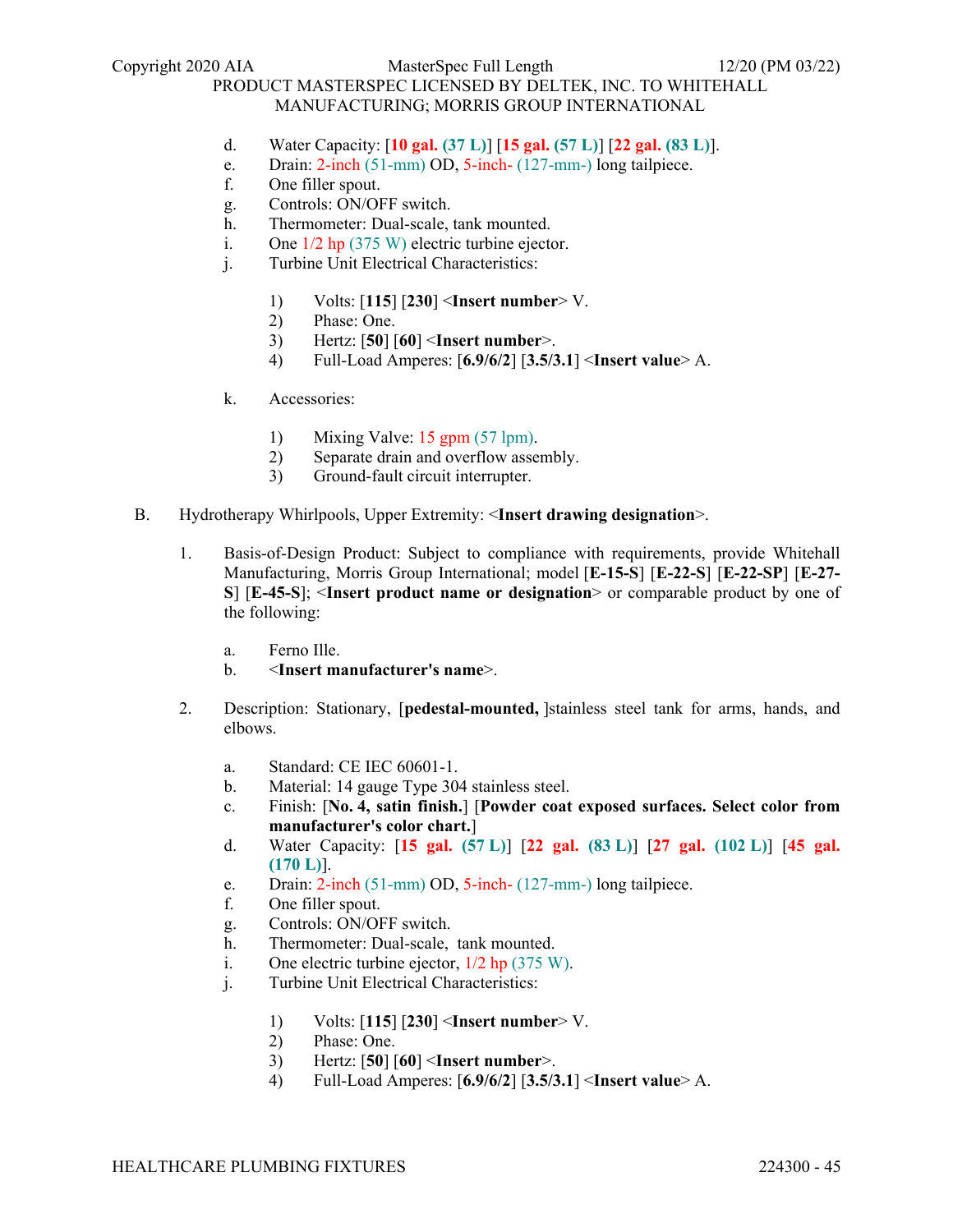- k. Accessories:
	- 1) Mixing Valve: 15 gpm (57 lpm).
	- 2) Separate drain and overflow assembly.
	- 3) Ground-fault circuit interrupter.
- C. Hydrotherapy Whirlpools, Sports Tank, Body: <**Insert drawing designation**>.
	- 1. Basis-of-Design Product: Subject to compliance with requirements, provide Whitehall Manufacturing, Morris Group International; model [**S-85-S**] [**S-85-SL**] [**S-90-S**] [**S-90- SL**] [**S-110-S**] [**S-110-SL**]; <**Insert product name or designation**> or comparable product by one of the following:
		- a. Ferno Ille.
		- b. <**Insert manufacturer's name**>.
	- 2. Description: Stationary, stainless steel tank [**with legs,** ]for legs, hips, and back.
		- a. Standard: CE IEC 60601-1.
		- b. Material: 14 gauge Type 304 stainless steel.
		- c. Finish: [**No. 4, satin finish.**] [**Powder coat exposed surfaces. Select color from manufacturer's color chart.**]
		- d. Water Capacity: [**85 gal. (322 L)**] [**90 gal. (341 L)**] [**110 gal. (416 L)**].
		- e. Drain: 2-inch (51-mm) OD, 5-inch- (127-mm-) long tailpiece.
		- f. One filler spout.
		- g. Controls: ON/OFF switch.
		- h. Thermometer: Dual-scale, tank mounted.
		- i. One electric turbine ejector, 1/2 hp (375 W).
		- j. Turbine Unit Electrical Characteristics:
			- 1) Volts: [**115**] [**230**] <**Insert number**> V.
			- 2) Phase: One.
			- 3) Hertz: [**50**] [**60**] <**Insert number**>.
			- 4) Full-Load Amperes: [**6.9/6/2**] [**3.5/3.1**] <**Insert value**> A.
		- k. Accessories:
			- 1) Mixing Valve: 15 gpm (57 lpm).
			- 2) Separate drain and overflow assembly.
			- 3) Ground-fault circuit interrupter.
			- 4) Reclining seat.
- D. Hydrotherapy Whirlpools <**Insert drawing designation**>: High tank, body.
	- 1. Basis-of-Design Product: Subject to compliance with requirements, provide Whitehall Manufacturing, Morris Group International; model [**H-60-S**] [**H-75-S**] [**H-90-S**] [**H-105- S**]; <**Insert product name or designation**> or comparable product by one of the following:
		- a. Ferno Ille.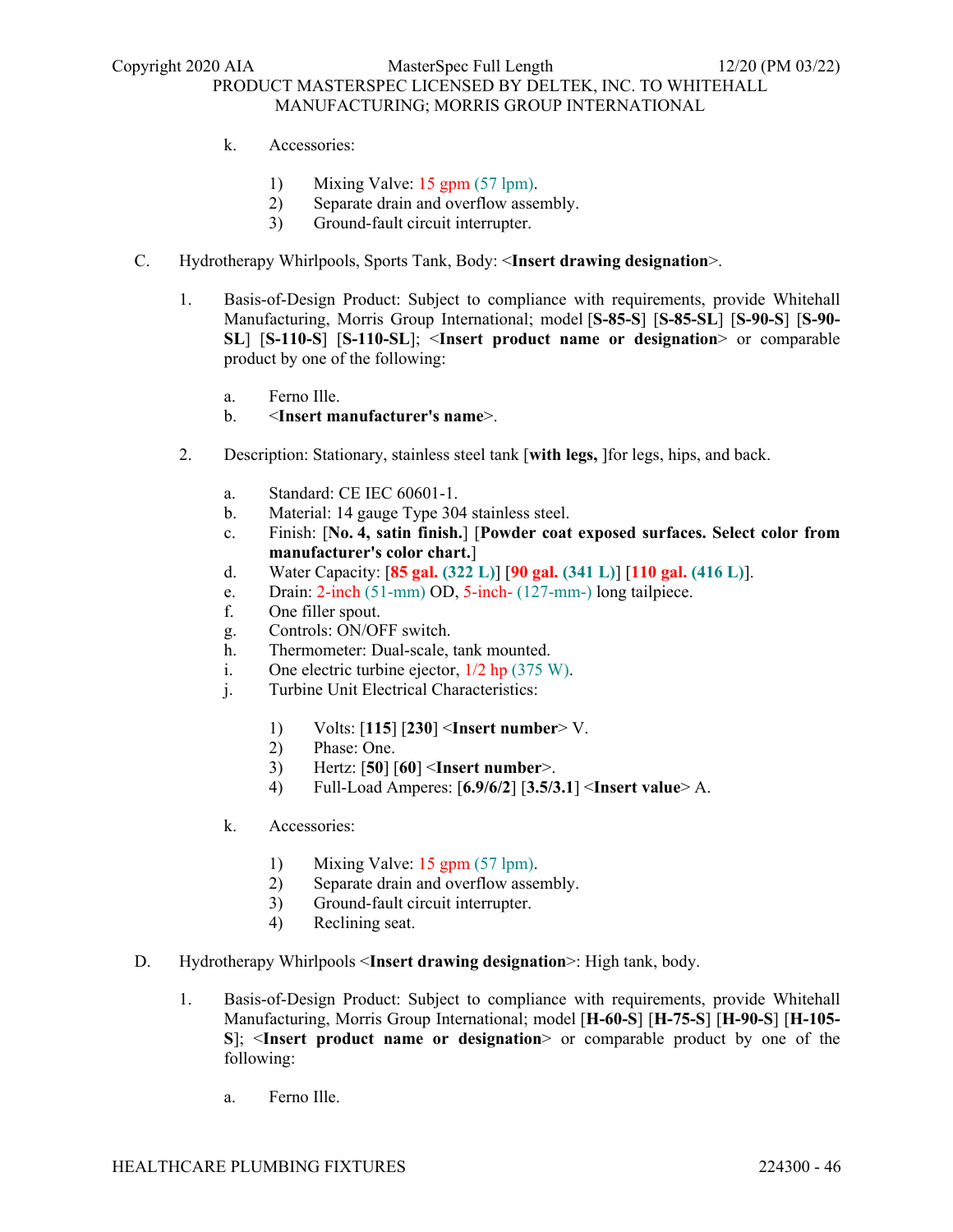### b. <**Insert manufacturer's name**>.

- 2. Description: Stationary, extended-length, stainless steel tank for legs, hips, and back.
	- a. Standard: CE IEC 60601-1.
	- b. Material: 14 gauge Type 304 stainless steel.
	- c. Finish: [**No. 4, satin finish.**] [**Powder coat exposed surfaces. Select color from manufacturer's color chart.**]
	- d. Water Capacity: [**60 gal. (227 L)**] [**75 gal. (284 L)**] [**90 gal. (341 L)**] [**105 gal. (397 L)**].
	- e. Drain: NPS 2 (DN 50) combination drain and overflow.
	- f. One filler spout.
	- g. Controls: ON/OFF switch.
	- h. Thermometer: Dual-scale, tank mounted.
	- i. One electric turbine ejector,  $1/2$  hp (375 W).
	- j. Turbine Unit Electrical Characteristics:
		- 1) Volts: [**115**] [**230**] <**Insert number**> V.
		- 2) Phase: One.
		- 3) Hertz: [**50**] [**60**] <**Insert number**>.
		- 4) Full-Load Amperes: [**6.9/6/2**] [**3.5/3.1**] <**Insert value**> A.
	- k. Accessories:
		- 1) Mixing Valve: 15 gpm (57 lpm).
		- 2) Separate drain and overflow assembly.
		- 3) Ground-fault circuit interrupter.
		- 4) Reclining seat.
- E. Hydrotherapy Whirlpools, Low Tank, Body: <**Insert drawing designation**>.
	- 1. Basis-of-Design Product: Subject to compliance with requirements, provide Whitehall Manufacturing, Morris Group International; model [**L-75-S**] [**L-90-S**] [**L-105-S**] [**L-105- SL**]; <**Insert product name or designation**> or comparable product by one of the following:
		- a. Ferno Ille.
		- b. <**Insert manufacturer's name**>.
	- 2. Description: Stationary, extended-length, stainless steel tank for legs, hips, and lower back.
		- a. Standard: CE IEC 60601-1.
		- b. Material: 14 gauge Type 304 stainless steel.
		- c. Finish: [**No. 4, satin finish.**] [**Powder coat exposed surfaces. Select color from manufacturer's color chart.**]
		- d. Water Capacity: [**75 gal. (284 L)**] [**90 gal. (341 L)**] [**105 gal. (397 L)**].
		- e. Drain: NPS 2 (DN 50) combination drain and overflow.
		- f. One filler spout.
		- g. Controls: ON/OFF switch.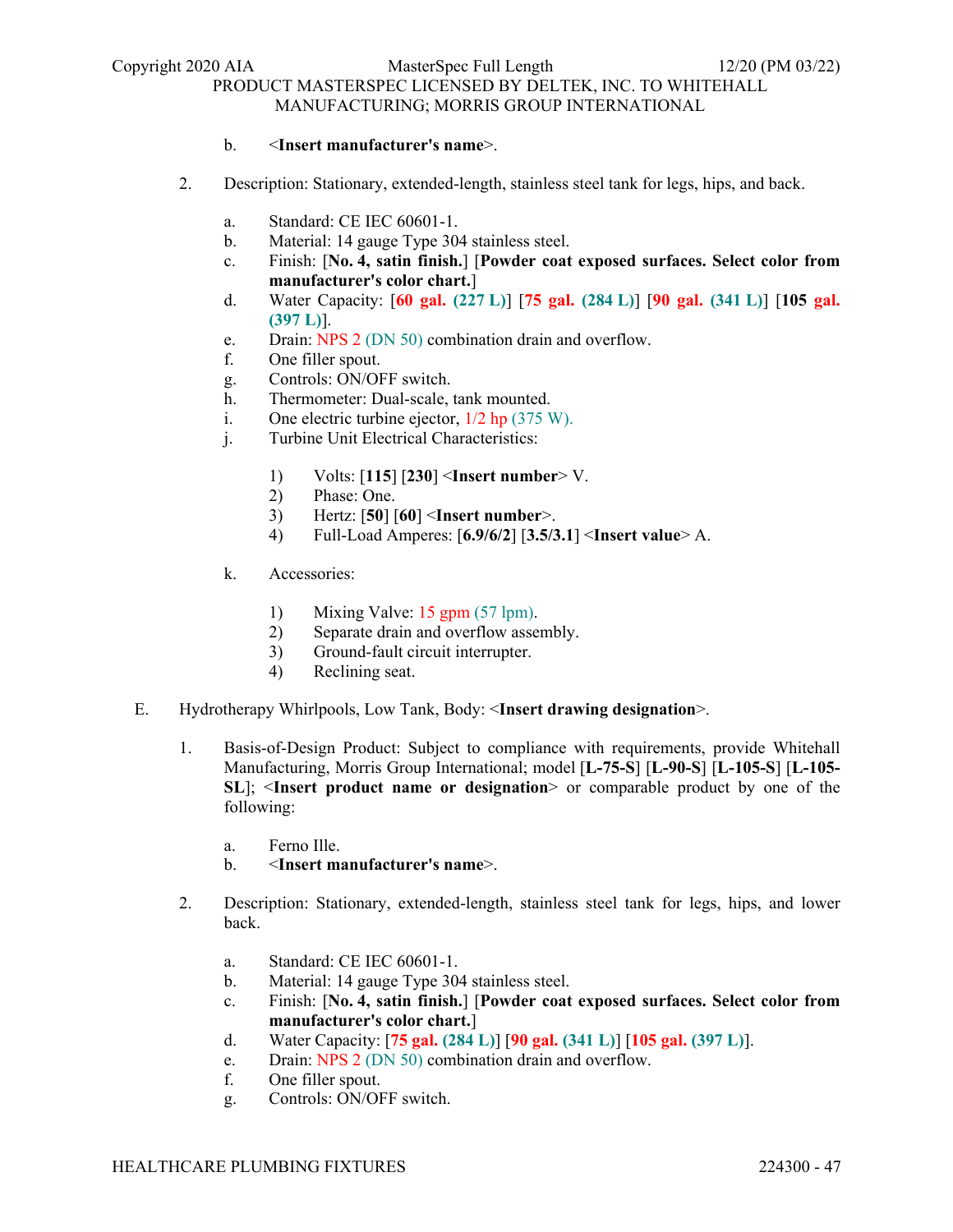- h. Thermometer: Dual-scale, tank mounted.
- i. One electric turbine ejector, 1/2 hp (375 W).
- j. Turbine Unit Electrical Characteristics:
	- 1) Volts: [**115**] [**230**] <**Insert number**> V.
	- 2) Phase: One.
	- 3) Hertz: [**50**] [**60**] <**Insert number**>.
	- 4) Full-Load Amperes: [**6.9/6/2**] [**3.5/3.1**] <**Insert value**> A.
- k. Accessories:
	- 1) Mixing Valve: 15 gpm (57 lpm).
	- 2) Separate drain and overflow assembly.
	- 3) Ground fault circuit interrupter.
	- 4) Reclining seat.
- F. Hydrotherapy Whirlpools, Small Hubbard Immersion Tank: <**Insert drawing designation**>.
	- 1. Basis-of-Design Product: Subject to compliance with requirements, provide Whitehall Manufacturing, Morris Group International; model F-270-S <**Insert product name or designation**> or comparable product by one of the following
		- a. Ferno Ille.
		- b. <**Insert manufacturer's name**>.
	- 2. Description: Stationary, butterfly-shaped, stainless steel tank for full-body massage.
		- a. Standard: CE IEC 60601-1.
		- b. Tank Dimensions: 93 by 64 by 22 inches (2362 by 1626 by 560 mm).
		- c. Overall Height: 34 inches (864 mm).
		- d. Material: 14 gauge Type 304 stainless steel.
		- e. Finish: No. 4, satin finish.
		- f. Water Capacity:  $270$  gal.  $(1022 \text{ L})$ .
		- g. Supports: Adjustable legs.
		- h. Controls: ON/OFF switch.
		- i. Thermometer: Dual-scale, tank mounted.
		- j. Drain: Two 1-1/4-inch (32-mm) OD overflows.
		- k. Supply: NPS 1-1/4 (DN 32) over-the-rim fill spout.
		- l. Electric Turbine Ejectors: Two turbines at 1/2 hp (375 W) each, one turbine mounted on rail on each side.
		- m. Turbine Unit Electrical Characteristics:
			- 1) Volts: [**115**] [**230**] <**Insert number**> V.
			- 2) Phase: One.
			- 3) Hertz: [**50**] [**60**] <**Insert number**>.
			- 4) Full-Load Amperes: [**6.9/6/2**] [**3.5/3.1**] <**Insert value**> A.
		- n. Accessories:
			- 1) Mixing Valve: 15 gpm (57 lpm).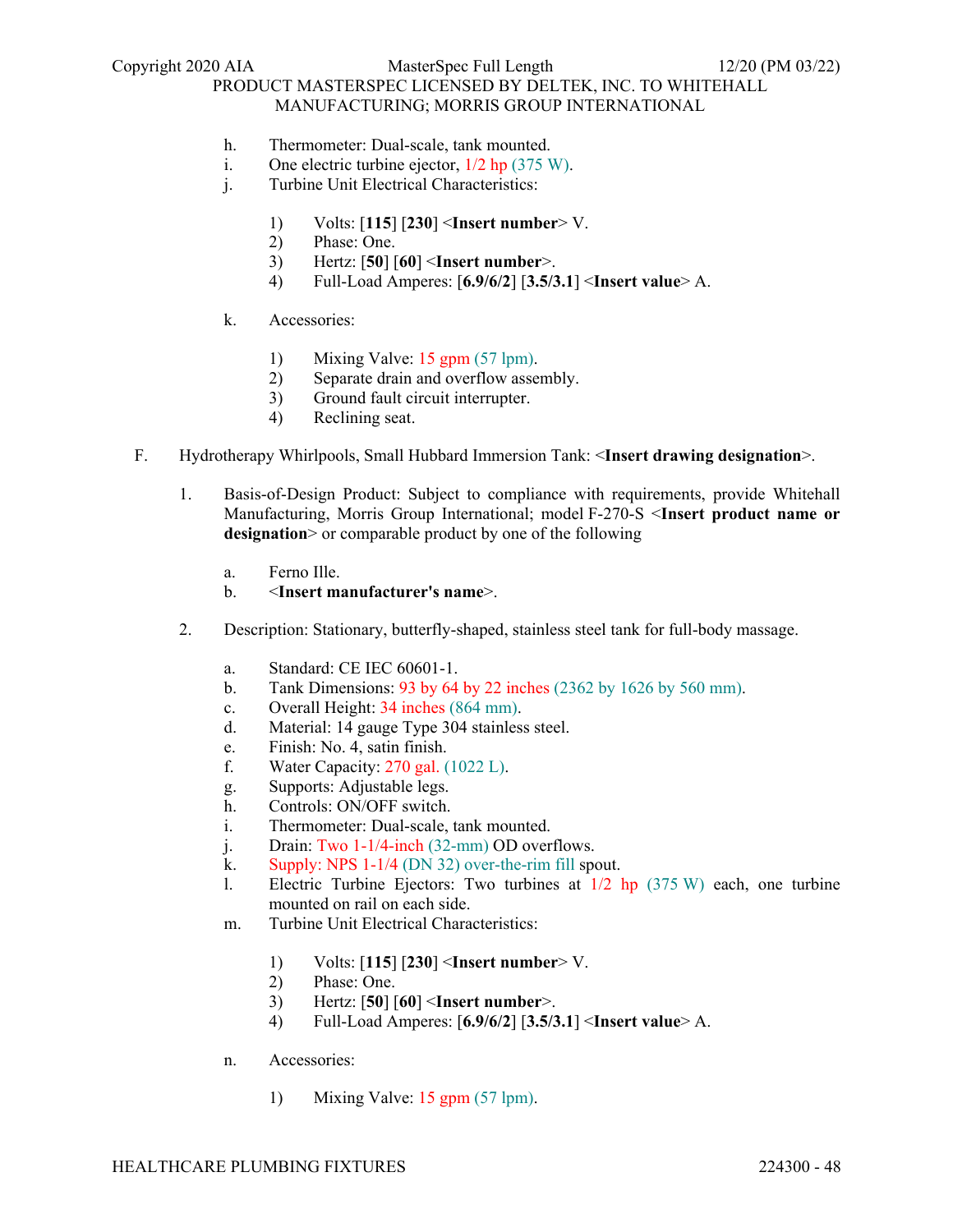- 2) Wash-out hose assembly for each mixing valve.
- 3) Ground-fault circuit interrupter.
- 4) Bath stretcher lift.
- 5) Bath chair lift.
- 6) Combination chair and stretcher lift.
- 7) Adjustable suspension seat.
- G. Hydrotherapy Whirlpools, Medium Hubbard Immersion Tank: <**Insert drawing designation**>.
	- 1. Manufacturers: Subject to compliance with requirements, provide products by the following:
		- a. ARJO, Inc.
		- b. <**Insert manufacturer's name**>.
	- 2. Description: Stationary, butterfly-shaped tank for full-body massage.
		- a. Tank Dimensions: [**100 by 73 by 24 inches (2540 by 1854 by 610 mm)**] <**Insert dimensions**>.
		- b. Overall Height: [**34 to 38 inches (864 to 965 mm)**] <**Insert dimensions**>.
		- c. Water Capacity: [**377 gal. (1468 L)**] <**Insert value**>.
		- d. Material: Stainless steel.
		- e. Supports: Legs or base.
		- f. Controls.
		- g. Thermometer: Control panel or tank rim mounted.
		- h. Supply: Over-the-rim fill spout.
		- i. Drain: One waste connection.
		- j. Electric Turbine Ejector: One; panel mounted.
		- k. Thermostatic, mixing-valve assembly.
		- l. Unit Electrical Characteristics:
			- 1) Volts: [**120**] [**240**] [**277**] [**480**] <**Insert number**>.
			- 2) Phase(s): [**One**] [**Three**].
			- 3) Hertz: [**60**] <**Insert number**>.
			- 4) Full-Load Amperes: <**Insert value**>.
			- 5) Minimum Circuit Ampacity: <**Insert value**>.
			- 6) Maximum Overcurrent Protection: <**Insert amperage**>.
		- m. Hose and handheld shower.
		- n. Wash-out-hose assembly.
		- o. Stretcher lift.
		- p. Overhead[ **electric**] hoist.
		- q. <**Insert option**>.
- H. Hydrotherapy Whirlpools, Large Hubbard Immersion Tank: <**Insert drawing designation**>.
	- 1. Basis-of-Design Product: Subject to compliance with requirements, provide Whitehall Manufacturing, Morris Group International; model F-425-S <**Insert product name or**  designation > or comparable product by one of the following: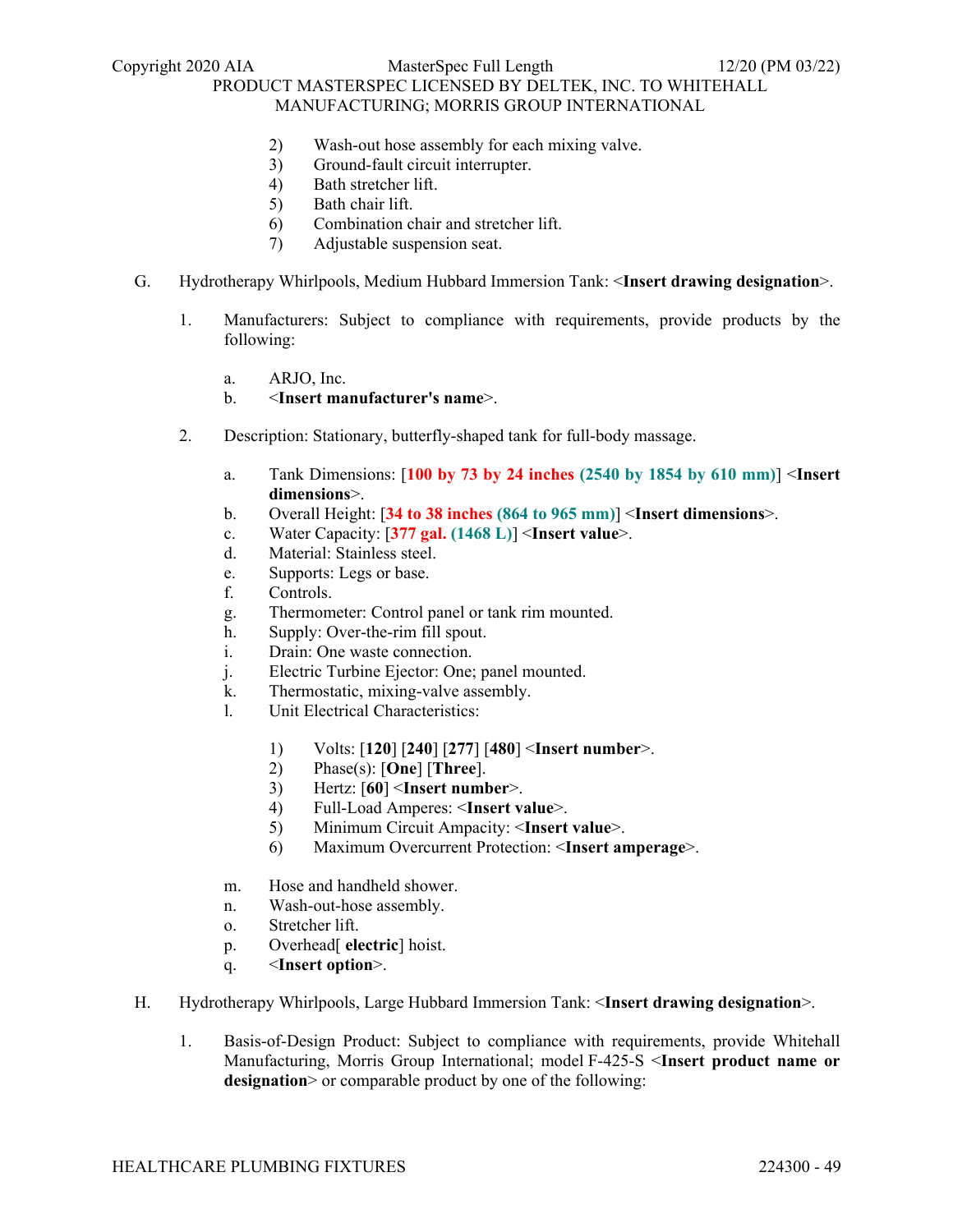- a. Ferno Ille.
- b. <**Insert manufacturer's name**>.
- 2. Description: Stationary, butterfly-shaped, stainless steel tank for full-body massage.
	- a. Standard: CE IEC 60601-1.
	- b. Tank Dimensions: 106 by 77 by 22 inches (2692 by 1956 by 560 mm).
	- c. Overall Height: 34 inches (864 mm).
	- d. Water Capacity: [**425 gal. (1609 L)**] <**Insert value**>.
	- e. Material: 145 gauge Type 304 stainless steel.
	- f. Finish: No. 4, satin finish.
	- g. Water Capacity: 425 gal. (1609 L).
	- h. Supports: Adjustable legs.
	- i. Controls: ON/OFF switch.
	- j. Thermometer: Dual-scale, tank mounted.
	- k. Drain: Two 1-1/4-inch (32-mm) OD overflows.
	- l. Supply: NPS 1-1/4 (DN 32) over-the-rim fill spout.
	- m. Electric Turbine Ejectors: Two turbines at 1/2 hp (375 W) each, one turbine mounted on rail on each side.
	- n. Turbine Unit Electrical Characteristics:
		- 1) Volts: [**115**] [**230**] <**Insert number**> V.
		- 2) Phase: One.
		- 3) Hertz: [**50**] [**60**] <**Insert number**>.
		- 4) Full-Load Amperes: [**6.9/6/2**] [**3.5/3.1**] <**Insert value**> A.
	- o. Accessories:
		- 1) Mixing Valve: 15 gpm (57 lpm).
		- 2) Wash-out hose assembly for each mixing valve.
		- 3) Ground-fault circuit interrupter.
		- 4) Bath stretcher lift.
		- 5) Bath chair lift.
		- 6) Combination chair and stretcher lift.
		- 7) Adjustable suspension seat.
- I. Hydrotherapy Whirlpools, Full-Body Immersion Tank: <**Insert drawing designation**>.
	- 1. Basis-of-Design Product: Subject to compliance with requirements, provide Whitehall Manufacturing, Morris Group International; model [**F-260-S**] [**F-300-S**]; <**Insert product name or designation** or comparable product by one of the following:
		- a. Ferno Ille.
		- b. <**Insert manufacturer's name**>.
	- 2. Description: Stationary rectangular, stainless steel tank for full-body massage.
		- a. Tank Dimensions: 95 by 41 by 22 inches (2413 by 1041 by 560 mm).
		- b. Overall Height: 32 inches (813 mm).
		- c. Material: 14 gauge Type 304 stainless steel.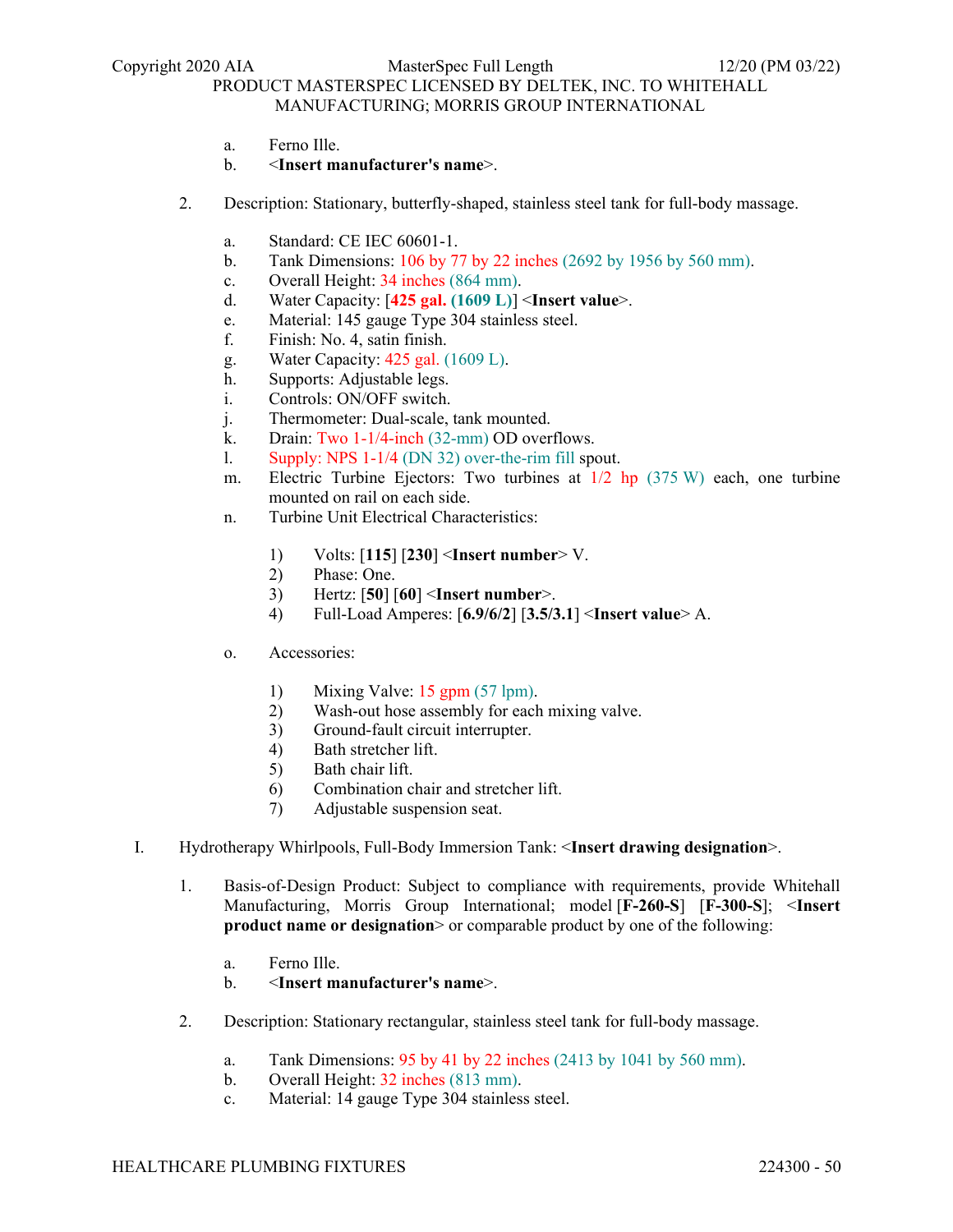- d. Finish: No. 4, satin finish.
- e. Water Capacity: 260 gal. (984 L).
- f. Supports: Adjustable legs.
- g. Controls: ON/OFF switch.
- h. Thermometer: Dual-scale, tank mounted.
- i. Drain: Two 1-1/4-inch (32-mm) OD overflows.
- j. Supply: NPS 1-1/4 (DN 32) over-the-rim fill spout.
- k. Electric Turbine Ejector: One turbine, 1/2 hp (375 W), mounted at end of tank.
- l. Turbine Unit Electrical Characteristics:
	- 1) Volts: [**115**] [**230**] <**Insert number**> V.
	- 2) Phase: One.
	- 3) Hertz: [**50**] [**60**] <**Insert number**>.
	- 4) Full-Load Amperes: [**6.9/6/2**] [**3.5/3.1**] <**Insert value**> A.
- m. Accessories:
	- 1) Mixing Valve: 15 gpm (57 lpm).
	- 2) Wash-out hose assembly for each mixing valve.
	- 3) Ground-fault circuit interrupter.
	- 4) Bath stretcher lift.
	- 5) Bath chair lift.
	- 6) Combination chair and stretcher lift.
	- 7) Adjustable suspension seat.

### 2.20 OUTLET BOXES

- A. Outlet Boxes, for Dialysis Equipment: <**Insert drawing designation**>.
	- 1. Basis-of-Design Product: Subject to compliance with requirements, provide Whitehall Manufacturing, Morris Group International; model [**8190**] [**8191**] [**8195**] [**8196**]; <**Insert product name or designation** or comparable product by one of the following:
		- a. Acorn Engineering Company; a Division of Morris Group International.
		- b. Metcraft Industries, Inc.
		- c. Willoughby Industries.
		- d. <**Insert manufacturer's name**>.
	- 2. Description: Recessed-mounted outlet box with water-supply and drain connections.
		- a. Box: Stainless steel.
			- 1) Door: Stainless steel, with hinge and keyed lock.
			- 2) Discharge Hose Bracket: Stainless steel with rubber grommets.
		- b. Supply Fitting(s): [**One**] [**Two**] NPT 1/2 PVC ball valve(s) and adapter with 3/4 inch male hose-thread connection.
		- c. Drain: 2-3/8-inch (60-mm) OD waste outlet.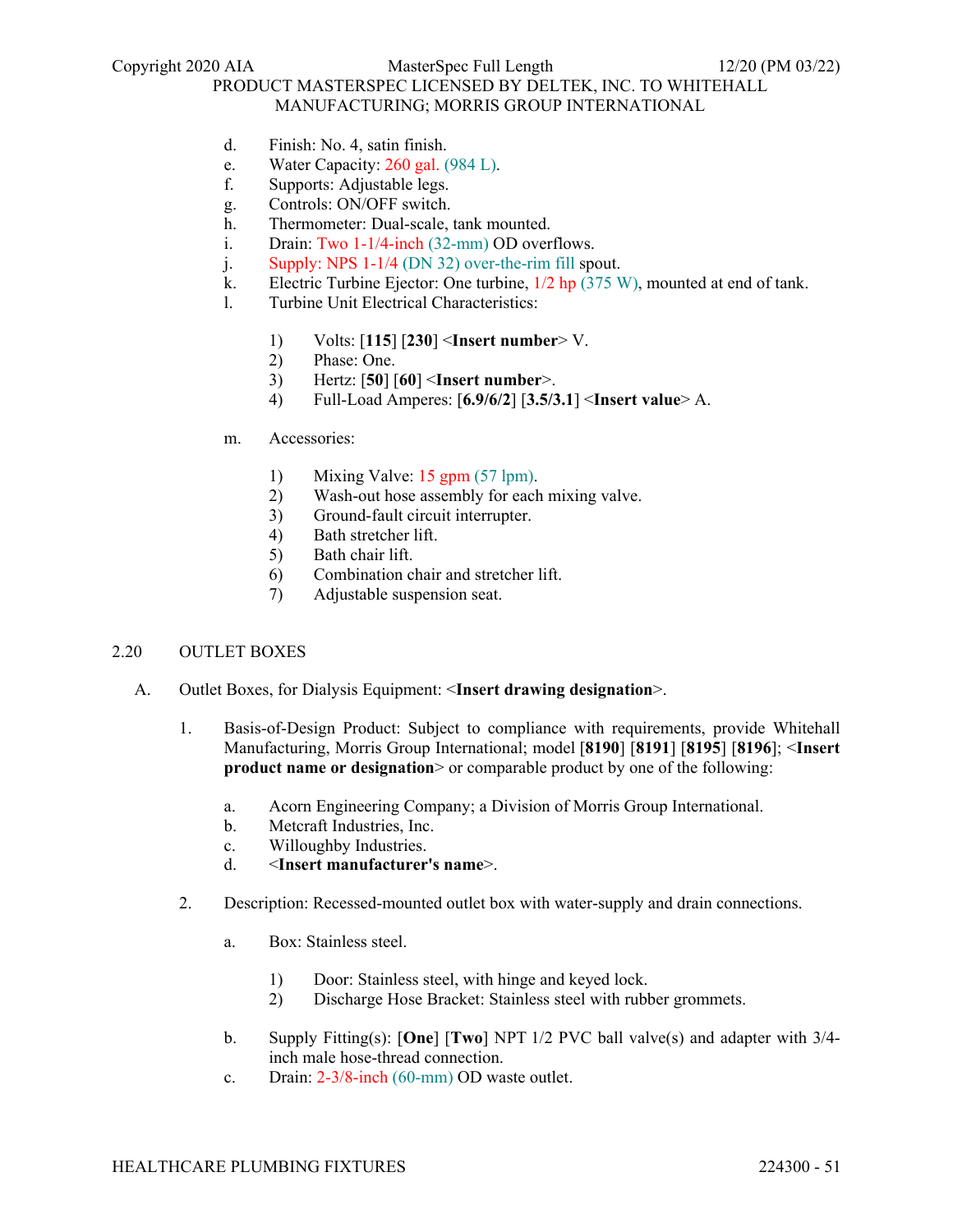- 3. Accessories:
	- a. Less manufacturer's logo.
	- b. Satin finish interior.
	- c. Stainless steel ball valve in lieu of PVC.
- B. Outlet Boxes <**Insert drawing designation**>: With backflow preventer, trap primer, and waste connection; for dialysis equipment.
	- 1. Basis-of-Design Product: Subject to compliance with requirements, provide Whitehall Manufacturing, Morris Group International; model [**8193**] [**8194**]; <**Insert product name or designation** > or comparable product by one of the following:

### a. <**Insert manufacturer's name**>.

- 2. Description: Recessed-mounted dialysis box with backflow preventer, trap primer, and waste connections.
	- a. Box: 18 gauge, Type 304 stainless steel, exposed surfaces No. 4 satin finish.
		- 1) Door: Stainless steel, with concealed 180-degree hinge and knurled knob actuator to open.
		- 2) Discharge Hose Bracket: Stainless steel with rubber grommets.
		- 3) Drip tray: Fold down.
		- 4) Thermostatic mixing valve.
	- b. Supply Fitting(s): [**One**] [**Two**] NPT 1/2 PVC ball valve(s) and adapter with 3/4 inch male hose-thread connection.
	- c. Drain: NPS 2 drain outlet.
- 3. Accessories:
	- a. Less manufacturer's logo.
	- b. Satin finish interior.
	- c. Stainless steel ball valve in lieu of PVC.

#### 2.21 MORGUE EQUIPMENT

- A. Autopsy Table: <**Insert drawing designation**>.
	- 1. Manufacturers: Subject to compliance with requirements, provide products by one of the following:
		- a. CSI Industries Inc.
		- b. LEEC.
		- c. Mopec.
		- d. <**Insert manufacturer's name**>.
	- 2. Description: Pedestal, stainless steel table with sink; designed for downdraft ventilation.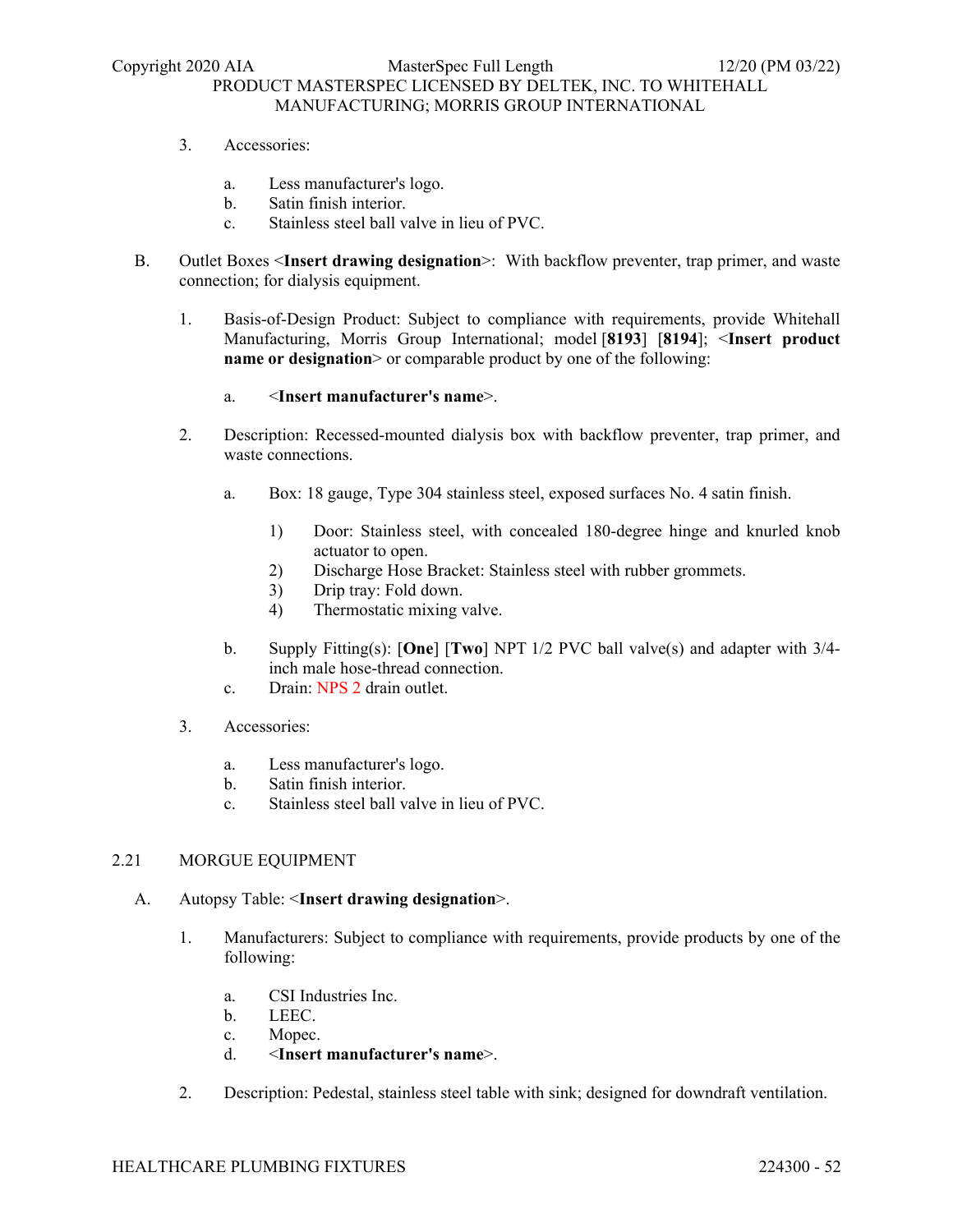- a. Material: Stainless steel.
- b. Nominal Size: [**88 by 30 inches (2250 by 762 mm)**] <**Insert dimensions**> with deck faucet holes.
- c. Faucet: Manufacturer's standard, deck mounted with wrist- or elbow-blade handles.
- d. Aspirator: Deck mounted.
- e. Removable body supports.
- f. Rinse Assembly: Deck-mounted faucet with hose.
- g. Disposer: [**Not required**] [**Required, in accordance with UL 430**].
- h. Receptacle: Duplex, hospital grade with ground-fault interruption.
- i. Supplies: With atmospheric vacuum breakers, in accordance with ASSE 1001, and stops.
- j. Drain: [**Grid**] <**Insert type**> with NPS 1-1/2 (DN 40) tailpiece.
- k. Waste piping.
- l. Unit Electrical Characteristics:
	- 1) Volts: [**120**] [**240**] [**277**] [**480**] <**Insert number**>.
	- 2) Phase(s): [**One**] [**Three**].
	- 3) Hertz: [**60**] <**Insert number**>.
	- 4) Full-Load Amperes: <**Insert value**>.
	- 5) Minimum Circuit Ampacity: <**Insert value**>.
	- 6) Maximum Overcurrent Protection: <**Insert amperage**>.
- B. Dissecting Sink: <**Insert drawing designation**>.
	- 1. Manufacturers: Subject to compliance with requirements, provide products by one of the following:
		- a. CSI Industries Inc.
		- b. LEEC.
		- c. Mopec.
		- d. <**Insert manufacturer's name**>.
	- 2. Description: Wall-mounted sink with backsplash.
		- a. Material: Stainless steel.
		- b. Nominal Size:
			- 1) [**84 by 28 inches (2130 by 710 mm)**] <**Insert dimensions**> with back faucet holes.
			- 2) Approximately 30 inches (760 mm) wide.
		- c. Equipment drawer.
		- d. Faucet: <**Insert faucet designation**>.
		- e. Aspirator: Back mounted.
		- f. Rinse Assembly: One back-mounted faucet with hose.
		- g. Disposer: [**Not required**] [**Required, in accordance with UL 430**].
		- h. Support: ASME A112.6.1M, [**Type I sink carrier**] [**Type III sink carrier**] <**Insert carrier**>.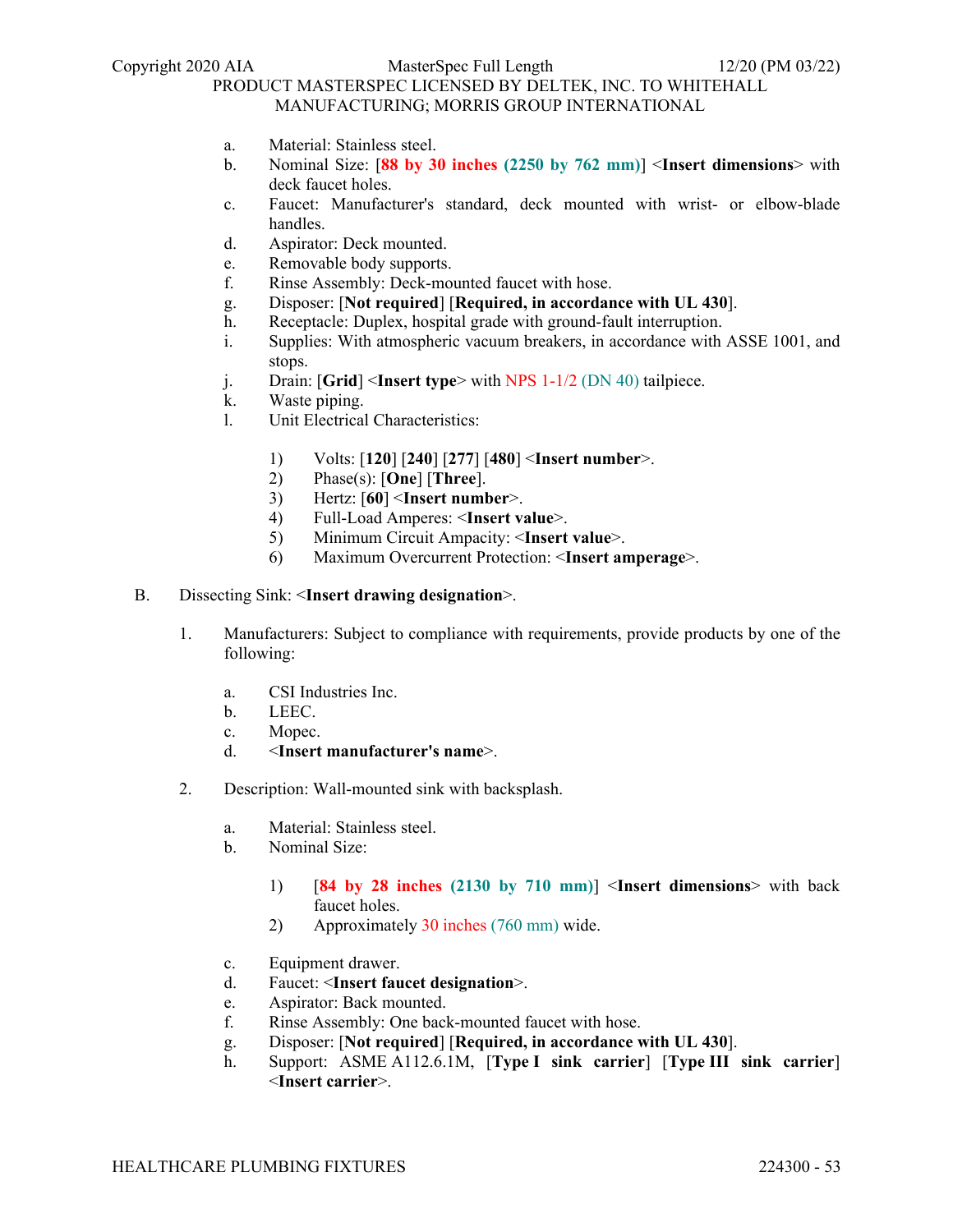- i. Supplies: With atmospheric vacuum breakers, in accordance with ASSE 1001, and stops.
- j. Drain: [**Grid**] <**Insert type**> with NPS 1-1/2 (DN 40) tailpiece.
- k. Waste Piping: Comply with requirements in "Waste Fittings" Article.
- l. Back-mounted, handheld eye wash.
- m. Unit Electrical Characteristics:
	- 1) Volts: [**120**] [**240**] [**277**] [**480**] <**Insert number**>.
	- 2) Phase(s): [**One**] [**Three**].
	- 3) Hertz: [**60**] <**Insert number**>.
	- 4) Full-Load Amperes: <**Insert value**>.
	- 5) Minimum Circuit Ampacity: <**Insert value**>.
	- 6) Maximum Overcurrent Protection: <**Insert amperage**>.

# 2.22 SUPPORTS

- A. Water-Closet Carrier: <**Insert carrier type**>.
	- 1. Description: Waste-fitting assembly as required to match drainage piping material and arrangement with faceplates, couplings gaskets, and feet; bolts and hardware matching fixture.[ **Include additional extension coupling, faceplate, and feet for installation in wide pipe space.**]
	- 2. Manufacturers: Subject to compliance with requirements, provide products by one of the following:
		- a. Jay R. Smith Mfg Co; a division of Morris Group International.
		- b. Josam Company.
		- c. MIFAB, Inc.
		- d. Wade Drains.
		- e. WATTS.
		- f. Zurn Industries, LLC.
		- g. <**Insert manufacturer's name**>.
- B. Type I Sink Carrier: <**Insert sink designation**>.
	- 1. Manufacturers: Subject to compliance with requirements, provide products by one of the following:
		- a. Jay R. Smith Mfg Co; a division of Morris Group International.
		- b. Josam Company.
		- c. MIFAB, Inc.
		- d. Wade Drains.
		- e. WATTS.
		- f. Zurn Industries, LLC.
		- g. <**Insert manufacturer's name**>.
- C. Type II Sink Carrier: <**Insert sink designation**>.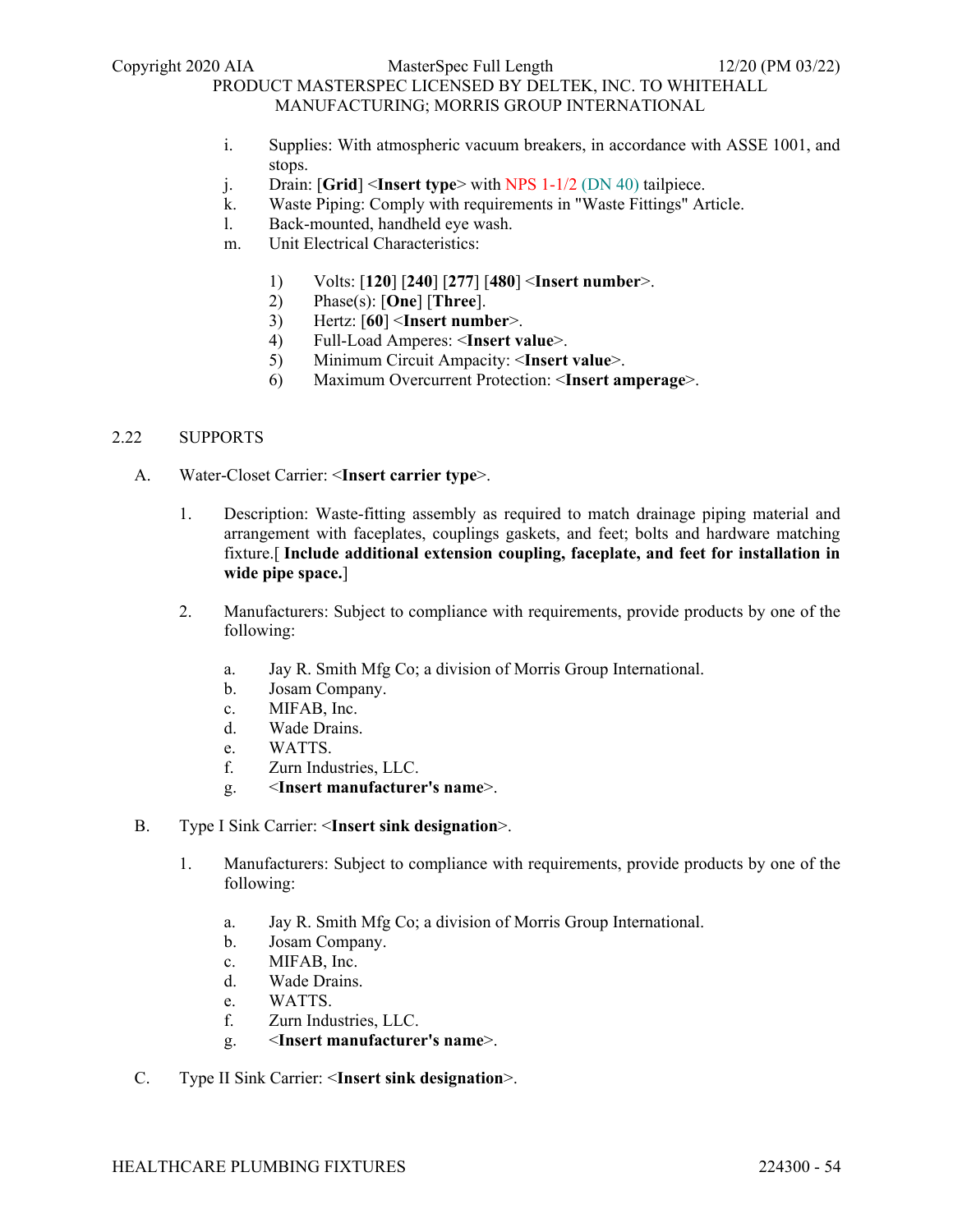- 1. Manufacturers: Subject to compliance with requirements, provide products by one of the following:
	- a. Jay R. Smith Mfg Co; a division of Morris Group International.
	- b. Josam Company.
	- c. MIFAB, Inc.
	- d. Wade Drains.
	- e. WATTS.
	- f. Zurn Industries, LLC.
	- g. <**Insert manufacturer's name**>.

### D. Type III Sink Carrier[**, with White-Enameled-Steel Brackets**]: <**Insert sink designation**>.

- 1. Manufacturers: Subject to compliance with requirements, provide products by one of the following:
	- a. Jay R. Smith Mfg Co; a division of Morris Group International.
	- b. Josam Company.
	- c. MIFAB, Inc.
	- d. Wade Drains.
	- e. WATTS.
	- f. Zurn Industries, LLC.
	- g. <**Insert manufacturer's name**>.
- E. Type IV Sink Carrier: <**Insert sink designation**>.
	- 1. Manufacturers: Subject to compliance with requirements, provide products by one of the following:
		- a. Jay R. Smith Mfg Co; a division of Morris Group International.
		- b. Josam Company.
		- c. MIFAB, Inc.
		- d. Wade Drains.
		- e. WATTS.
		- f. Zurn Industries, LLC.
		- g. <**Insert manufacturer's name**>.

### 2.23 SUPPLY FITTINGS

- A. Supply Piping: Chrome-plated brass pipe or chrome-plated copper tube matching water-supply piping size. Include chrome-plated brass or stainless steel wall flange.
- B. Supply Stops: Chrome-plated brass, one-quarter-turn, ball-type or compression valve with inlet connection matching supply piping.
- C. Operation: [**Loose key**] [**Wheel handle**] <**Insert type**>.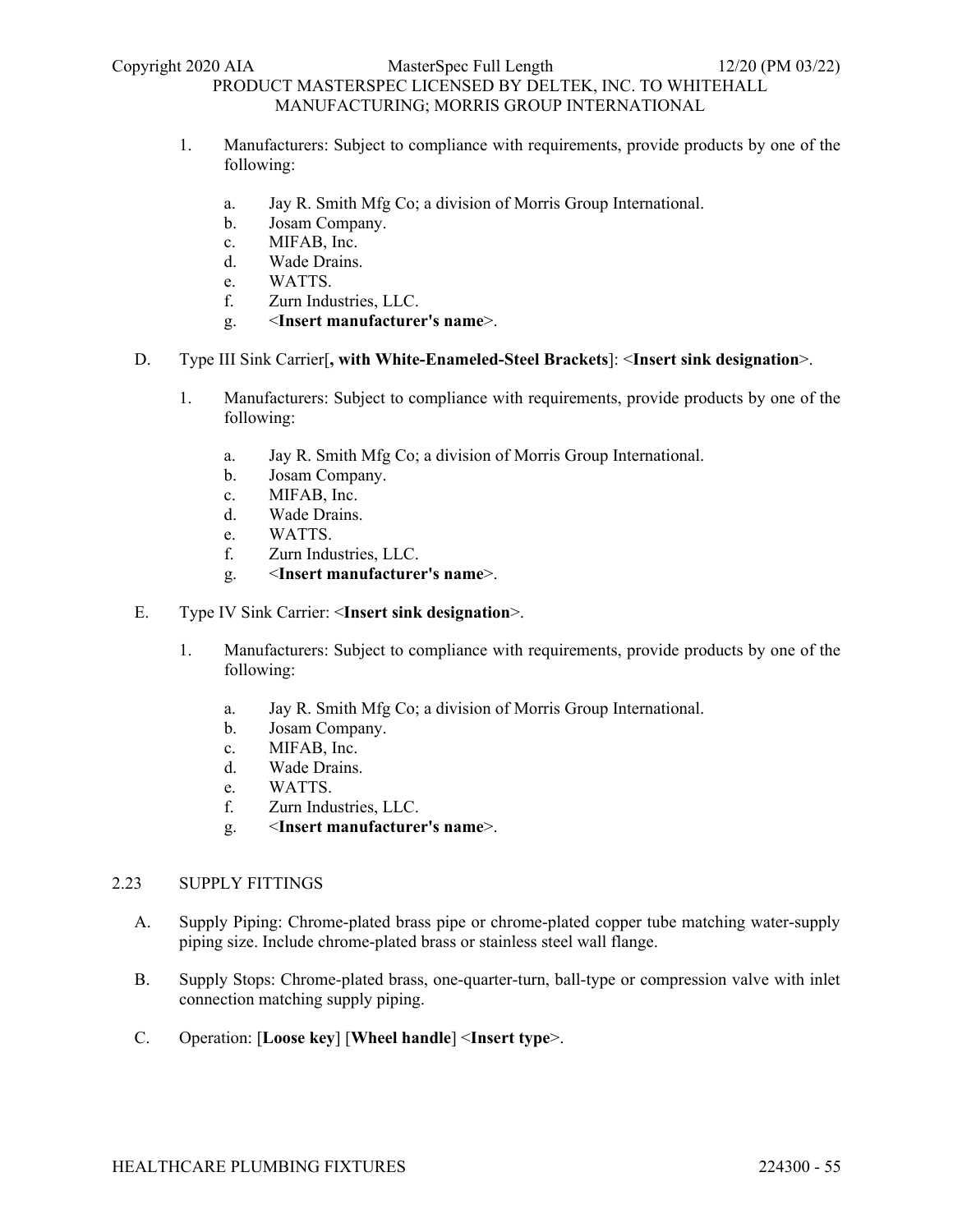D. Risers: NPS 1/2 (DN 15) [**chrome-plated, rigid-copper pipe and brass straight or offset tailpieces**] [**chrome-plated, soft-copper flexible tube**] [**ASME A112.18.6, braided or corrugated stainless steel, flexible hose**].

### 2.24 WASTE FITTINGS

- A. Drain: [**Grid**] <**Insert type**> with NPS 1-1/2 (DN 40) tailpiece.
- B. Trap:
	- 1. Size: NPS 1-1/2 (DN 40).
	- 2. Material:
		- a. Chrome-plated, [**two-piece, cast-brass trap and swivel elbow with 0.032-inch- (0.83-mm-) thick, brass tube to wall**] [**two-piece, cast-brass trap and groundjoint swivel elbow with 0.032-inch- (0.83-mm-) thick, brass tube to wall**] [**onepiece, cast-brass trap with swivel 0.029-inch- (73-mm-) thick, tubular brass wall bend**] <**Insert trap type**>; and chrome-plated brass or steel wall flange.
		- b. Stainless steel, two-piece trap and swivel elbow with 0.012-inch- (0.30-mm-) thick, stainless steel tube to wall; and stainless steel wall flange.

### 2.25 GROUT

- A. Characteristics: Nonshrink; recommended for interior and exterior applications.
- B. Design Mix: 5000 psi (34.5 MPa), 28-day compressive strength.
- C. Packaging: Premixed and factory packaged.

### PART 3 - EXECUTION

#### 3.1 EXAMINATION

- A. Examine roughing-in for water-supply and sanitary drainage and vent piping systems to verify actual locations of piping connections before fixture installation.
- B. Examine walls, floors, cabinets, and counters for suitable conditions where fixtures will be installed.
- C. Proceed with installation only after unsatisfactory conditions have been corrected.

### 3.2 INSTALLATION

- A. Install healthcare plumbing fixtures level and plumb in accordance with rough-in drawings.
- B. Install supports, affixed to building substrate, for wall-mounted fixtures.

#### HEALTHCARE PLUMBING FIXTURES 224300 - 56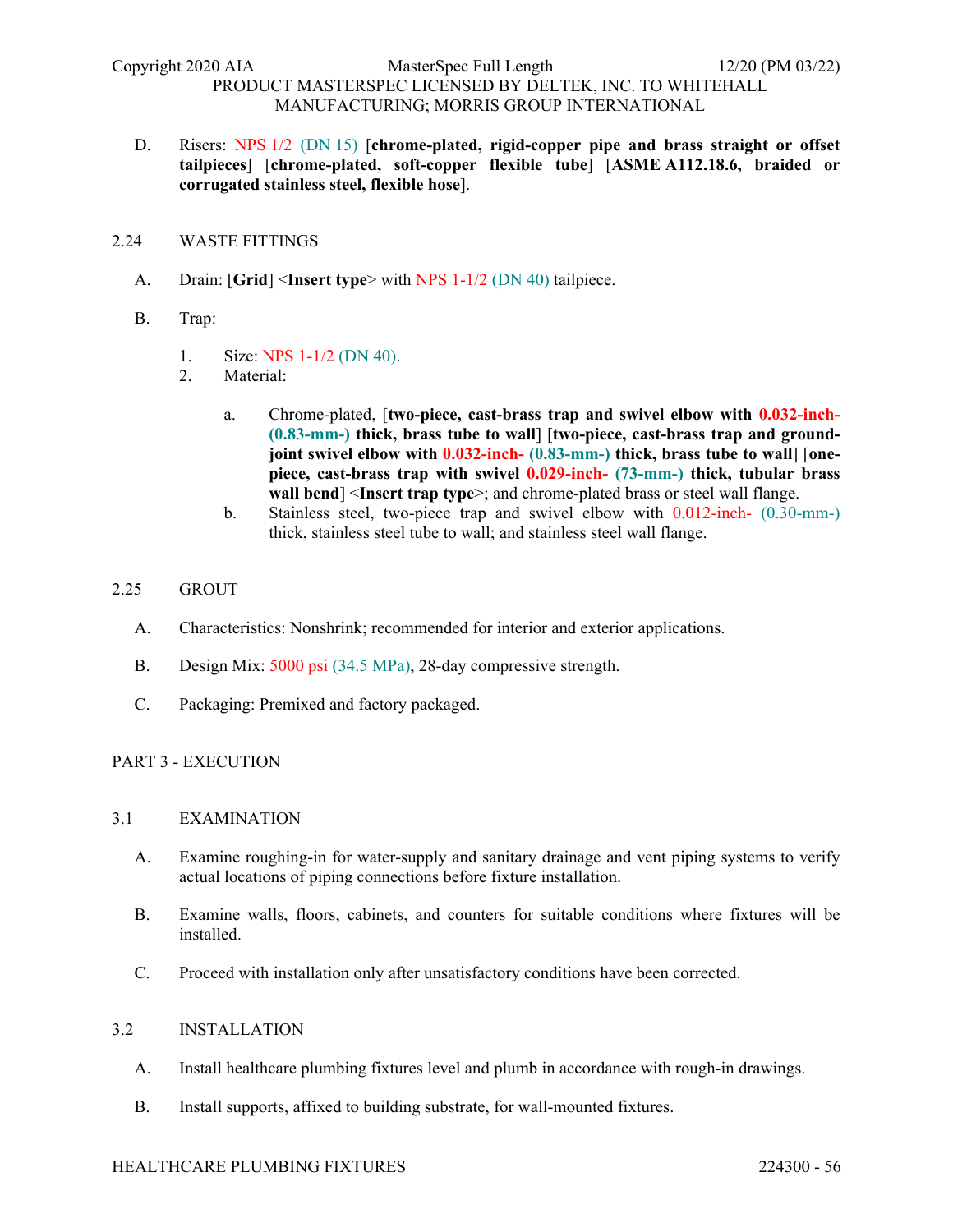### Copyright 2020 AIA MasterSpec Full Length 12/20 (PM 03/22) PRODUCT MASTERSPEC LICENSED BY DELTEK, INC. TO WHITEHALL MANUFACTURING; MORRIS GROUP INTERNATIONAL

- 1. Use carrier supports with waste fitting and seal for back-outlet fixtures.
- 2. Use carrier supports without waste fitting for fixtures with tubular waste piping.
- 3. Use chair-type carrier supports with rectangular steel uprights for accessible fixtures.
- C. Install floor-mounted healthcare water closets on bowl-to-drain, connecting fitting attachments to piping or building substrate.
- D. Install counter-mounted fixtures in, and attached to, casework.
- E. Install water-supply piping with stop on each supply to each fixture to be connected to waterdistribution piping. Attach supplies to supports or substrate within pipe spaces behind fixtures. Install stops in locations where they can be easily reached for operation.
	- 1. Exception for use of ball or gate valve if supply stops are not specified with fixture. Comply with valve requirements specified in Section 220523.12 "Ball Valves for Plumbing Piping" and Section 220523.15 "Gate Valves for Plumbing Piping."
- F. Install flushometer valves on healthcare water closets.
- G. Install flushometer valves for accessible healthcare water closets, with lever handle mounted on wide side of compartment.
- H. Install toilet seats on healthcare water closets.
- I. Install faucet flow-control fittings with specified flow rates and patterns in faucet spouts, if faucets are not available with required rates and patterns. Include adapters if required.
- J. Install laminar-flow, faucet-spout fittings in faucet spouts where laminar-flow fittings are specified.
- K. Install shower flow-control fittings with specified maximum flow rates in shower arms.
- L. Install traps on fixture outlets.
	- 1. Exception for omission of trap on fixtures with integral traps.
- M. Set healthcare showers in leveling bed of cement grout.
- N. Install protective shielding pipe covers and enclosures on exposed supplies and waste piping of accessible sinks. Comply with requirements in Section 220719 "Plumbing Piping Insulation."
- O. Seal joints between healthcare plumbing fixtures, counters, floors, and walls using sanitarytype, one-part, mildew-resistant silicone sealant. Match sealant color to fixture color. Comply with sealant requirements specified in Section 079200 "Joint Sealants."
- P. Install wall flanges or escutcheons at piping wall penetrations in exposed, finished locations. Use deep-pattern escutcheons if required to conceal protruding fittings. Comply with escutcheon requirements specified in Section 220518 "Escutcheons for Plumbing Piping."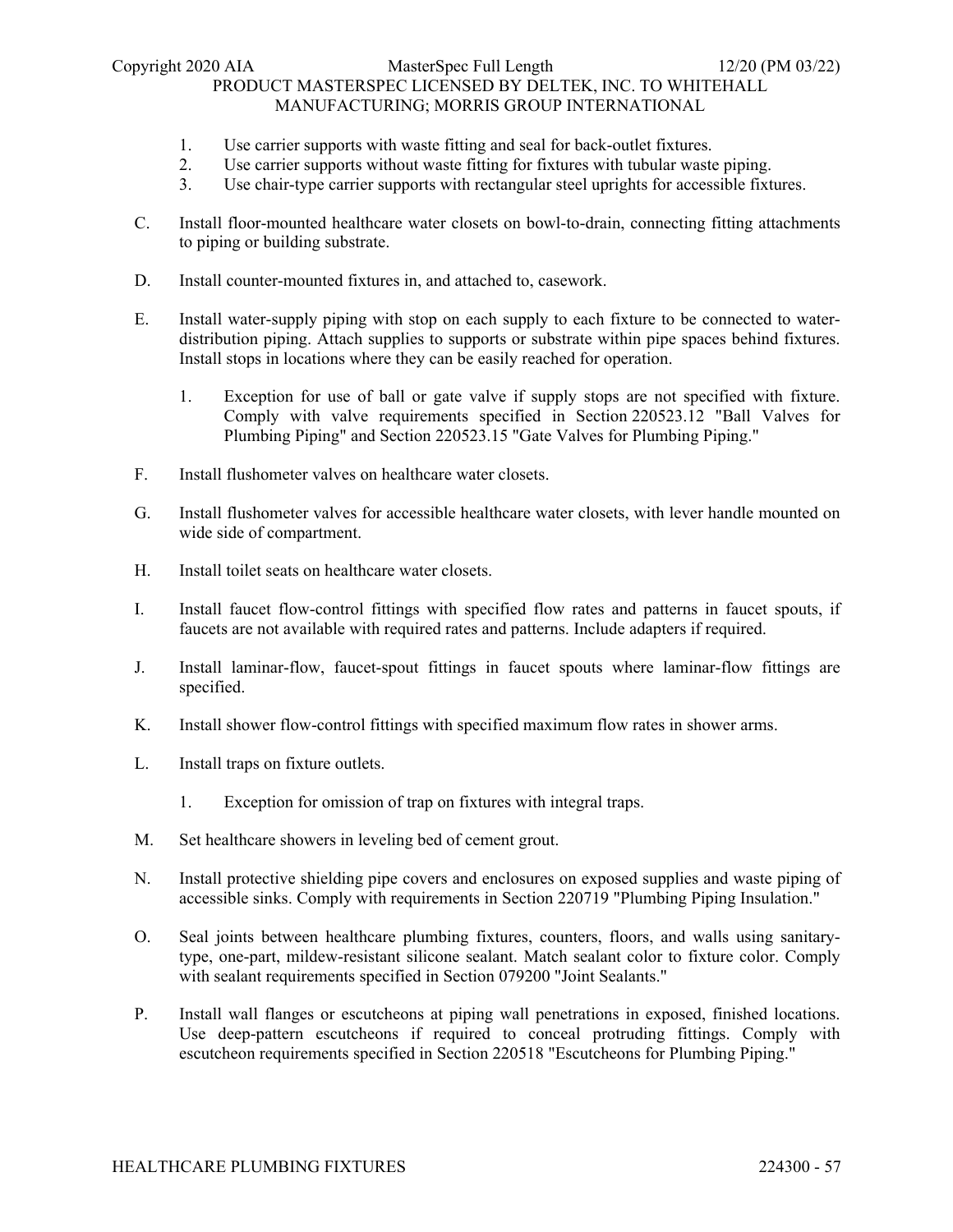#### 3.3 PIPING CONNECTIONS

- A. Connect fixtures with water supplies, stops, and risers and with traps, soil, waste, and vent piping. Use size fittings required to match fixtures.
- B. Comply with requirements for water piping specified in Section 221116 "Domestic Water Piping."
- C. Comply with requirements for soil and waste drainage piping[ **and vent piping**] specified in Section 221316 "Sanitary Waste and Vent Piping."
- D. Comply with requirements for atmospheric vent piping specified in Section 221316 "Sanitary Waste and Vent Piping."
- E. Install protective shielding pipe covers and enclosures on exposed supplies and waste piping of accessible sinks. Comply with requirements in Section 220719 "Plumbing Piping Insulation."

### 3.4 ELECTRICAL CONNECTIONS

- A. Connect wiring in accordance with Section 260519 "Low-Voltage Electrical Power Conductors and Cables."
- B. Ground equipment in accordance with Section 260526 "Grounding and Bonding for Electrical Systems."
- C. Install electrical devices furnished by manufacturer, but not factory mounted in accordance with NFPA 70.
- D. Install nameplate for each electrical connection, indicating electrical equipment designation and circuit number feeding connection.
	- 1. Nameplate to be laminated acrylic or melamine plastic signs, as specified in Section 260553 "Identification for Electrical Systems."
	- 2. Nameplate to be laminated acrylic or melamine plastic signs with a black background and engraved white letters at least [**1/2 inch (13 mm)**] <**Insert dimension**> high.

### 3.5 ADJUSTING

- A. Operate and adjust faucets and controls. Replace damaged and malfunctioning healthcare plumbing fixtures, fittings, and controls.
- B. Adjust water pressure at [**faucets**] [**and**] [**flushometer valves**] to produce proper flow.
- C. Install fresh batteries in battery-powered, electronic-sensor mechanisms.

### 3.6 CLEANING AND PROTECTION

A. After installing healthcare plumbing fixtures, inspect and repair damaged finishes.

### HEALTHCARE PLUMBING FIXTURES 224300 - 58